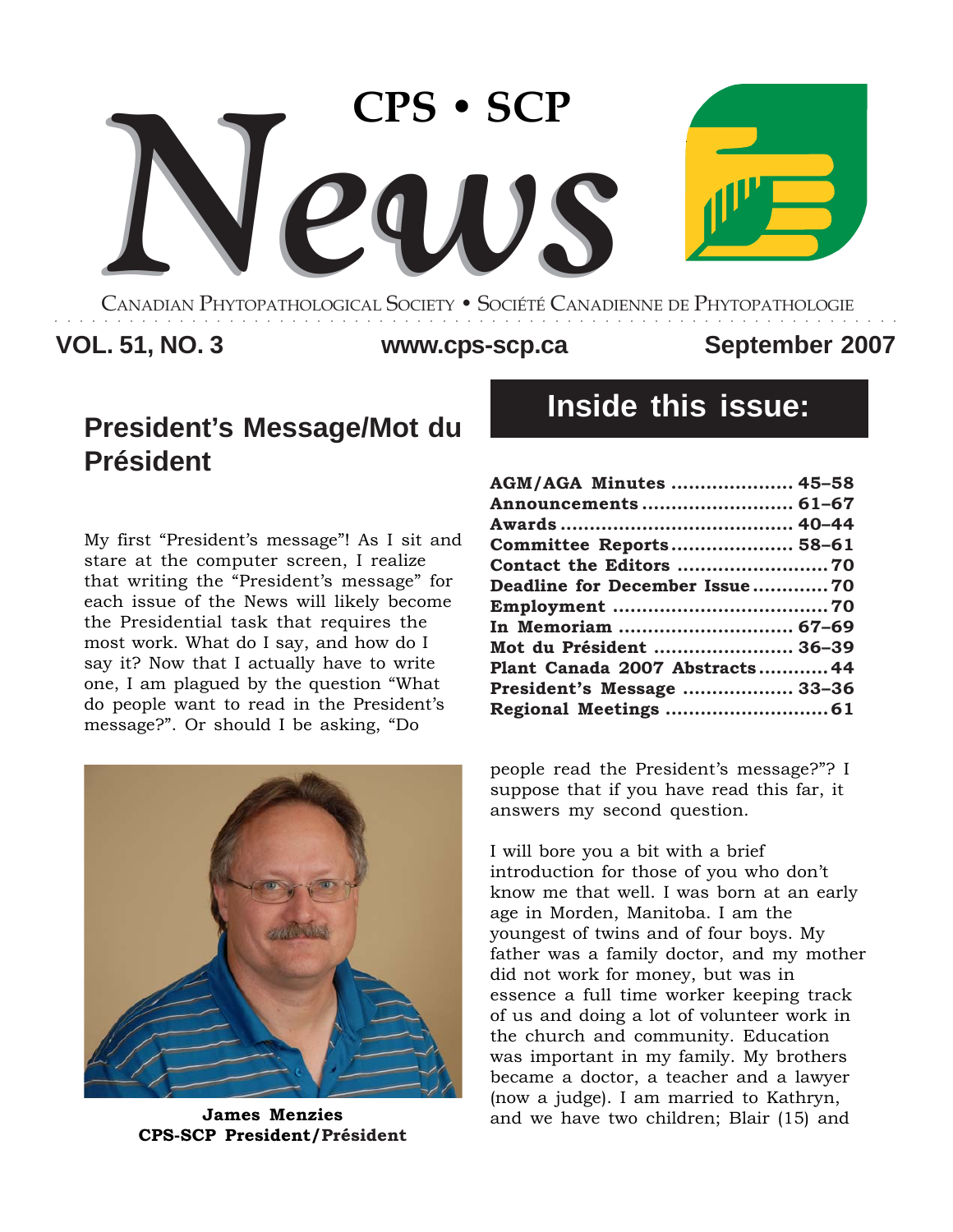Caitlin (13). I am very proud of my family and they are very good at keeping me on track and humble. They make life very interesting at times.

I was fortunate through my education to have very good mentors. I graduated from the University of Winnipeg with a BS.C. – 4 yr under the mentorship of Dr. Richard Staniforth, the University of Manitoba with a M.Sc. under Dr. S.R. Rimmer, and the University of Guelph under Dr. B.H. MacNeill. My mentors were all very good at pushing me to do more than I thought I could, and showed a lot of patience with my many faults. I enjoyed my studies and especially the many friends I made as a student. I started my professional career in 1987 with Agriculture and Agri-Food Canada in Agassiz, B.C. as a greenhouse vegetable pathologist. I transferred to the Cereal Research Centre, AAFC in 1995 as a Cereal Smut pathologist. I have enjoyed my career with AAFC. I have had the opportunity to work on many interesting disease problems, and to collaborate with many very good scientists. For those of you who are just starting your careers, I would highly recommend collaborating with others whenever possible. It requires work and sometimes not always getting your way, but you get much more back than what you put in.

I find it a real honour to be the president of the CPS for the coming year. I appreciate the privilege that the members of the society have given in electing me to this position. Considering the list of past presidents of our society, it is obvious that I have big shoes to fill. Our society is not large in comparison to other societies, especially our APS neighbours, but I believe that we make significant contributions to science and education in the field of plant pathology. We should all take pride in being members of the society and the work we do in our chosen fields. As I have gotten to know the members of the society over time, I am continually impressed with the professional and

volunteer work of our members. We have a very vibrant society that is making a difference. I would encourage everyone to get involved in the society in whatever capacity you can. I believe you will find it enjoyable and rewarding. I know I have. If you are interested in contributing to the CPS, please let me or any other board member know of your desire, and we will get you involved.

We have had a few changes in the Executive Board of the CPS for the coming year. Leaving the board are André Lévesque (Past President), Deena Errampalli (Secretary), Dilantha Fernando (Treasurer) and Mary Ruth McDonald (Senior Director). We will miss their enthusiasm and talents and are grateful for their service to the board and the society. André has worked very hard for you during his tenure in the Presidential stream. His positive outlook and untiring energy were real assets to the society. The president is in a privileged position because they are the face of the society towards outside agencies, and the face of the executive board to the society members. Everyone recognizes them and sees the work they do for the society. I wish to acknowledge the other members of the board for the work they do as well. The non-presidential stream members of the board also work hard for you, but because of their positions, are not always seen and recognized for the work they do. The roles of the non-presidential stream executive board members (The Secretary, Treasurer, Membership Secretary, Senior Director and Junior Director) are essential to the running of the society, but these people usually hide behind the curtains and don't receive as much credit as they should. Deena, Dilantha and Mary Ruth have served the society well and will be missed. We are fortunate as a society that we are able to find others who are capable and willing to step in to fill vacant roles. I am happy to welcome Richard Bélanger (Vice President), Anthony Hopkin (Secretary), Sarah Hambleton (Treasurer)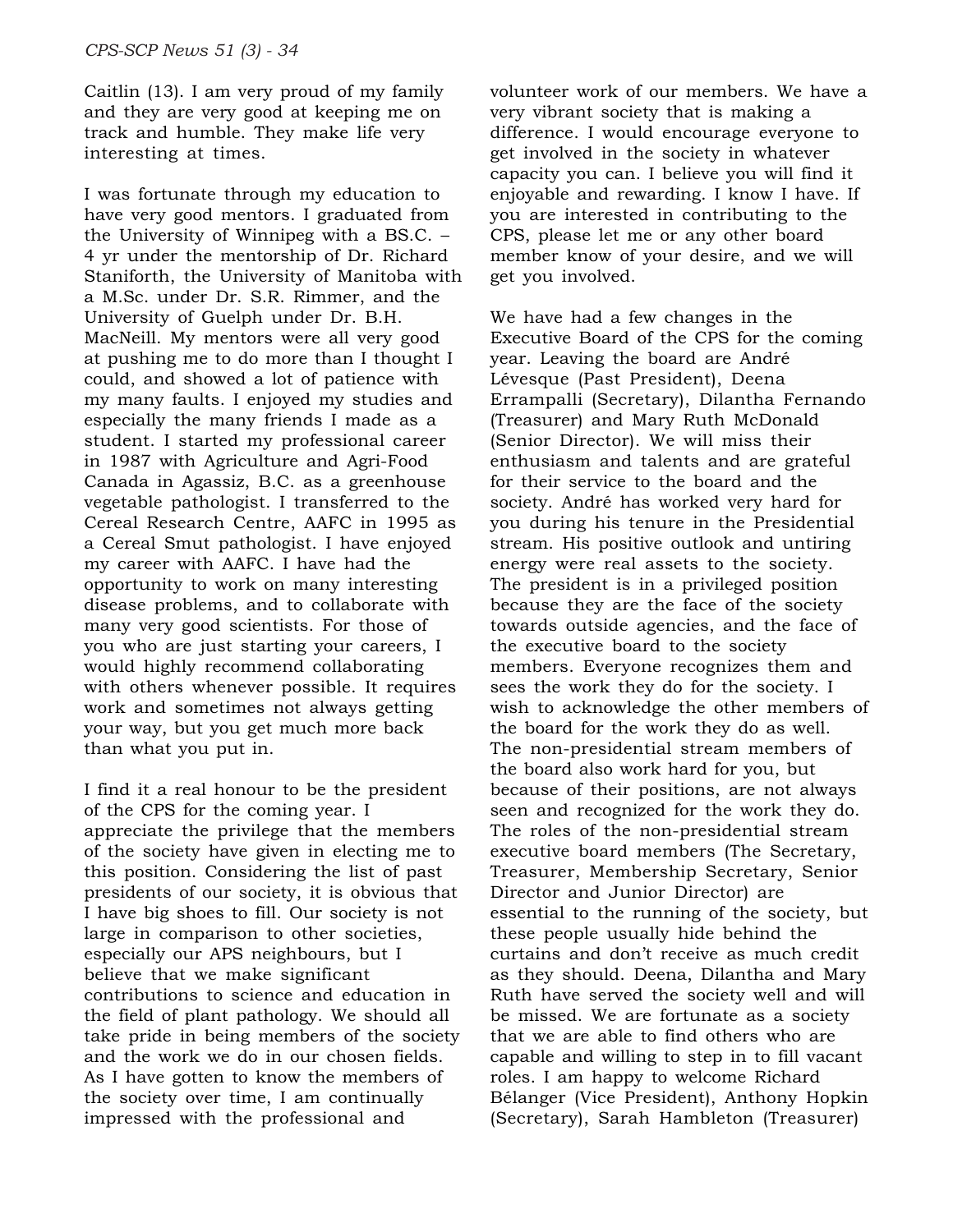and Rick Peters (Junior Director) to the Executive Board. We look forward to your fresh ideas and enthusiasm to help the Executive Board.

I would also like to thank those of you who, as non-board members, have volunteered your time and energy to serving the society over the past year. This list would include committee chairs and members, editors and collators, authors, reviewers, distributors of CPS publications, local arrangement committees and regional representatives. It is your efforts that make the CPS a wonderful and productive society. I would especially like to thank Karen Bailey and her group for organizing Plant Canada 2007. I know they had some real challenges with this conference, and some scary moments, but I believe that the meeting was a great success. Despite all odds, they also managed to make a profit from the meeting for the CPS and the other societies involved. I would also like to thank Zamir Punja and his editorial committee for their work in support of the Canadian Journal of Plant Pathology. This is our flagship publication, and their efforts over the past few years have really raised the profile of the journal in the scientific community. Having been an associate editor, I know how much effort is needed to maintain the journal, and they have really done a wonderful job.

It is also my privilege to congratulate the 2007 recipients of major awards of achievement from the CPS. These awards recognize major contributions to the field of plant pathology in Canada. The recipients this year were Lakhdar Lamari (Outstanding Research) and Robert Copeman (Fellow).

As you may or may not be aware of, the society is still struggling with the conflicting demands of trying to offer more and better services to our members, and a major budget deficit. The budget

deficit for the fiscal year 2006 was substantial; in the area of \$80,000.00. The executive board sees this as a serious problem and is working towards getting our expenditures in order. We had some serious cost issues with the Canadian Journal of Plant Pathology in 2006. This was mostly the result of our publishing the supplementary issue of CJPP as part of our 75th anniversary celebrations. To be fair to the journal, this was something that the board knew would cost extra money and Zamir had been told that we wished him to go ahead with this despite the extra cost. (The journal is close to running on a cost recovery basis in a normal year.) The cost of the supplementary issue caught us all by surprise and was substantially more than what we had budgeted for. Fortunately, Zamir, André Lévesque and Sarah Hambleton have had some recent talks with the NRC, who publish our journal, and were able to get a credit towards the journal of close to \$20,000.00. This represents some overcharging the NRC has done towards the journal in the past, and a reduction in the costs that the NRC is going to charge the society for the 2006 supplementary issue. Their work in this regard on behalf of the society is greatly appreciated. It should also be noted that the billing of authors for journal page charges for 2006 was also delayed, so that the journal did not receive as much money from authors in 2006 as it should have. This makes the 2006 budget deficit look even worse than it should, but this money will be collected and presented as part of the 2007 budget. Nevertheless, budget deficits are still forecast for the next couple of years and the Executive Board will work to eliminate future budget deficits.

Cost cutting measures have been identified by the society and some will become immediately apparent. The board has made the decision that starting with this issue, the CPS News and the directory of members should be delivered to members electronically. This will save the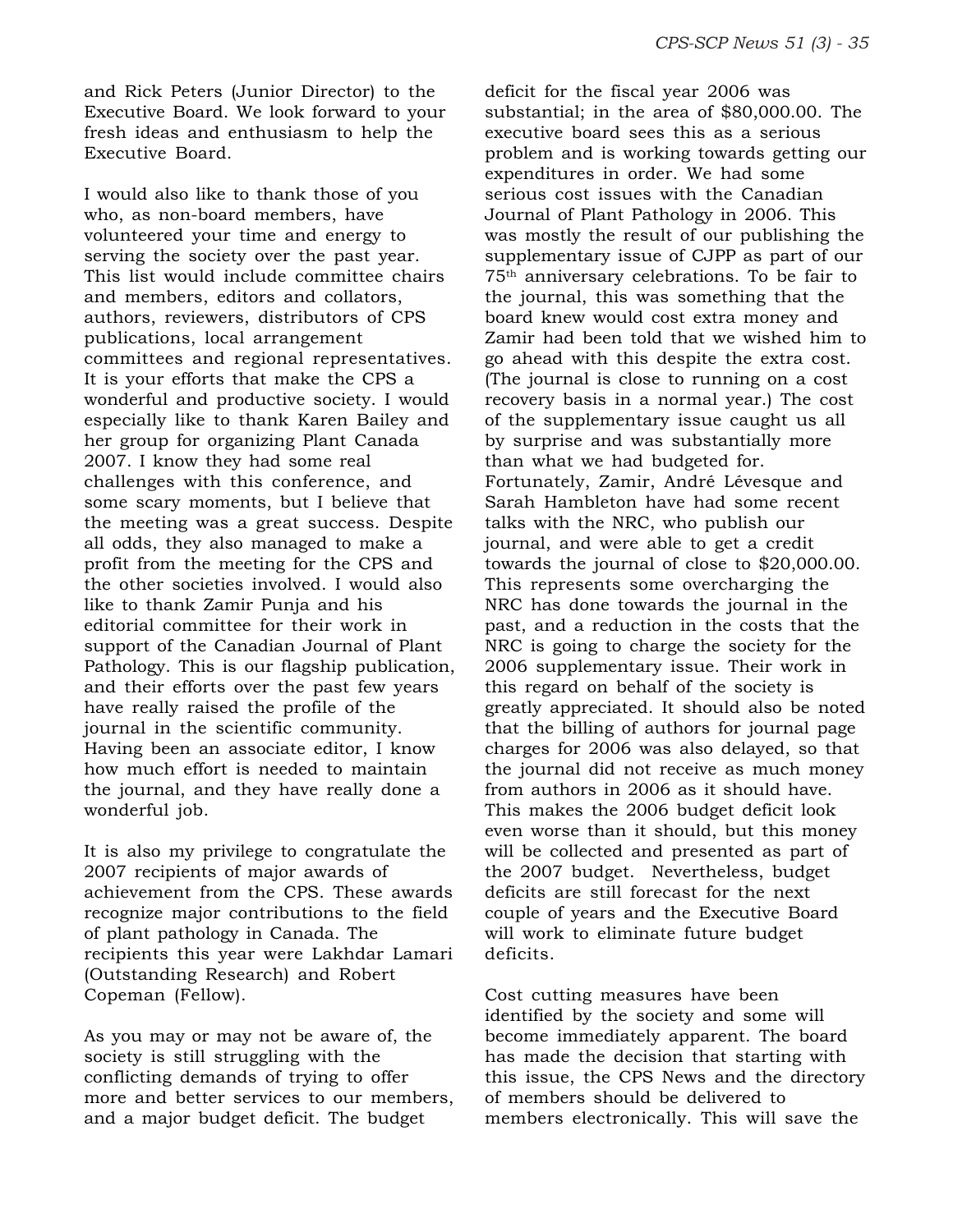CPS money in printing and mailing costs. Please keep in mind, however, that if you are one of those people who strongly prefer the CPS News in a paper format, we will provide it to you upon request. We have also identified some measures for raising more money. There will be an increase in society membership fees in 2008, as well as increases in page charges for the CJPP and consignment fees for DFCC. Overall these increases are not large, and it has been a few years since membership fees were raised, so the increased fees reflect increases in costs that have occurred over time. We have also decided to institute a publication fee for the Canadian Plant Disease Survey. These fees are intended to cover the cost of publication of the CPDS only, and we don't intend for these fees to prevent publication of reports. If these new fees are an impediment to you for publication in the CPDS, please contact the editor of the CPDS (Robin Morrall) and I am sure that something can be worked out.

The Executive Board has also been busy in regards to Plant Canada. Although the board was very happy with the Plant Canada 2007 meetings, we felt that meeting with the rest of Plant Canada every two years was too often. The Executive Board decided that we would be prepared to meet as part of Plant Canada on a four year basis, rather than the current two year basis. This decision was ratified by the membership through a vote during the AGM at the Plant Canada 2007 meetings in Saskatoon. Bruce Gossen and I then had the job of informing Plant Canada of our decision. This decision was not warmly greeted at first by the rest of the societies that make up Plant Canada. However, Plant Canada respected our decision and decided that given the decision by the CPS, the next meeting of Plant Canada will be in Halifax in 2011. We informed them that the CPS would be willing participants of the Plant Canada 2011 meeting. What this means as far as future meetings of the CPS is as follows;

Charlottetown in 2008, Winnipeg in 2009, B.C. in 2010, and Plant Canada 2011 in Halifax. I hope to see all of you at these meetings.

In closing, I look forward to working with all of you in the coming year. Despite some budget woes, our society is well placed to face the future. It is important to the society, however, that the membership is active and heard. Please consider becoming active in the society and helping to make the society what you think it should be. I hope you all have a healthy, happy and productive fall, and if you have some constructive ideas, let me know.

Mon premier « Mot du président »! C'est au moment où j'ai regardé fixement l'écran de l'ordinateur que j'ai réalisé que la rédaction du « Mot du président » sera la tâche présidentielle qui me demandera le plus de travail. Quoi dire et comment le dire? Maintenant que je dois en écrire un, je me pose la question « Qu'est-ce que les gens veulent lire dans le Mot du président? ». Ou dois-je me demander « Est-ce que les gens lisent le Mot du président? »? Je suppose que si vous êtes rendus ici dans votre lecture, cela répond à la seconde question.

Je vais vous ennuyer un peu avec une courte introduction pour ceux qui ne me connaissent pas très bien. Je suis né à Morden au Manitoba. Je suis le cadet de jumeaux et de quatre garçons. Mon père était médecin de famille et ma mère n'était pas rémunérée, mais travaillait à plein temps essentiellement à prendre soin de ses enfants et à faire du bénévolat à l'église et pour la communauté . L'instruction était importante dans ma famille. Un de mes frères est devenu médecin, un autre enseignant et l'autre avocat (maintenant juge). Je suis marié à Kathryn et nous avons deux enfants, Blair (15) et Caitlin (13). Je suis très fier de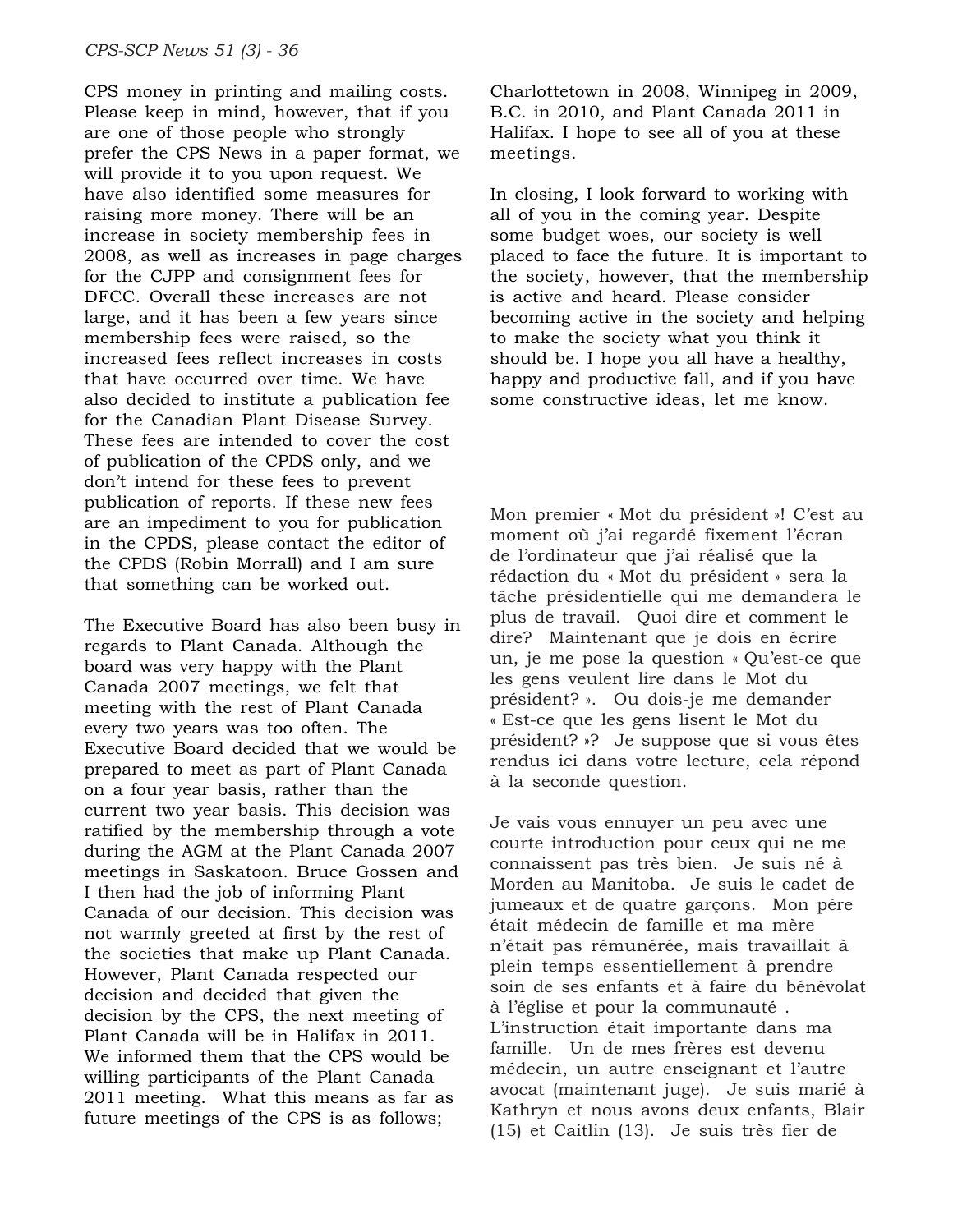ma famille, qui excelle à me garder humble et en contact avec la réalité. Elle rend la vie parfois très intéressante.

Tout au long de ma formation, j'ai eu la chance d'avoir de très bons mentors. J'ai obtenu un B. Sc. de l'université de Winnipeg – 4 ans sous le mentorat du  $D<sup>r</sup>$ Richard Staniforth, une M. Sc. de l'université du Manitoba sous la direction Dr. S.R. Rimmer et un Ph. D. de l'université de Guelph sous la direction du Dr B.H. MacNeill. Mes mentors me poussèrent à me dépasser et furent très patients malgré mes nombreuses erreurs. J'ai pris plaisir à mes études et j'ai spécialement apprécié les amis que je m'y suis faits. Ma carrière professionnelle a débuté en 1987 à Agriculture et Agroalimentaire Canada à Agassiz, C.-B., comme phytopathologiste des légumes de serre. Je fus muté au Centre de recherche sur les céréales d'AAC en 1995 comme phytopathologiste spécialisé sur le charbon. J'ai aimé ma carrière à AAC. J'ai eu l'occasion de travailler sur plusieurs problèmes phytopathologiques intéressants et de collaborer avec plusieurs très bons scientifiques. À ceux qui commencent tout juste leur carrière, je recommande fortement de collaborer le plus possible avec les autres. Cela demande du travail et du compromis, mais vous en retirez plus que vous en donnez.

Je suis vraiment honoré d'être président de la SCP pour la prochaine année. J'apprécie ce privilège que les membres de la Société m'ont octroyé en m'élisant. Compte tenu de la liste des anciens présidents de notre société, c'est clair que ce sont de grosses pointures à remplacer. Notre Société est petite comparativement à d'autres sociétés, notamment notre voisin l'APS, mais je crois que nous contribuons de manière significative à la science et à la formation dans le domaine de la phytopathologie. Nous devrions tous être fiers de notre appartenance à la Société et de notre travail dans chacun de nos champs de compétence. Comme j'ai

eu, avec le temps, l'occasion de connaître les membres de la Société, je suis toujours impressionné par leur professionnalisme et leur volontariat. Nous avons une société très vivante qui peut changer des choses. J'encourage chacun à s'impliquer dans la Société selon ses capacités. Je crois que vous allez trouver cela agréable et gratifiant. Je le sais pour l'avoir fait. Si vous êtes intéressé à vous impliquer dans la SCP, faites-le savoir, à moi ou à n'importe quel membre du Conseil, et nous vous ferons participer.

Il y a eu plusieurs changements au Conseil d'administration pour l'année à venir. André Lévesque (président sortant), Deena Errampalli (secrétaire), Dilantha Fernando (trésorier) et Mary Ruth McDonald (directeur principal) quittent le C. A. Leur enthousiasme et leurs talents vont nous manquer, et nous les remercions pour leur contribution au Conseil et à la Société. André a travaillé très fort pour vous pendant son mandat comme président élu, en poste, et sortant. Son attitude positive et son énergie inépuisable furent des actifs pour la Société. La présidence est un poste privilégié parce que les présidents sont le visage de la Société pour les agences externes, et le visage du Conseil pour les membres de la Société. Je veux aussi saluer le travail des autres membres du C. A. Ils ont aussi travaillé fort pour vous, mais leur position au Conseil fait que leur travail n'est pas toujours visible et reconnu. Le rôle des autres membres du C. A. (le secrétaire, le trésorier, le responsable du Service aux membres, les directeurs) est essentiel pour la conduite de la Société, mais ces personnes travaillent dans l'ombre et ne reçoivent pas le plein crédit pour ce qu'elles font. Deena, Dilantha et Mary Ruth ont bien servi la Société et ils nous manqueront. Nous sommes chanceux, en tant que Société, de pouvoir trouver d'autres personnes compétentes et prêtes à prendre la relève. Je suis heureux d'accueillir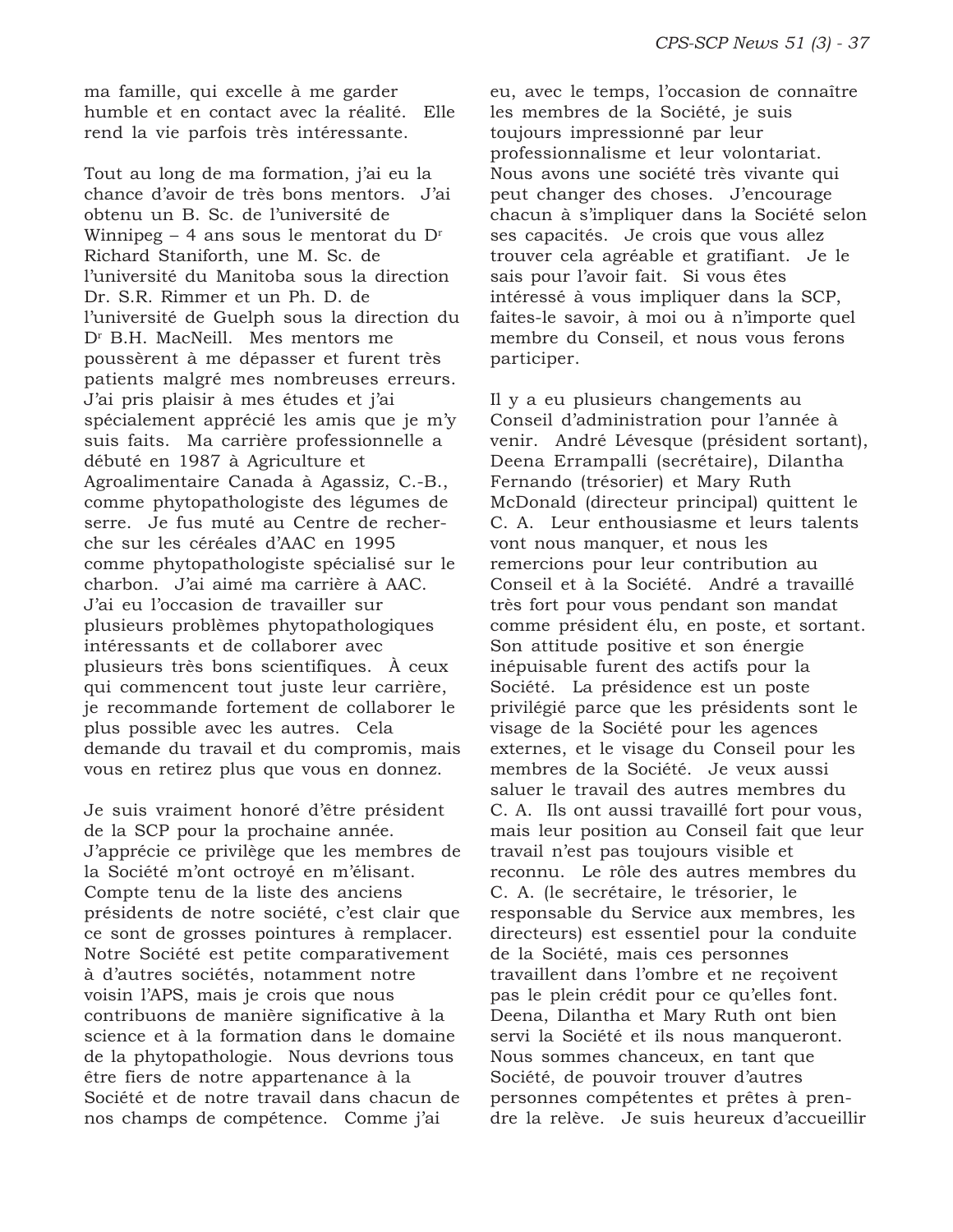Richard Bélanger (vice-président), Anthony Hopkin (secrétaire), Sarah Hambleton (trésorière) et Rick Peters (directeur) au Conseil. Nous nous réjouissons à l'avance de vos idées nouvelles et de votre enthousiasme qui sauront certainement aider le C. A.

Je veux aussi remercier ceux qui, sans faire partie du Conseil, ont volontairement donné du temps et de l'énergie pour servir la Société au cours de l'année dernière. Il s'agit des présidents et des membres de comité, des éditeurs et collateurs, auteurs, réviseurs, distributeurs des publications de la SCP, des comités locaux d'organisation et des représentants régionaux. C'est grâce à vous que la SCP est une société merveilleuse et productive. Je veux particulièrement remercier Karen Bailey et son groupe pour avoir organisé Plant Canada 2007. Je sais qu'ils ont eu à faire face à de réels défis avec ce colloque, et à quelques moments de panique aussi, mais je crois que ce fut un succès retentissant. Malgré les prévisions, ils ont réussi avec cette réunion à faire réaliser des profits à la SCP et aux autres sociétés impliquées. Je veux aussi remercier Zamir Punja et son comité de rédaction pour leur travail de soutien à La Revue canadienne de phytopathologie. C'est notre produit phare, et leurs efforts des dernières années ont réellement contribué à en améliorer la perception dans la communauté scientifique. Ayant déjà été directeur scientifique associé, je sais combien d'efforts il faut déployer pour faire fonctionner la revue, et ils ont vraiment fait du bon boulot.

J'ai aussi le privilège de féliciter les récipiendaires 2007 des principaux prix de la SCP pour leurs accomplissements. Ces prix récompensent des contributions majeures dans le domaine de phytopathologie au Canada. Cette année, les récipiendaires sont Lakhdar Lamari (Prix d'excellence scientifique) et Robert Copeman (Membre associé).

Vous savez peut-être que la Société fait toujours face à la fois au besoin d'offrir plus et de meilleurs services aux membres et à un déficit budgétaire important. Le déficit budgétaire pour l'année financière 2006 fut substantiel : aux environs de 80 000 \$. Le Conseil considère que c'est un problème important et s'active à mettre de l'ordre dans les dépenses. Nous avons eu de sérieux problèmes de coûts à la Revue canadienne de phytopathologie en 2006 . C'est en grande partie dû à la publication du numéro supplémentaire du CJPP dans le cadre des célébrations de notre 75<sup>e</sup> anniversaire. Pour être juste envers la revue, le Conseil savait que l'opération aurait un coût supplémentaire et avait demandé à Zamir d'aller de l'avant malgré la situation. (La revue fait presque ses frais en temps normal.) Le coût du numéro supplémentaire nous a tous pris par surprise et fut plus élevé que ce que nous avions prévu au budget. Heureusement, Zamir, André Lévesque et Sarah Hambleton ont eu des discussions récemment avec le CNRC, qui publie notre revue, et réussirent à lui obtenir un crédit de près de 20 0000 \$. Cela représente en partie la surfacturation que le CNRC a pratiqué envers la revue dans le passé et une réduction des coûts que le CNRC chargera à la Société pour le numéro supplémentaire de 2006. Sous ce rapport, le travail qu'ils ont fait au nom de la Société est grandement apprécié. Il faut aussi noter que la facturation des auteurs pour les frais de page de 2006 a aussi été retardée, ce qui fait que la revue n'a pas reçu des auteurs autant d'argent qu'elle aurait dû. Cela fait paraître le déficit de 2006 pire qu'il ne devrait, mais cet argent sera recouvré et intégré au budget de 2007. Néanmoins, un déficit budgétaire est toujours prévu pour les deux ou trois prochaines années à venir et le Conseil travaillera à éliminer les déficits budgétaires éventuels.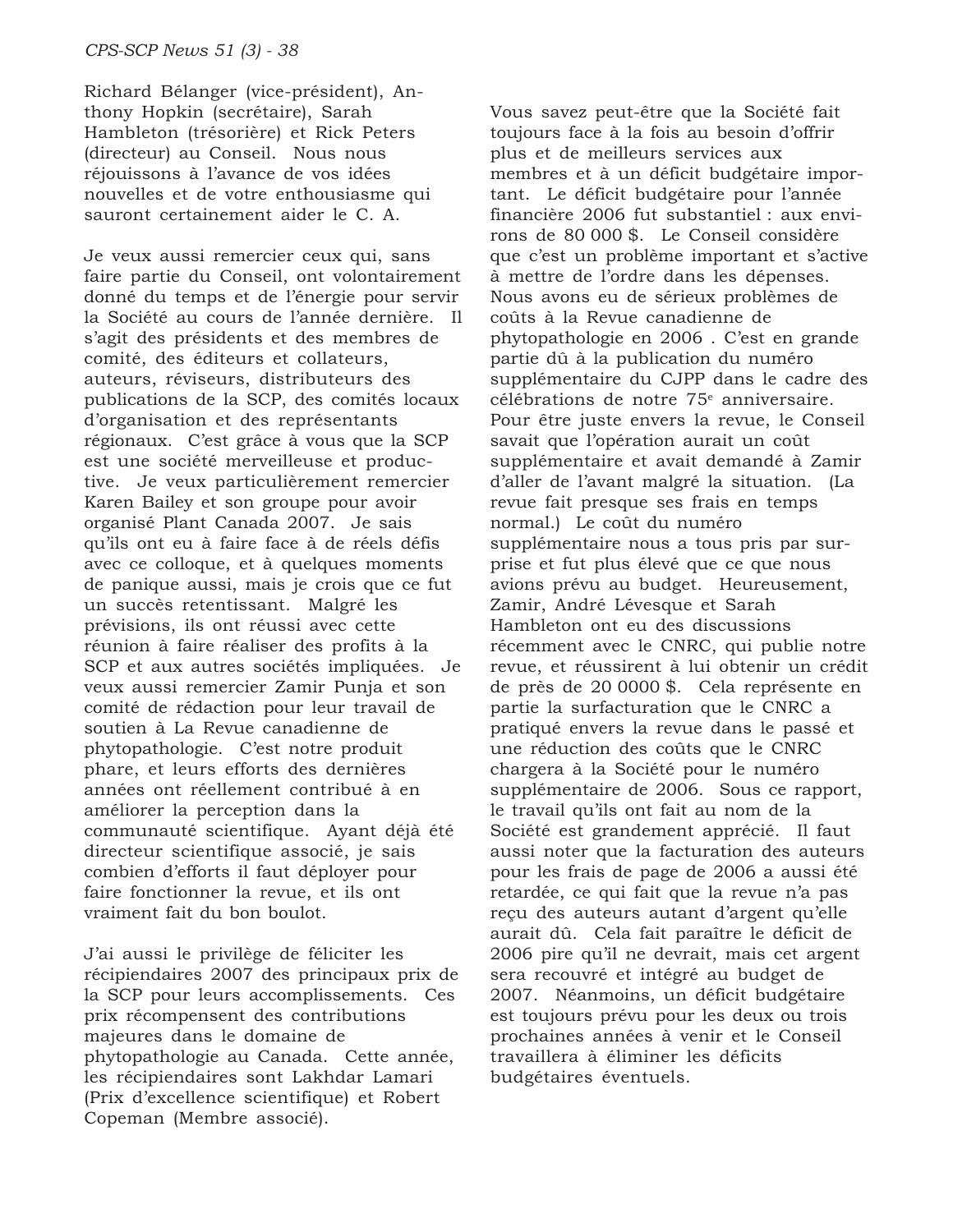La Société a identifié des mesures pour réduire les coûts; certaines seront immédiatement visibles. Le Conseil a décidé de commencer avec le présent numéro du CPS/SCP News, qui, tout comme le bottin, sera distribué aux membres par voie électronique. Cela épargnera à la Société des coûts d'impression et des frais de poste. Ne perdez pas de vue cependant que, si vous êtes de ceux qui tiennent à recevoir CPS/ SCP News sur support papier, nous vous le fournirons sur demande. Nous avons aussi identifié quelques moyens pour mobiliser plus de fonds. Il y aura une augmentation des frais d'adhésion en 2008, ainsi qu'une augmentation des frais de page au CJPP et des frais de consignation pour le MGCC. Globalement, ces augmentations ne sont pas énormes et cela fait quelques années que les frais d'adhésion n'ont pas été augmentés; ainsi, l'augmentation des frais d'adhésion reflète les augmentations de coûts des dernières années. Nous avons aussi décidé d'imposer des frais de publication pour l'Inventaire des maladies des plantes au Canada. Ces frais ne couvriront que les coûts de publication du CPDS et nous voulons éviter que ces frais nuisent à la publication de rapports. Si pour vous ces nouveaux frais sont un frein à la publication dans le CPDS, prenez contact avec l'éditeur du CPDS (Robin Morrall) et je suis certain que quelque chose pourra être fait.

Le Conseil a aussi été actif dans le dossier concernant Plant Canada. Quoique le Conseil fut très satisfait des réunions de Plant Canada 2007, nous avons le sentiment que des réunions avec les autres sociétés de Plant Canada à tous les deux ans est une fréquence trop élevée. Le Conseil a décidé qu'il était disposé, en tant que membre de Plant Canada, à des réunions aux quatre ans, plutôt qu'aux deux ans comme actuellement. Cette décision fut ratifiée par les membres par un vote lors de l'AGA aux réunions de Plant Canada 2007 à Saskatoon. Bruce

Gossen et moi avons donc eu la tâche d'informer Plant Canada de notre décision. Cette dernière n'a pas été reçue chaudement au début par les autres sociétés membres de Plant Canada. Cependant, Plant Canada la respecta et, étant donné notre prise de position, décida que la prochaine réunion de Plant Canada sera tenue à Halifax en 2011. Nous les avons informés que la SCP participerait volontiers à la réunion de Plant Canada en 2011. En ce qui a trait aux réunions futures réunions de la SCP, cela veut dire qu'elles auront lieu à Charlottetown en 2008, à Winnipeg en 2009, en C.-B. en 2010, et avec Plant Canada en 2011 à Halifax. J'espère tous vous voir à ces réunions.

Pour terminer, j'attends avec impatience le plaisir de travailler avec vous tous pendant l'année qui vient. En dépit de problèmes budgétaires, notre société est bien placée pour faire face à l'avenir. Il est cependant important pour la Société que les membres soient actifs et écoutés. Pensez à vous impliquer dans la Société et à aider à en faire ce que vous pensez qu'elle doit être. J'espère que vous avez tous été en santé, heureux et productifs cet automne; et si vous avez des idées constructives, laissez-le moi savoir.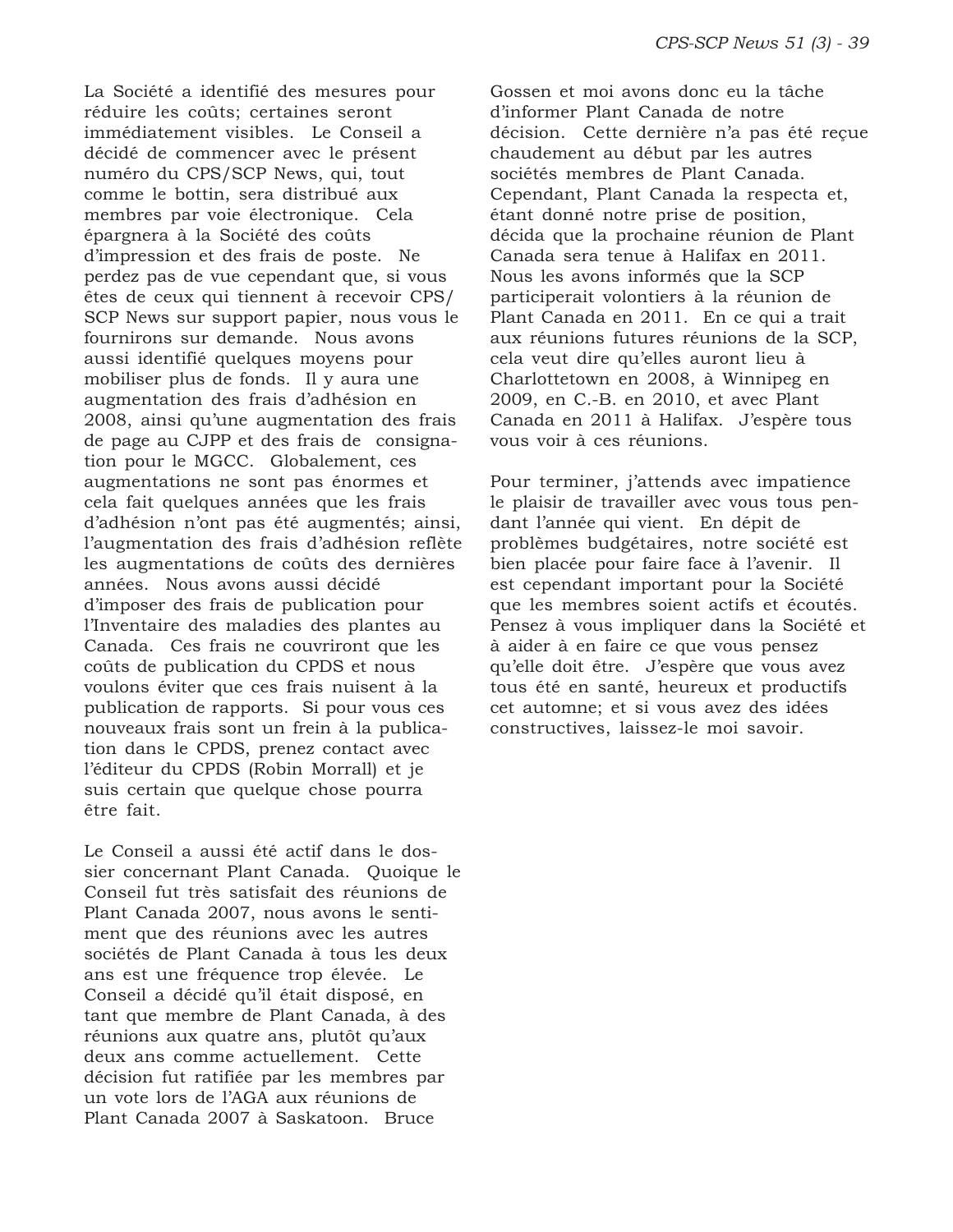# **Awards**

# **2007 CPS Awards Committee Report**

The following awards were announced and

presented at the CPS Annual Meeting in Saskatoon on June 13, 2007: Fellow of the CPS, Outstanding Research Award, two awards each for Graduate Student Travel, Best Student Oral Presentation and Best Student Poster Presentation.

# **Graduate Student Travel Award:**

1) Ms. Maria Henriquez, Plant Science, University of Manitoba, Winnipeg, Manitoba. Presentation: Analysis of genes differentially expressed during interaction of potato with the late blight pathogen *Phytophthora infestans.* M.A. Henriquez and F. Daayf

2) Ms. Jane Wolken, Renewable Resources, University of Alberta, Edmonton, Alberta. Presentation: Responses of lodgepole pine to infection by western gall rust**.** J.M. Wolken and P.V. Blenis.



**Bruce Gossen, CPS-SPC President presenting the Graduate Student Travel Award to Maria Henriquez, Plant Science Department, University of Manitoba, Winnipeg, Manitoba**



**Bruce Gossen, CPS-SCP President presenting the Graduate Student Travel Award to Jane Wolken, Renewable Resources, University of Alberta, Edmonton, Alberta**

The recipients received funding to attend the annual CPS meeting and an opportunity to present their work.

#### **Best Student Oral Presentation:**

1st place: **Mr. Owen Wally**, Department of Biological Sciences, Simon Fraser University, BC. Presentation: Evaluation

> of promoter activity and over-expression of a rice peroxidase gene in transgenic carrot (*Daucus carota* L.)**.** O. Wally, J. Jayaraj, and Z.K. Punja.

2nd place: **Ms. Regan Kennedy**, Department of Biology, University of Saskatchewan, Saskatoon. Presentation: Retargeting of autophagosomes in *Arabidopsis* in response to powdery mildew infection. R.M. Kennedy and Y. Wei.

### **Best Student Poster Presentation:**

1st place: **Ms. Angela Orshinsky**, Environmental Biology, University of Guelph, Guelph. Presentation: The influence of *Ophiostoma novoulmi Mitovirus 3a* (*OMV3a*) on respiration and growth of *Sclerotinia homoeocarpa*, the causal agent of dollar spot of turf.

A. Orshinsky and G.J. Boland*.*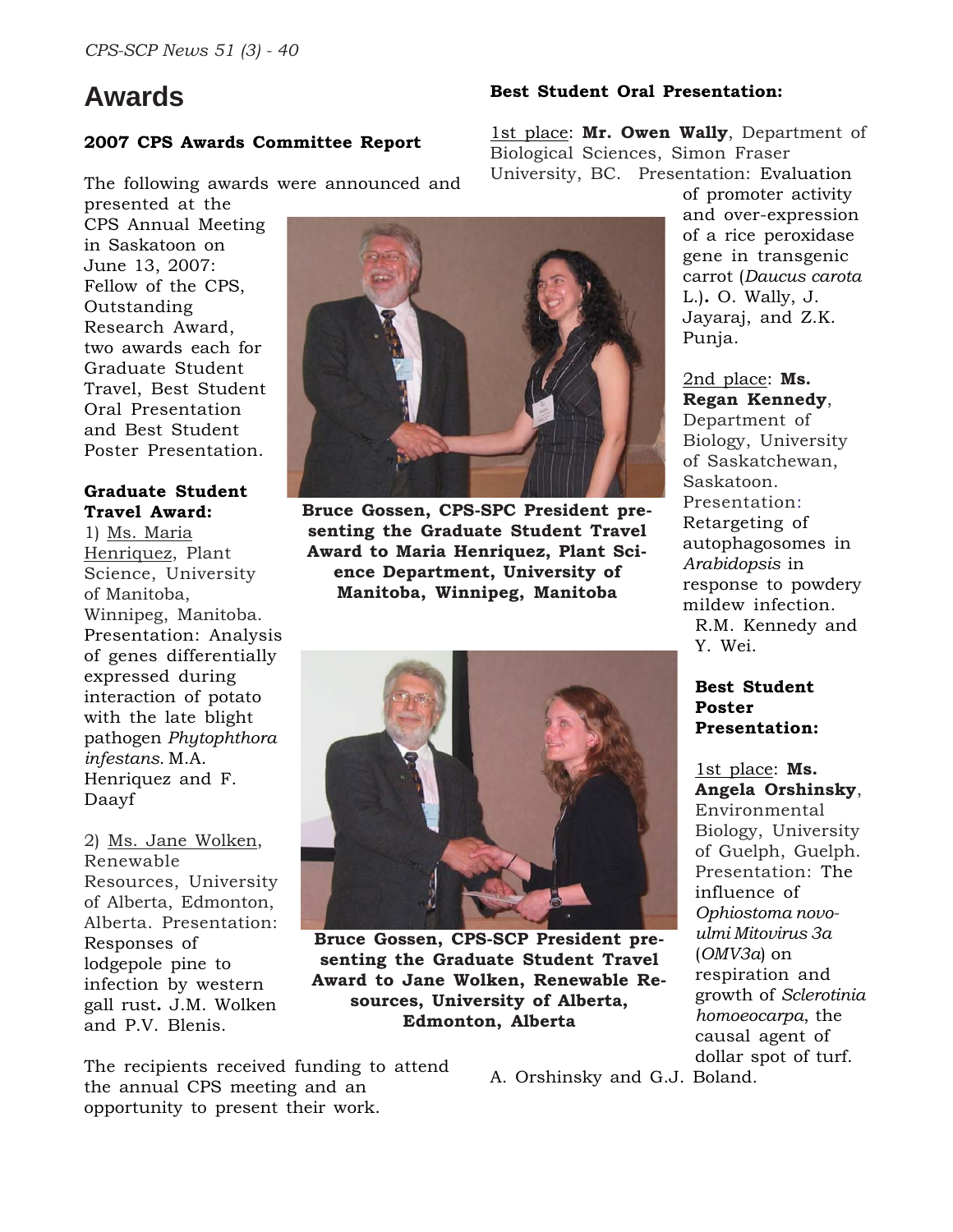2nd place: **Ms. Mitsuko Miyamoto**, Dept. Plant Science, University of Manitoba, Winnipeg, Manitoba. Presentation: Comparison of *ToxA* and *ToxB* genes of *Pyrenophora triticirepentis* isolates among different races from different geographic regions of the world**.** M.

Miyamoto, G.M. Ballance, and L. Lamari.

All Awardees received a copy of Diseases of Field Crops in Canada and the first and second place winners received monetary awards.

**CPS Fellow Award:**

# **Dr. Robert James Copeman - Fellow of the Canadian Phytopathological Society**

The Canadian Phytopathological Society is proud to announce that Dr. Robert Copeman has been named as a Fellow of the society.

**Bruce Gossen, CPS-SCP President presenting the award for 1st place, Best Student Oral Presentation to Owen Wally, Dept. of Biological Sciences, Simon Fraser University, Burnaby, BC**



**Bruce Gossen, CPS-SCP President presenting the award for 2nd place Best Student Oral Presentation to Regan Kennedy, Dept. of Biology, University of Saskatchewan, Saskatoon, SK**

scholarship to attend Macdonald College of McGill University, first to take a Teaching Certification (1962) and then his Bachelor of Science (Honours in Botany) in 1965. He was awarded a scholarship to the University of Wisconsin to work with Dr. Luis Sequeira, with whom he obtained his Ph.D. degree in 1969. Dr. Copeman was hired as a plant pathologist in the Plant Science Department, Faculty of Agricultural Science, University of British Columbia (UBC). He introduced an undergraduate curriculum in plant pathology and later spearheaded the move to integration in the area of crop protection. These courses helped UBC become recognized as the center of excellence for training plant virologists in Canada. Dr. Copeman was awarded the Killam Teaching Prize in 1997 and was appointed Associate

Dr. Copeman was

born and raised on a mixed farm near Regina, Saskatchewan and attended a one room school for 8 years before moving on to high school in Regina. He won a

Head of the Department of Plant Science (1995-1997) with responsibilities for undergraduate students and their curriculum.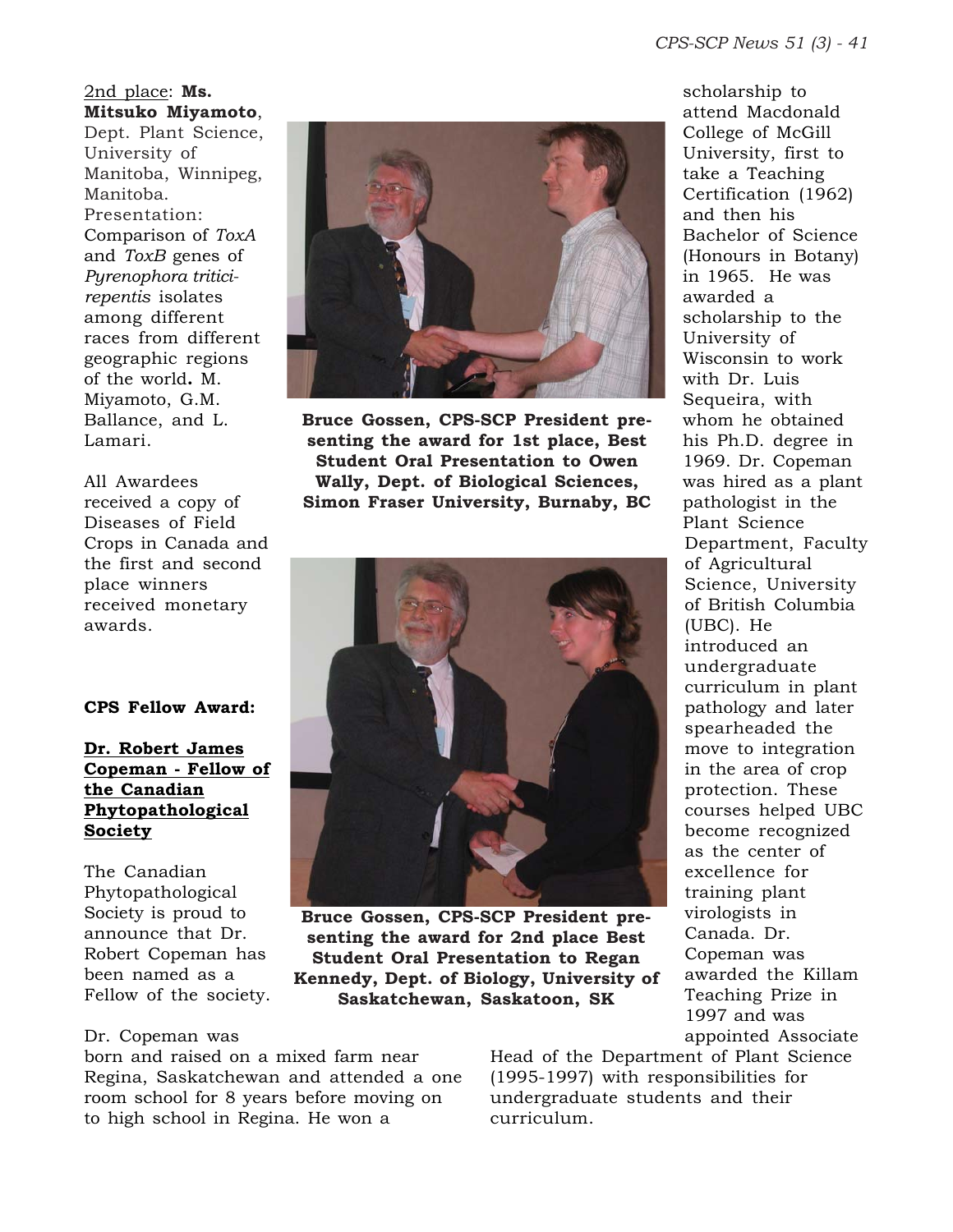Dr. Copeman joined the CPS in 1968 and became active in the B.C. Region shortly after his arrival in Vancouver. The B.C. Region was experiencing a revival and was encouraging involvement of students in their activities. In 1972, Dr. Copeman helped organize a 2-day meeting at the UBC campus that involved students from UBC, Simon Fraser University and the University of Victoria. The outcome of the 1972 meeting was to hold regular annual meetings that continue to this day, some of which were organized by Dr. Copeman. Dr. Copeman became involved with the national CPS, being elected Secretary-Treasurer, serving with distinction for 6 years (1976-1982). As Secretary-Treasurer, he provided the behind-the-scenes organization, stability and



**Bruce Gossen, CPS-SCP President presenting the award for 1st place Best Student Poster Presentation to Angela Orshinsky, Environmental Biology, University of Guelph, Guelph, ON**

journal. This process culminated in the successful launching of the *Canadian Journal of Plant Pathology* in 1979 and in hosting the 6th International Congress of Plant Pathology in 1993. Dr. Copeman devoted considerable time and energy to the work of the Society, where he played an important and dominant role in revival of life of the Society. He is now an Emeritus Member of CPS.

#### **Outstanding Research Award:**

# **Dr. Lakhdar Lamari – Outstanding Research Award**

In recognition of his outstanding contributions, the Canadian Phytopathological Society is pleased to present the Outstanding Research Award to Dr. Lakhdar Lamari.

Dr. Lamari obtained his B.Sc. in Agriculture Engineering, with options in plant breeding and agronomy from the Institut de

**Bruce Gossen, CPS-SCP President presenting the award for 2nd place Best Student Poster Presentation to Mitsuko Miyamoto, Dept. of Plant Science, University of Manitoba, Winnipeg, MB**

continuity that encouraged others to join thereby rejuvenating the Society. These were critical years for the Society, where the Council debated the future of the Society and the merits of starting its own Technologie Agricole, Algeria, in 1974. He completed his M.Sc. and Ph.D. in plant pathology under Dr. Claude Bernier of the Department of Plant Science, University of Manitoba. Dr. Lamari was hired in 1990 by

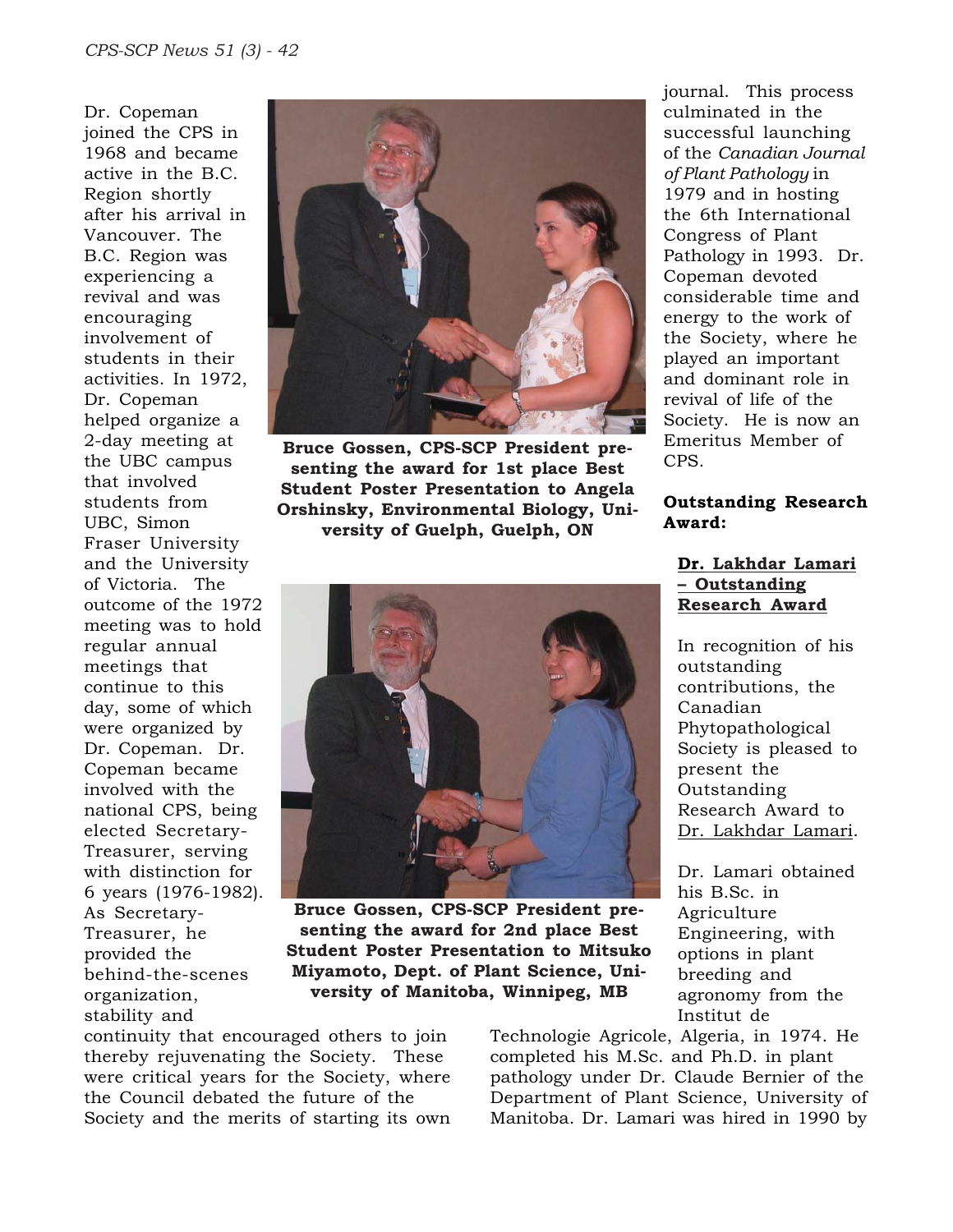the Department of Plant Science, University of Manitoba where he currently holds the rank of professor.

Dr. Lamari is an international expert in the host-pathogen interactions of the *Pyrenophora tritici-repentis* – wheat pathosystem. He was the first to

determine that there were two distinct symptoms of tan spot; necrosis and chlorosis. His studies established conclusively that the pathogen was highly specialized in its interaction with its wheat host, a conclusion which contradicted the prevailing ideas. The "necrosischlorosis" hypothesis that has become the basis for most tan spot programs worldwide.

Inheritance studies demonstrated that

the reaction to each toxin was controlled by a single locus in the host. Molecular work further validated the host-pathogen model that he proposed. This model states that host-specific toxins are the underlying mechanism of compatibility between the host and the pathogen and differences in virulence between races are explained by the combination of the different host-specific toxins they possess. A third toxin, Ptr ToxC, was predicted by several of Dr. Lamari's studies and was isolated by the North Dakota group. Dr. Lamari indicated in his writings that the wheat/*P. tritici-repentis* system is a mirrorimage of the classical gene-for-gene model, a conclusion of great significance. Through his work, Dr. Lamari was able to provide a coherent model of the host-



**Bruce Gossen, CPS-SCP President presenting the Outstanding Research Award to Dr. Lakhdar Lamari, Dept. of Plant Science, University of Manitoba, Winnipeg, MB**

pathogen interactions for this important disease and provide the underlying molecular proof. His contributions to this field are now used by plant pathologists, breeders and molecular biologists involved in the study of tan spot worldwide. The work also resulted in the development of a wheat cultivar, in collaboration with Dr. A.

Brule-Babel, with insensitivity to Ptr ToxA (necrosisinducing toxin) and resistance to tan spot, which was released as "Amazon".

Dr. Lamari has a great interest in the application of digital image analysis for disease quantification. A fundamental problem in plant pathology remains the accurate, rapid and objective assessment of disease. The challenge for Dr. Lamari was not only

the programming aspect, a daunting task in itself, but also the design and implementation of a functional and userfriendly interface. He successfully developed a user-friendly and intuitive software package named Assess, which requires no knowledge of computer programming or image processing. The software was designed and implemented to provide an accurate tool to quantify diseases, measure leaf area, ground cover, root length as well as many other tasks. It was released in 2002 and is marketed by the American Phytopathological Society. It represents the first software of this nature published by the APS. According to APS press staff, the release was highly successful and the software has been well received by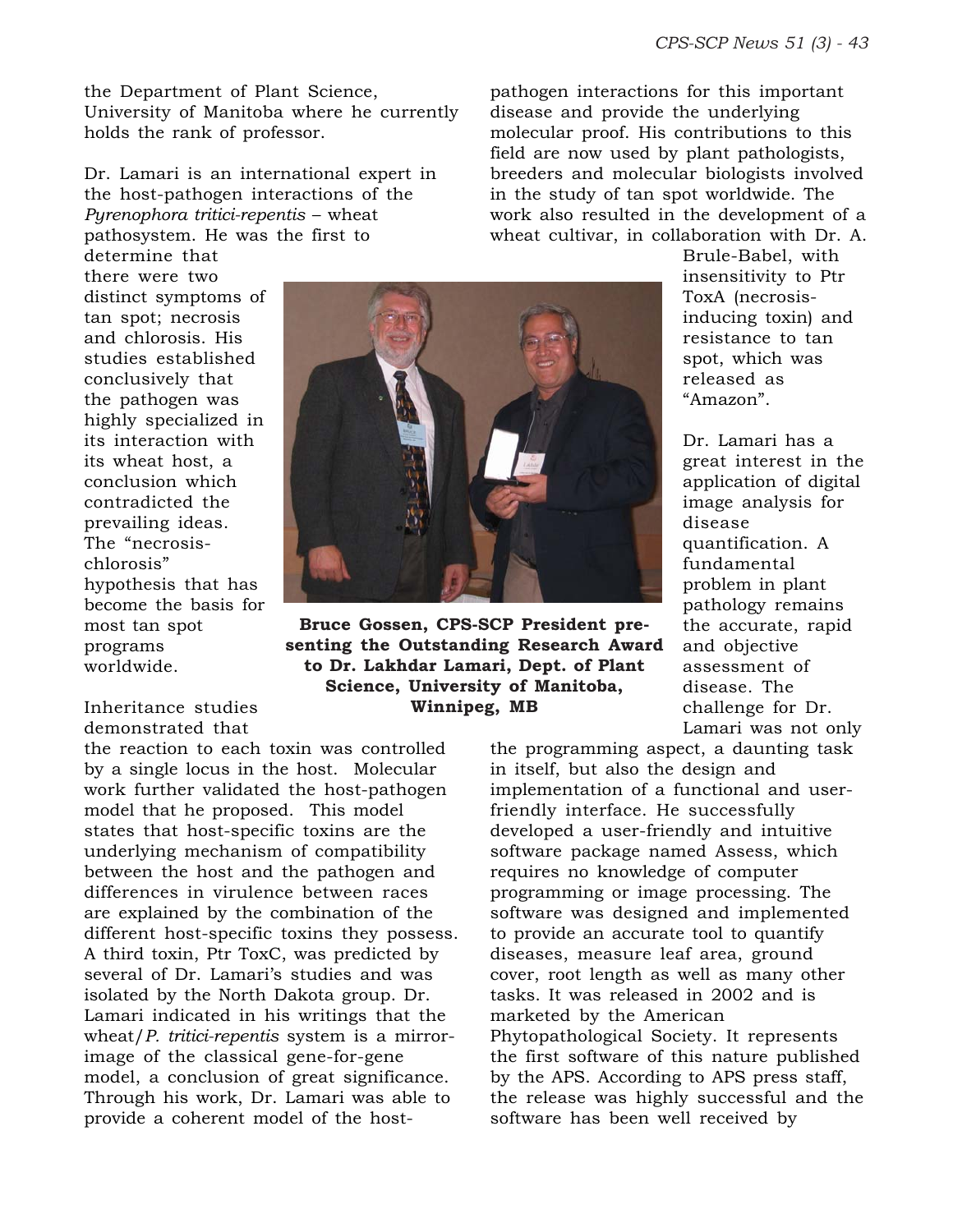researchers in the area of plant pathology, as well as other areas of research.

Dr. Lamari has published 35 refereed publications in national and international journals, one book chapter and has given three invited papers at international conferences. He has also given invited seminars in Canada, Azerbaijan, Iran, Syria and the U.S.A. He has supervised nine M.Sc. students and four Ph.D. students, as well as served as a member of numerous graduate student committees.

Congratulations to all award recipients and our thanks to all those who prepared and submitted nominations.

Thanks are also extended to all members of the Awards Committee; Mike Celetti, Sabine Banniza, Steven Strelkov and Jill Thompson for their hard work at the meeting and throughout the year.

Submitted by: Antonet Svircev Chair, CPS Awards Committee

# **Abstracts from Plant Canada**

The abstracts from Plant Canada 2007 (plus lots of other information about the meeting) are now available on the Plant Canada Website www.plant canada.ca .





**CPS-SCP President Bruce Gossen welcoming incoming CPS-SCP President Jim Menzies**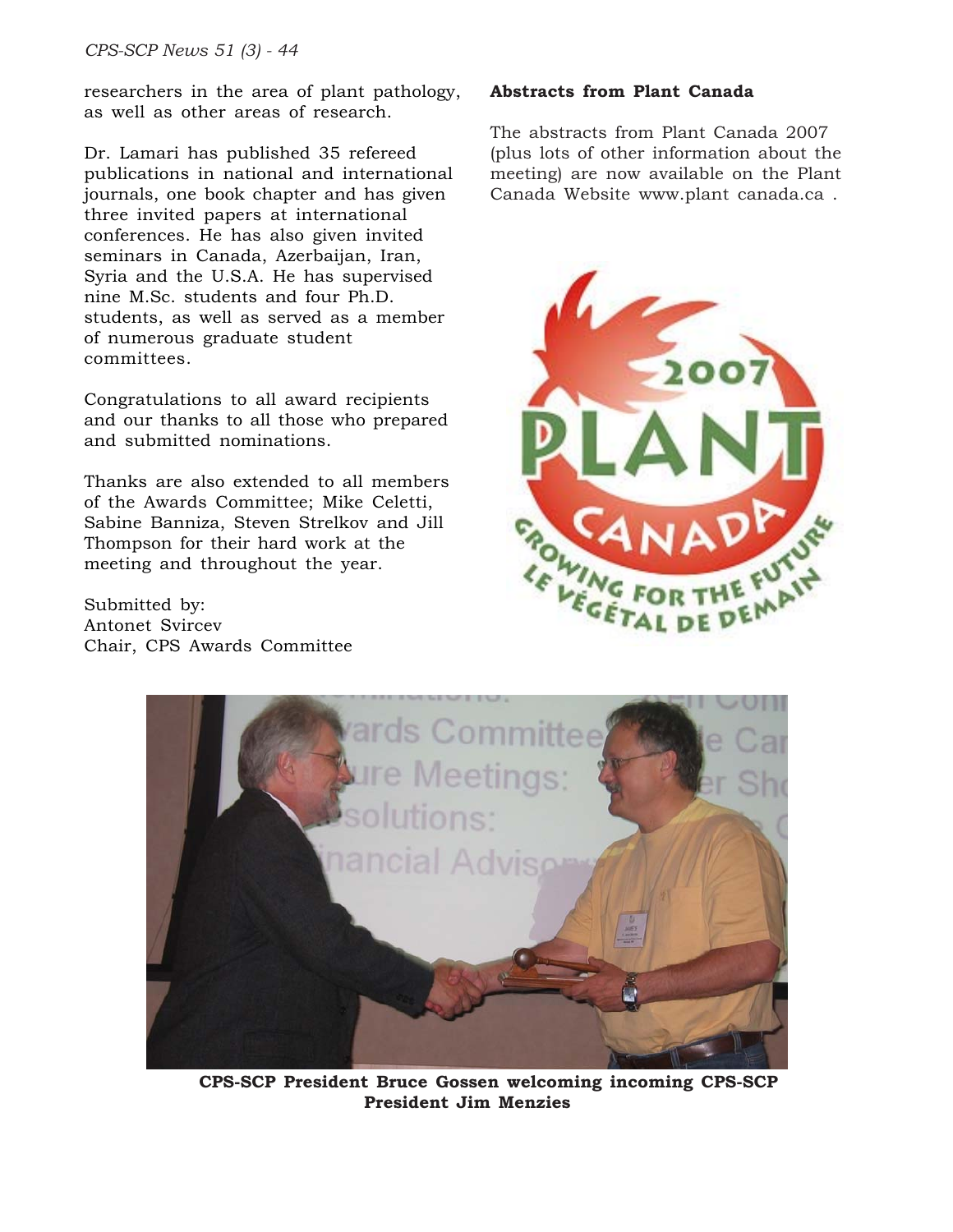# **Canadian Phytopathological Society/La Société canadienne de phytopathologie Minutes from the 78th Annual General Meeting Saskatoon, Saskatchewan, June 13, 2007**

**There were 102 CPS members in attendance. Quorum is 25 members. Time: 12:20 PM and 2:40 PM.**

#### **1. Welcome remarks from the President**

Bruce Gossen welcomed delegates and guests to the  $78<sup>th</sup>$  Annual General Meeting of the Canadian Phytopathological Society.

#### **2. Moment of Silence for deceased members in 2006-2007**

There was a moment of silence held for R.M.B. Sutton, a CPS member.

#### **3. Adoption of the AGM 2007 agenda**

Bruce Gossen outlined the 78<sup>th</sup> Annual General Meeting agenda. Motion to adopt the agenda was moved by Jim Menzies and seconded by Randy Clear. Carried.

# **4. Adoption of Minutes from the AGM in Quebec City, Quebec, August 1, 2006 (CPS-SCP News September 2006)**

Motion to adopt the minutes was moved by Khalid Rashid and seconded by Richard Gugel. Carried.

#### **5. President's Report**

The President thanked the volunteers who had contributed to CPS activities in 2006-07, with special thanks to the members of the CPS Executive who were leaving the Board at this meeting (André Lévesque, Dilantha Fernando, Deena Errampali, Mary Ruth McDonald). He then congratulated several pathologists who had recently received prestigious awards, e.g., Norman Whitney – Order of Canada and Steve Haber – Brockhurst NSERC award. Bruce highlighted some of the important CPS initiatives from the past year, including uploading of Can. Plant Disease Survey onto the CPS website, together with an index for the past 40 years, transferring the Pest Management Research Reports to the CPS website, substantial progress on revision to the '*History of Plant Pathology in Canada*' and '*Diseases and Pests of Vegetable Crops in Canada'*, and a new e-bulletin written for and by graduate students. He discussed the causes and magnitude of the large budget deficit in 2006-07, and outlined the fiscal measures that the society had implemented to increase profitability (increases in membership fees, increases in page charges for CJPP, institution of a publication fee for CPDS, an increase in the consignment fee for DFCC, electronic publication of CPS News and the directory of members, etc.). He also highlighted a few of the new initiatives that were being undertaken as part of the response to the Strategic Plan, such as increasing interaction with other professional societies, enhanced communication, e.g., via improvements to the website, and increased support for regional activities, etc. Bruce thanked the members of the Board for their hard work in the previous year, and the CPS for allowing him to take a leadership role in an interesting year for the CPS.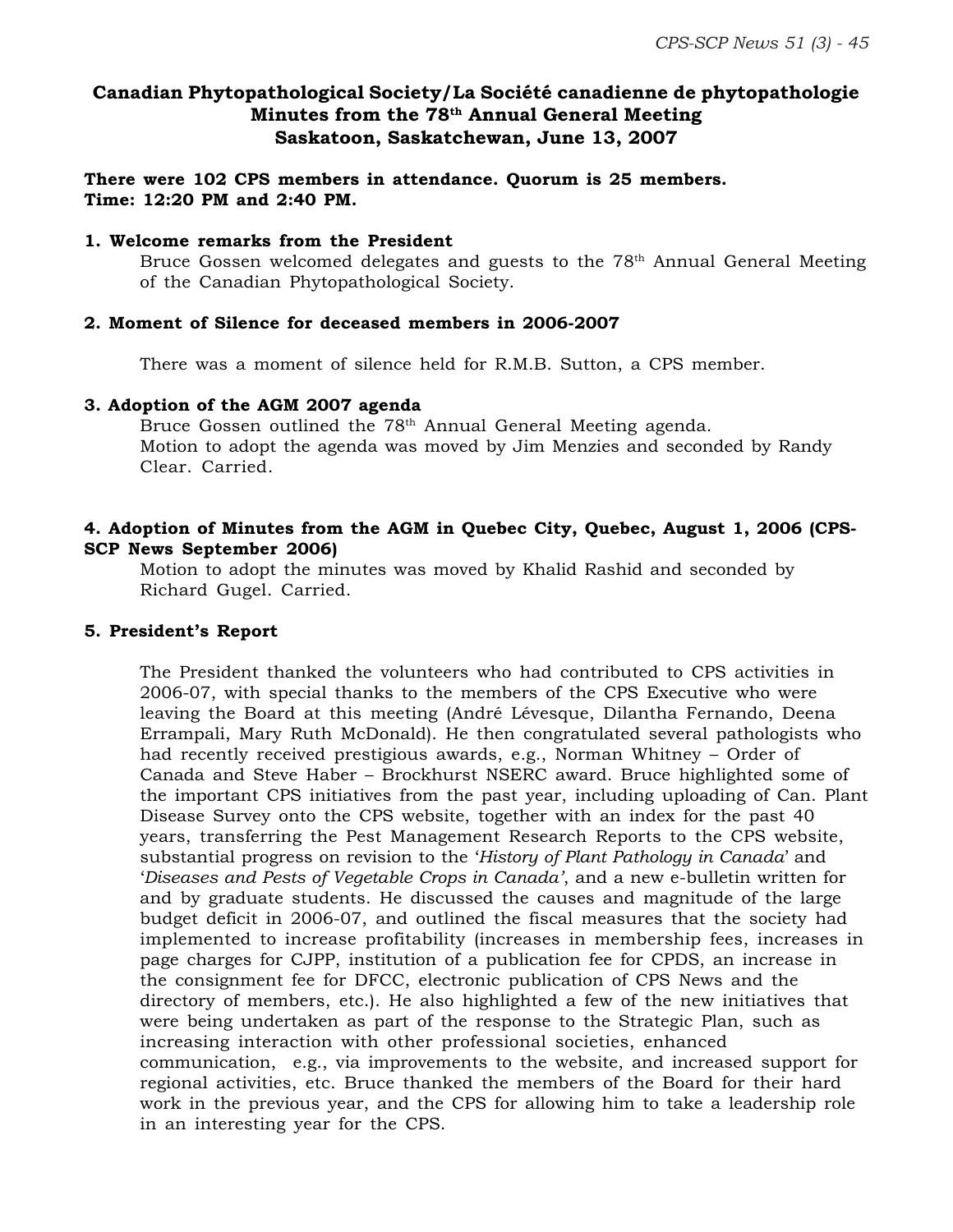Bruce Gossen, CPS President, 2006-07.

#### **6. Treasurer's Report and Financial Statement 6.1. Auditor's Report 2006**

CPS Treasurer, D. Fernando presented the 2006 Auditors report to the AGM. Copies of the report were distributed to the membership. Fernando put forward a motion that the auditors report be accepted as presented. Moved by Dilantha Fernando; Seconded by Andy Tekauz. Carried.

#### **6.2. Appointment of Auditors for 2007**

D. Fernando, the CPS treasurer, moved that Blair Riordan, Chartered Accountant INC, Winnipeg, Manitoba, Chartered Accountants in Winnipeg, MB be appointed as the auditors until the new auditors will be appointed in 2007. Because the new treasurer for 2007-08 is from Ottawa, it was suggested by the membership that auditors from Ottawa area may be required. The membership agreed unanimously that, if needed, new auditors from Ottawa area should be appointed at a later date by the vote on the CPS Board Executive Board; Seconded by Robin Morrall. Carried.

#### **7. Report of the Financial Advisory Committee**

Andre Levesque, the chair of the FAC, presented the financial report for 2006. The proposed budget for 2007 was presented. A. Levesque moved for adoption of the report; Seconded by Mary Ruth McDonald. **Carried.**

#### **8. Report on the strategic plan (2006-2011)**

Andre Levesque outlined the plan and achievements. Details will be presented in the annual report of the FAC in CPS News. The Incoming Board will continue to implement the plan. Motion to accept the report was moved by Andre Levesque; Seconded by Mary Leggett. Carried.

#### **9. Proposed By-Law Changes (CPS-SCP News March 2007)**

Notice of Motion: The governing Board of the Canadian Phytopathological Society wished to bring forward a motion at the Annual General meeting of the Society in Saskatoon, SK on June 13, 2007, to approve the attached amendments of the CPS By-Laws, in accordance with By-Law XVII, Section 1. Members are notified that they may vote in favour of or against adopting each of the proposed amendments at the AGM.

#### **9.1. Membership Fees**

**By-Law III. FEES**

#### **The current By-Law reads as follows:**

**1. Annual fees shall be \$85.00 for Regular Members, including Fellows, and \$35.00 for Student Members and Emeritus Members who wish to receive the Canadian Journal of Plant Pathology. Honorary Members and Emeritus Members who receive only CPSNEWS shall be exempt from fees.**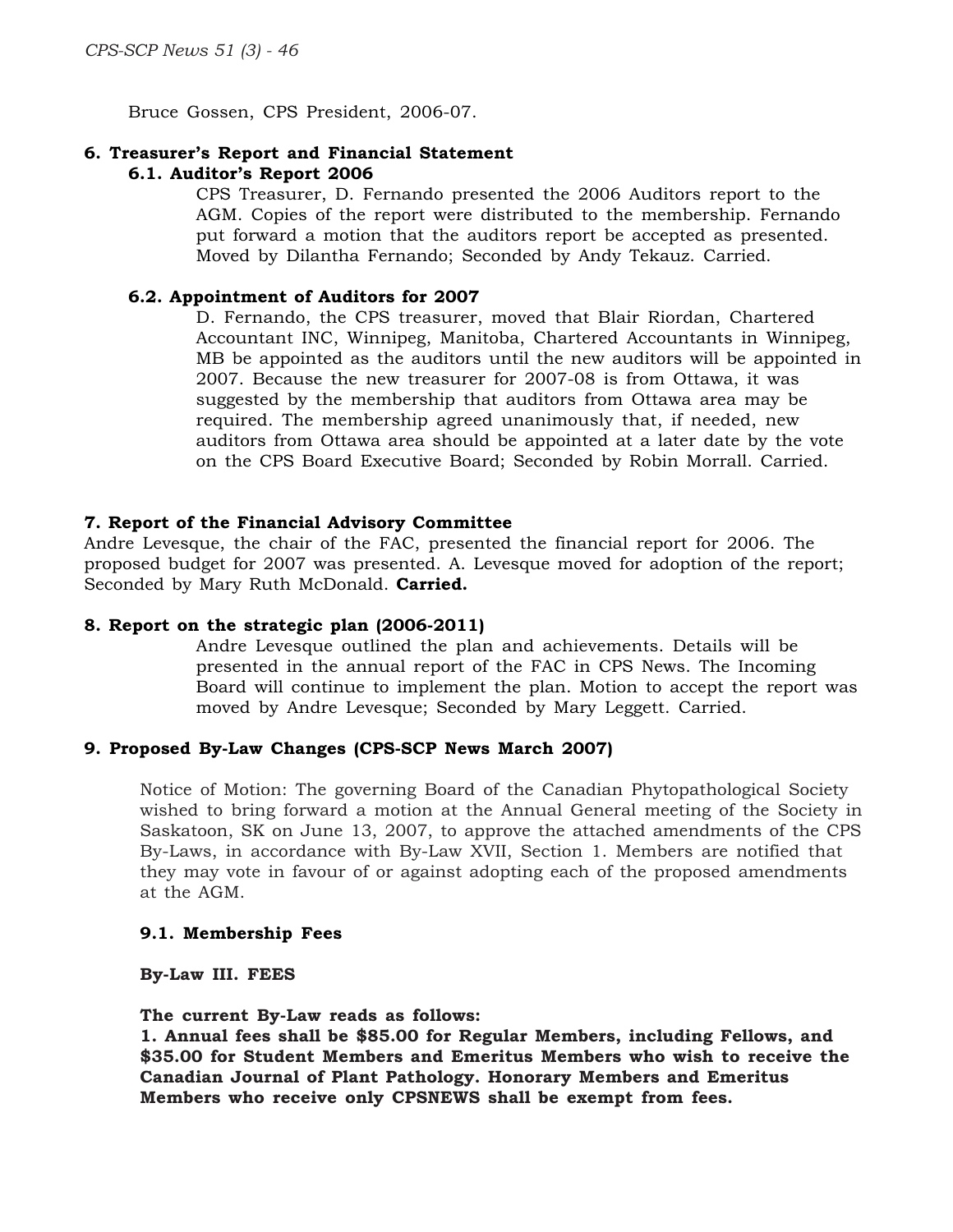# **3. Sustaining Associate status with the Society requires an annual contribution of at least \$175.00. A list of Sustaining Associates shall be published in each issue of the Canadian Journal of Plant Pathology.**

# **The proposed changes to the By-Law are as follows:**

1. Annual fees shall be \$90 with electronic journal, \$100 with print journal and \$110 with both electronic and print journal for Regular Members, including Fellows; \$40 with electronic journal, \$50 with print journal and \$60 with both electronic and print journal for Student and Emeritus members. Honorary Members and Emeritus Members who receive only CPS-NEWS shall be exempt from fees".

3. Sustaining Associate status with the Society requires an annual contribution of at least \$190 with electronic journal, \$200 with print journal and \$210 with both electronic and print journal. A list of Sustaining Associates shall be published in each issue of the Canadian Journal of Plant Pathology.

Moved by Khalid Rashid; Seconded by Jim Menzies. Carried.

# **9.2. Science Policy Committee**

# **By-Law VIII. 9. Science Policy Committee**

#### **The current By-Law reads as follows:**

 a) The committee shall consist of five members, including the Chairperson and four members elected by the membership-at-large. Normally, the Chairperson shall be the President-Elect. The four elected members shall serve four year terms with the senior member rotating off the committee at the end of their term. Normally, the senior elected member of the committee shall be the Vice-Chairperson.

b) The committee is responsible for identifying areas of concern to the Society as they relate to the conduct of science in Canada. This may involve issues relating to federal or provincial legislation, priorities in education or science funding, or public awareness as they affect the science and practice of plant pathology and constituent disciplines in Canada.

#### **The proposed changes to the CPS By-Law are as follows:**

a) The committee shall consist of the four elected persons in the presidential stream of the Executive Board; the Past President, the President, the President-Elect and the Vice-President. Normally, the committee Chairperson shall be the President-Elect and the Vice-Chairperson will be the Vice-President.

b) The committee is responsible for identifying areas of concern to the Society as these relate to the conduct of science in Canada. This may involve issues relating to federal or provincial legislation, priorities in education or science funding, or public awareness as this affects the science and practice of plant pathology and constituent disciplines in Canada.

Once an issue of interest is identified, the Science Policy Committee shall appoint an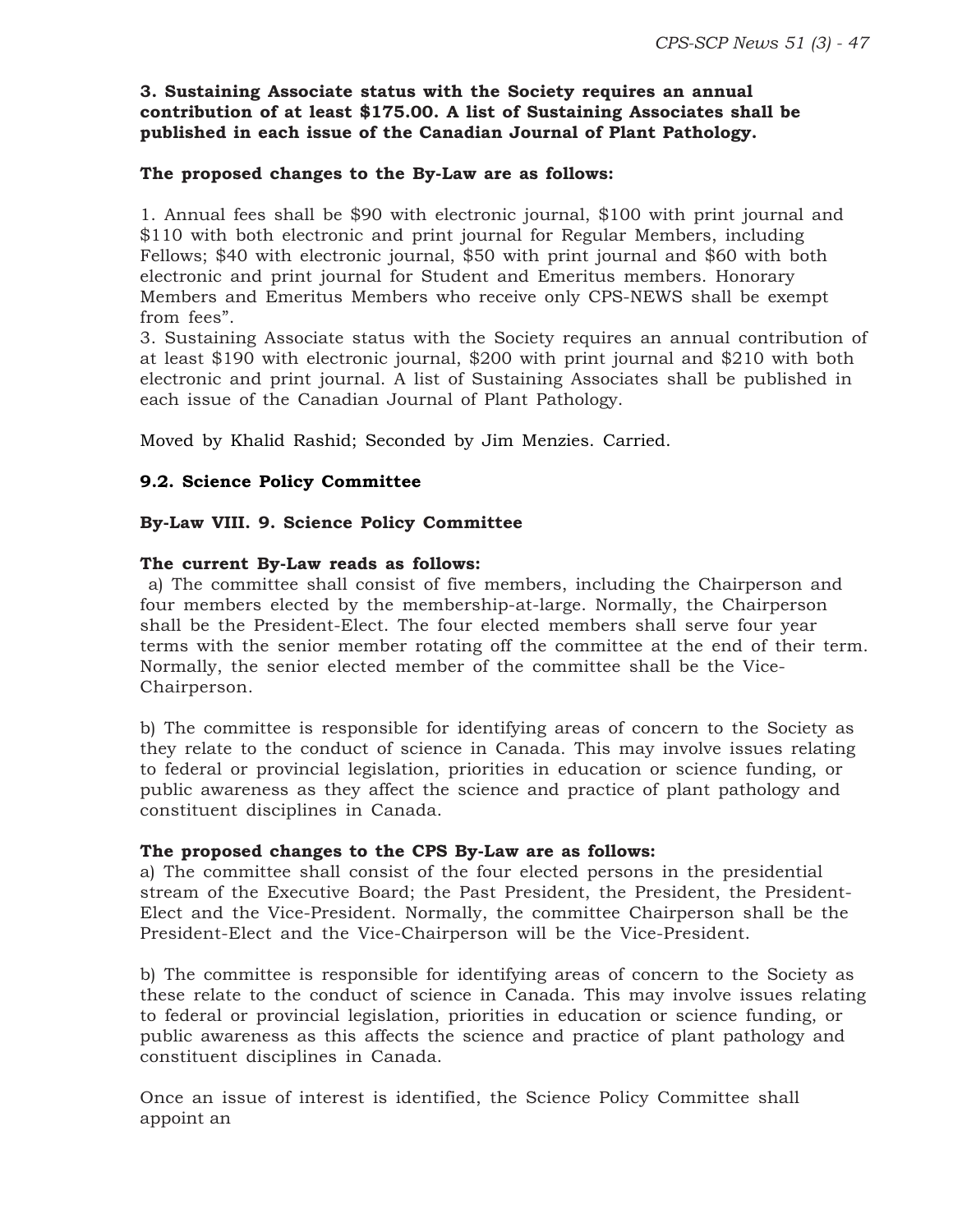ad hoc committee of persons with the appropriate expertise and interest. The committee shall address the issue, as directed by the Science Policy Committee, and submit a final report to the Executive Board. Once the final report is approved by the Executive Board, the ad hoc committee will be dissolved.

Moved by Jim Menzies; Seconded by Andy Tekauz. Carried.

# **9.3. Glen Anderson Lectureship on World Food Security**

# **By-Law IX. 6. Glenn Anderson Lectureship on World Food Security**

# **The current By-Law reads as follows:**

To commemorate the contributions of an outstanding, internationally recognized plant scientist toward the security of world food supply. The award will sponsor lectures either at joint meetings of the Canadian and American Phytopathological Societies, at the International Congress of Plant Pathology, or to support lecture tours to third world countries, as circumstances permit.

Selections of the lecturer(s) will be the responsibility of the organizing committee of the joint meetings or one of its subcommittees or the organizing committee of the International Congress of Plant Pathology. The fund is intended to be used for travel expenses and honoraria.

The terms of reference of the lectureship and the use of fund interest earnings will be reviewed at least every five years by the Board of both Societies.

#### **The proposed changes to the By-Law are as follows:**

- replace 'or to support lecture tours to third world countries' with 'or other special events as agreed to by both the Canadian and American Phytopathological Societies', and

- replace 'joint meetings or one of its subcommittees or the organizing committee of the International Congress of Plant Pathology' with 'of the meeting or event'.

Moved by Bruce Gossen and Seconded by Robin Morrall. Carried.

# **10. Approval of annual reports from committees and representatives Standing Committees**

# **10.1. Awards Committee (CPS-SCP News September 2006)**

#### **10.2. Future Meetings**

# **a. Plant Canada meeting schedule**

Jim Menzies, President-Elect, addressed the AGM and discussed about the frequency of holding meetings with Plant Canada. He said that CPS supports Plant Canada but do not want to meet with them every two years for the following reasons: 1. CPS members need to meet on their own to give identity and belonging to CPS as a society, 2. Budget concerns, CPS makes a profit when the Society meets on its own as opposed to meeting with other societies, 3. Reduces the chance for CPS to meet with other plant pathology subject based societies, such as American Phytopathological Society or its regional divisions. Following deliberations, the CPS Board decided that CPS will participate in Plant Canada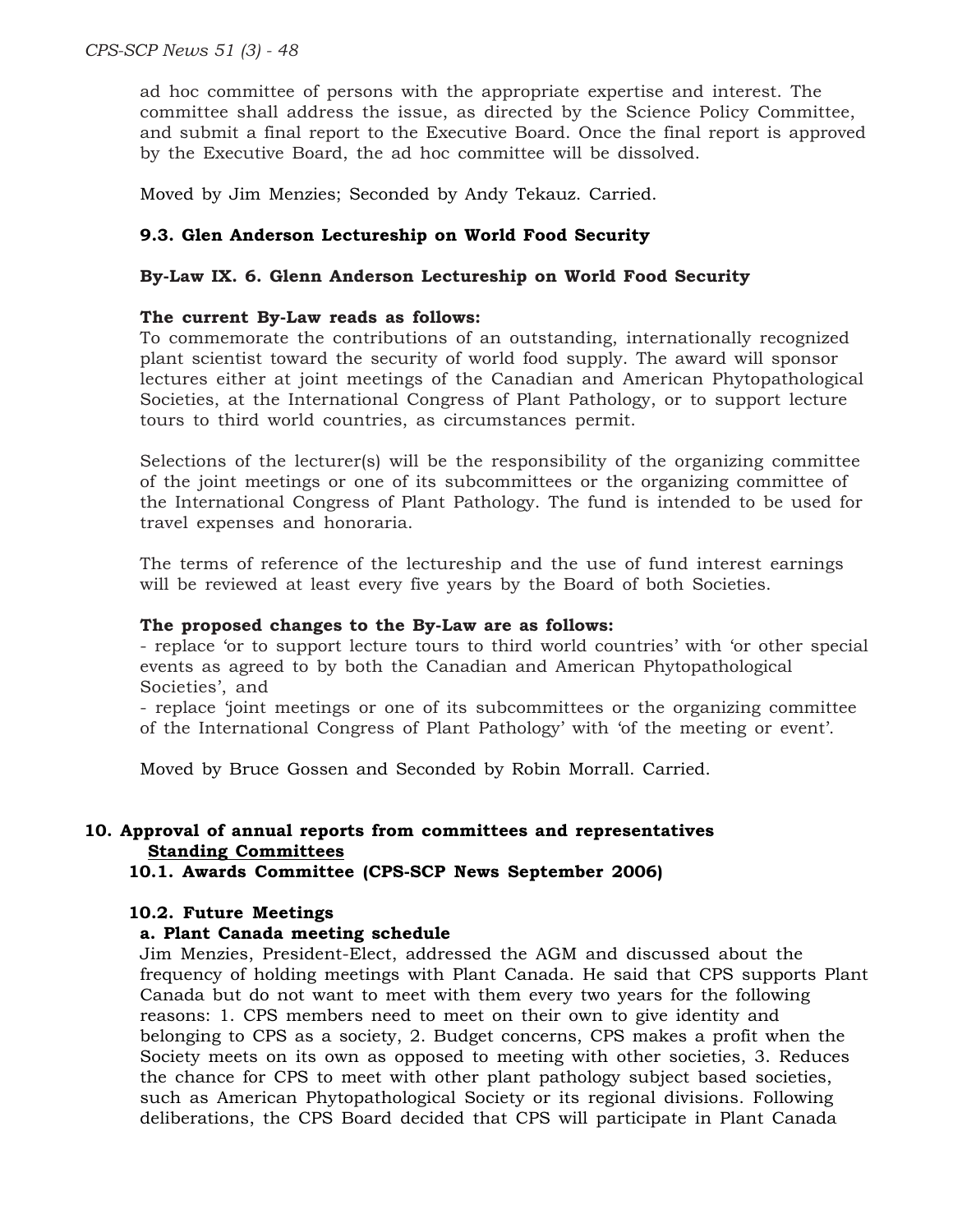meetings every 4 years, as opposed the current practice of every 2 years (Plant Canada 2005 in Edmonton and Plant Canada 2007 in Saskatoon). Jim emphasized that agreement by the membership is very important and that a decision by the membership would override the Board's decision. He indicated that the members at this AGM are notified that they may vote in favour of or against supporting CPS Board's decision on this issue. Jim Menzies said that he will take the CPS membership decision to the Plant Canada Executive meeting to be held later in the day, on June 13.

Motion: Andy Tekauz moved that the membership support the CPS board's decision to hold meetings with Plant Canada every 4 years. Seconded by Robin Morrall. Carried.

# **b. Meeting of the Americas**

Jim Menzies mentioned that he and Bruce Gossen will be meeting with APS in August in San Diego and participate in the discussions on the meeting of the Americas in 2010. Since this concept is new and is still in the developing stages, the CPS will likely hold its annual meetings in Canada, possibly in Vancouver. It was suggested to hold the 2010 meeting with North West Division of CPS, if possible.

# **10.3. Journal Editorial Board – Zamir Punja**

**10.4. Membership (CPS-SCP News June 2007)**

**10.5. Science Policy – Jim Menzies**

# **Subject Matter Committees**

# **10.6. Local Arrangements 2007 – Karen Bailey**

Karen Bailey, chair of the Local Arrangements Committee, reported that as of June 13, 450 delegates registered, with 31 walk-in registrations. A total of 330 were registered for the banquet. Following a successful campaign, a total of \$40,000 was raised from sponsors.

#### **10.7. Workshop and Symposium – Jim Menzies**

**10.8. Public Awareness and Education (CPS-SCP News March 2007)**

- **10.9. Local Arrangements 2006 André Levesque**
- **10.10. Information Products Marketing (CPS-SCP News June 2007)**

# **Ad Hoc Committees**

**10.11. Microbial Genetics Resources and Culture Collections – Tom Fetch**

**10.12. Historical Resources Committee (CPS-SCP News June 2007)**

# **11. Other Reports**

- **11.1. Student e-bulletin Angela Orshinsky**
- **11.2. Canadian Plant Disease Survey Robin Morrall (CPS-SCP News June 2007)**
- **11.3. Revision to DPVCC Mary Ruth McDonald**
- **11.4. CPS-SCP News (CPS-SCP News June 2007)**
- **11.5. CPS Website Lakhdar Lamari (CPS-SCP News June 2007)**
- **11.6. Hosting of PMRR on CPS website (CPS-SCP News December 2006)**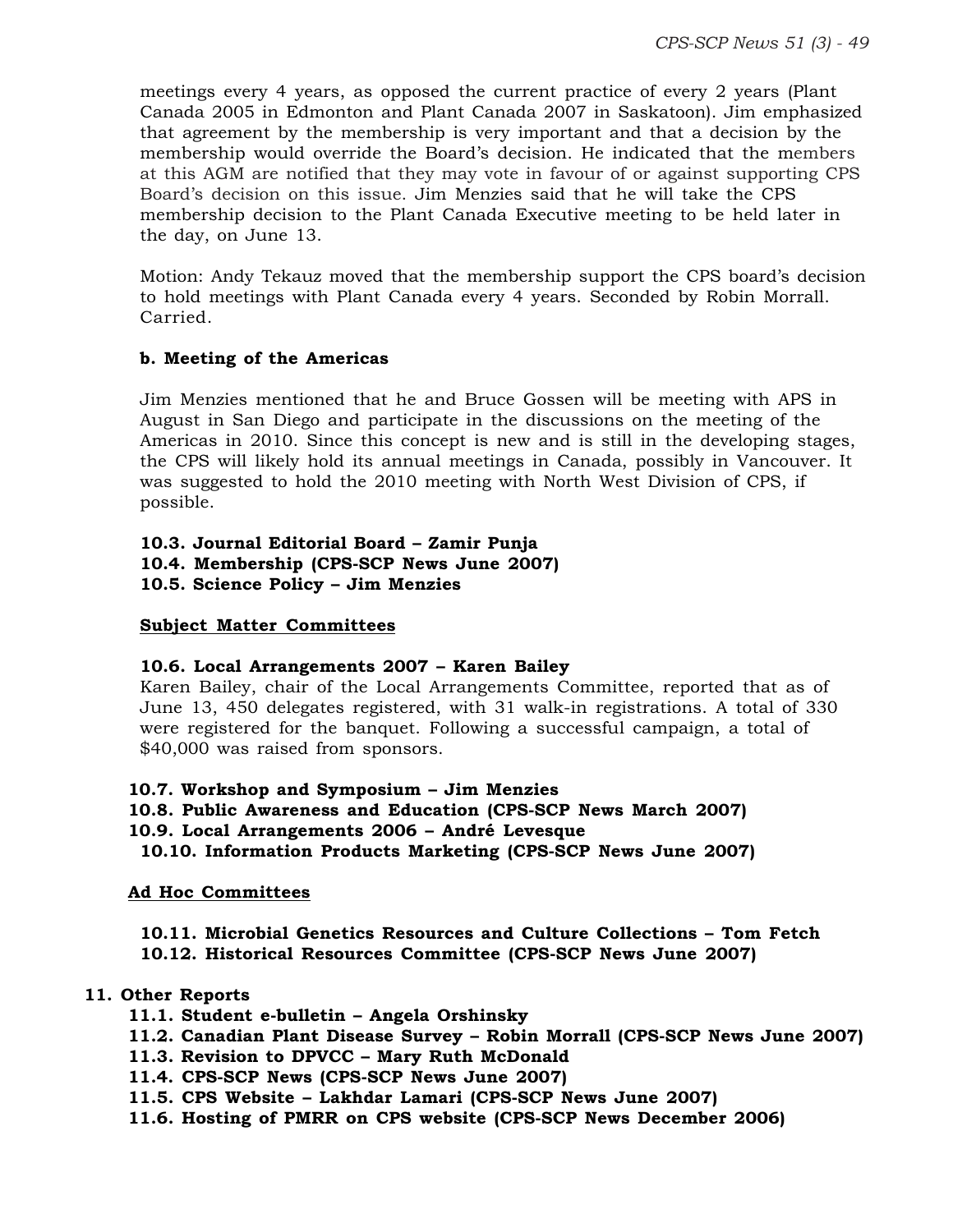# **11.7. Committee on International Cooperation (CPS-SCP News March 2007) 11.8. CPS History Project Committee (CPS-SCP News March and June 2007)**

Motion to accept reports, from the standing committees, subject matter committees, ad hoc committees and other reports, as published in the CPS News and/or reported by the representatives at the AGM was moved by Khalid Rashid; Seconded by Peter Burnett. Carried.

# **12. Presentation of Awards and Certificates**

Student Presentation Awards was made for first place; second place and honorouble mention in the oral and poster presentations categories. Bob Copeman is this year's CPS Fellow. Lakhdar Lamari was the recipient of Outstanding Research Award. The certificates of appreciation were presented to the Outgoing Board members, André Lévesque (past President, 2006-07), Deena Errampalli (Secretary 2003-2007), Dilantha Fernando (Treasurer, 2002-2007), and Mary Ruth McDonald (Director, 2005-07).

# **13. Resolutions Committee**

Godfrey Chongo gave a brief report and indicated that there were no resolutions this year. He thanked the LAC for organizing the  $78<sup>th</sup>$  annual meeting in conjunction with Plant Canada 2007. A thankyou letter will be sent by the CPS President to Karen Bailey, chair of the Plant Canada 2007 Organizing committee. Godfrey Chongo moved that the report be accepted as presented; Seconded by Khalid Rashid. Carried

# **14. Other Items**

None.

# **15. Nominations Committee Report (CPS News March 2007) Installation of new Members on Standing Committees**

The following individuals were nominated for Incoming Board Positions: Vice President, Richard Belanger; Secretary, Anthony Hopkin; Treasurer, Sarah Hambleton; Junior Director, Rick Peters.

The following individuals have been nominated for standing committees, Odile Carisse, Awards; Richard Martin, Paul Hildebrand, Rona Sturrock, Financial Advisory; Peter Sholberg, Future Meetings; Sarah Hambleton, Godfrey Chongo, Denis Gaudet, Membership Committee; Ken Conn, Nominating; Jeannie Gilbert, Resolutions; André Lévesque, Science Policy.

André Lévesque moved that the submitted report (CPS News March 2007) be accepted; Seconded by Mary Leggett. Carried

### **Installation of new Board Members**

#### **CPS/SCP Board Members for 2007-2008**

President: Jim Menzies President Elect: Mary Leggett Vice President: Richard Belanger Past President: Bruce Gossen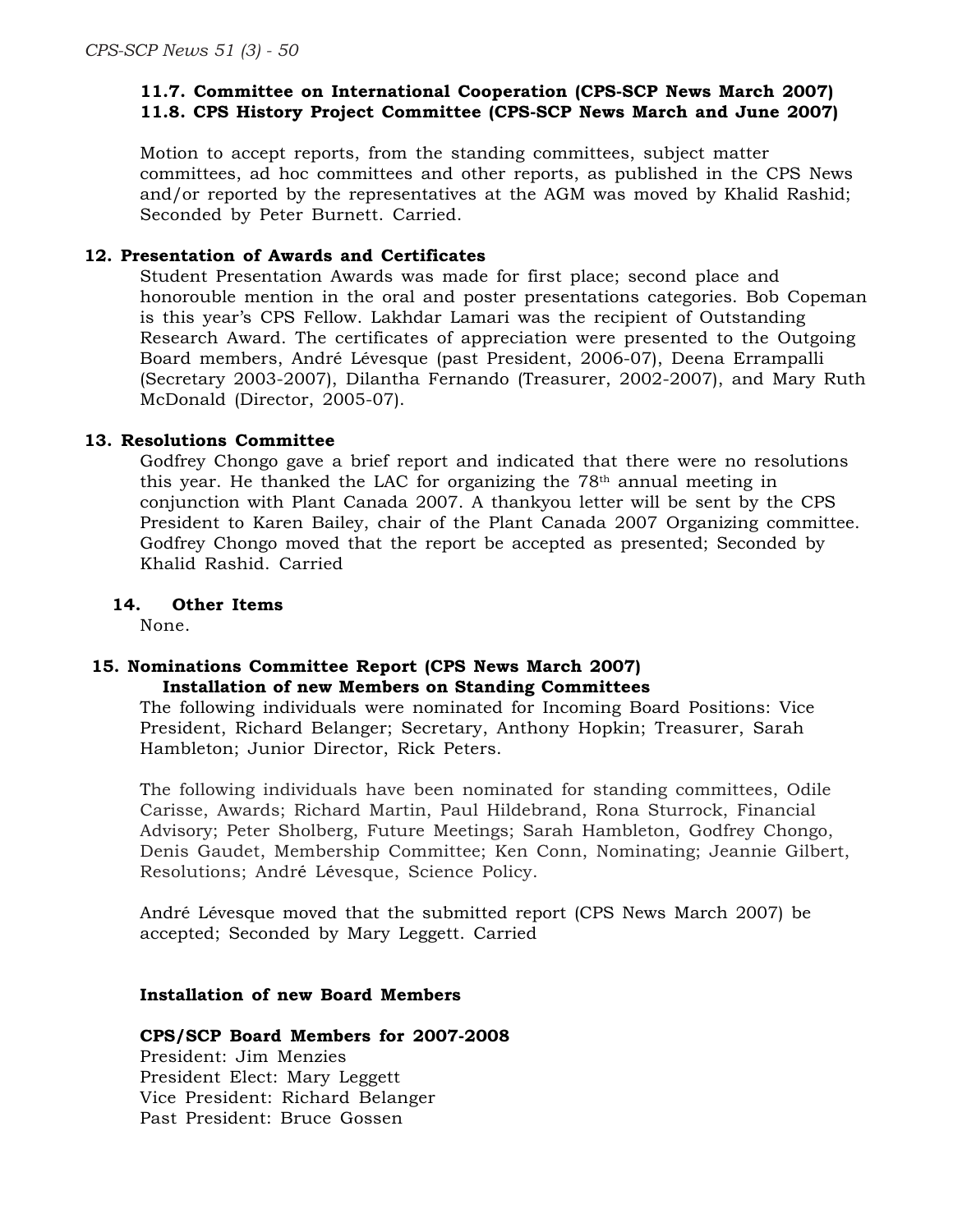Secretary: Anthony Hopkin Treasurer: Sarah Hambleton Membership Secretary: Khalid Rashid Senior Director: Randy Clear Junior Director: Rick Peters

Bruce Gossen thanked the Society for the opportunity to serve as President for 2006-2007 and welcomed Jim Menzies as the incoming CPS President. Jim Menzies thanked the retiring board and committee members for their work. He presented past-president Bruce Gossen with a plaque in recognition of his service. Jim Menzies then briefly outlined some of the things that would be conducted in the upcoming year including implementation of strategic plan. He closed the meeting by inviting everyone to next year's  $79<sup>th</sup> CPS$  annual meeting Charlottetown, PEI, in June 2008.

#### **16. Adjournment**

Motion to adjourn the 78<sup>th</sup> AGM in 2007 was moved by Khalid Rashid. Carried.

Minutes Respectfully Submitted by: Deena Errampalli CPS Secretary September 2007

# **Canadian Phytopathological Society/La Société canadienne de phytopathologie Procès-verbal de la 78e Assemblée générale annuelle de la Société canadienne de phytopathologie Saskatoon, Saskatchewan, 13 juin 2007**

Cent deux membres de la SCP sont présents. Le quorum est de 25 membres. Horaire : 12 h 20 et 14 h 40.

#### **1. Mot de bienvenue du président**

Bruce Gossen souhaite la bienvenue aux délégués et aux invités pour la 78<sup>e</sup> Assemblée générale annuelle de la Société canadienne de phytopathologie.

#### **2. Minute de silence pour les membres décédés en 2006-2007**

Une minute de silence est observée pour un membre de la SCP : R.M.B. Sutton.

#### **3. Adoption de l'ordre du jour de l'AGA 2007**

Bruce Gossen donne les grandes lignes de l'ordre du jour de la 78e Assemblée générale annuelle.

L'adoption de l'ordre du jour est proposée par Jim Menzies; appuyé par Randy Clear. **Adopté**.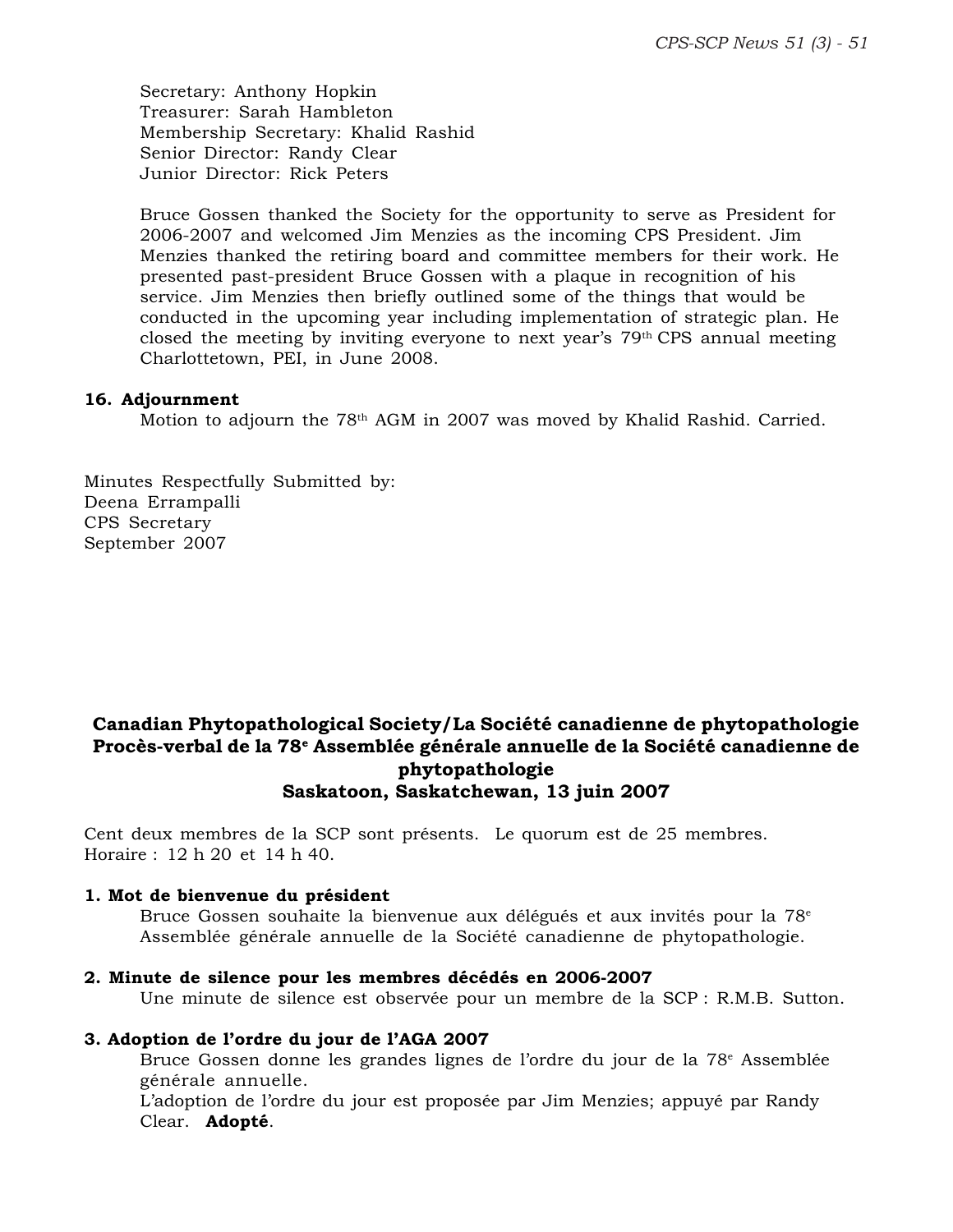# **4. Adoption du procès-verbal de l'AGA de Québec, Qc, 1er août 2006 (***CPS-SCP News* **de septembre 2006)**

L'adoption du procès-verbal est proposée par Khalid Rashid; appuyé par Richard Gugel. **Adopté**.

# **5. Rapport du président**

Le président remercie les volontaires qui ont collaboré aux activités de la SCP au cours de l'année 2006-2007; un merci spécial est adressé aux membres du comité exécutif de la SCP qui quittent le Conseil d'administration lors de la présente réunion (André Lévesque, Dilantha Fernando, Deena Errampali, Mary Ruth McDonald). Il remercie ensuite plusieurs phytopathologistes qui ont récemment reçu des prix prestigieux, par ex. Norman Whitney – Ordre du Canada, et Steve Haber – prix Brockhurst du CRSNG. Bruce souligne quelques-unes des initiatives importantes de la SCP prises au cours de l'année qui vient de s'écouler, y compris le téléversement de l'*Inventaire des maladies des plantes au Canada* sur le site Web de la SCP, le tout accompagné d'un index pour les 40 dernières années, le transfert des *Pest Management Research Reports* sur site Web de la SCP, des progrès substantiels dans la révision de *History of Plant Pathology in Canada* et de *Diseases and Pests of Vegetable Crops in Canada*, et un nouveau e-bulletin écrit pour et par les étudiants diplômés. Il discute des causes et de l'ampleur de l'important déficit budgétaire pour l'année 2006-2007 et esquisse un portrait des mesures financières que la Société a mises en place pour augmenter la rentabilité (augmentation des frais d'adhésion, augmentation des frais de page pour le *CJPP*, institution de frais pour la publication du *CPDS*, augmentation des frais de consigne pour le *MGCC*, publication du *CPS-SCP News* et du bottin des membres en version électronique, etc.). Il souligne également quelques-unes des nouvelles initiatives qui furent prises en partie pour donner suite au Plan stratégique, telles que le resserrement des liens avec d'autres sociétés professionnelles, l'amélioration des communications, par ex. par des améliorations au site Web et un meilleur soutien aux activités régionales, etc. Bruce remercie les membres du conseil d'administration pour leur travail acharné pendant la dernière année, et la SCP pour lui avoir permis d'exercer un rôle de leader au cours d'une année fort intéressante à la SCP.

Bruce Gossen, président de la SCP, 2006-2007.

# **6. Rapport du trésorier et états financiers**

6.1. Rapport des vérificateurs pour 2006

Le trésorier de la SCP, D. Fernando, présente à l'AGA le rapport des vérificateurs pour 2006. Des copies du rapport sont distribuées aux membres présents. Fernando propose l'adoption du rapport des vérificateurs tel que présenté.

Proposé par Dilantha Fernando; appuyé par Andy Tekauz. **Adopté.**

# 6.2. Désignation des vérificateurs pour 2007

D. Fernando, trésorier de la SCP propose que Blair Riordan, Chartered Accountant INC de Winnipeg, MB, soit choisi comme vérificateurs en attendant que de nouveaux vérificateurs soient choisis pour 2007. Parce que le nouveau trésorier pour 2007-2008 est de la région d'Ottawa, les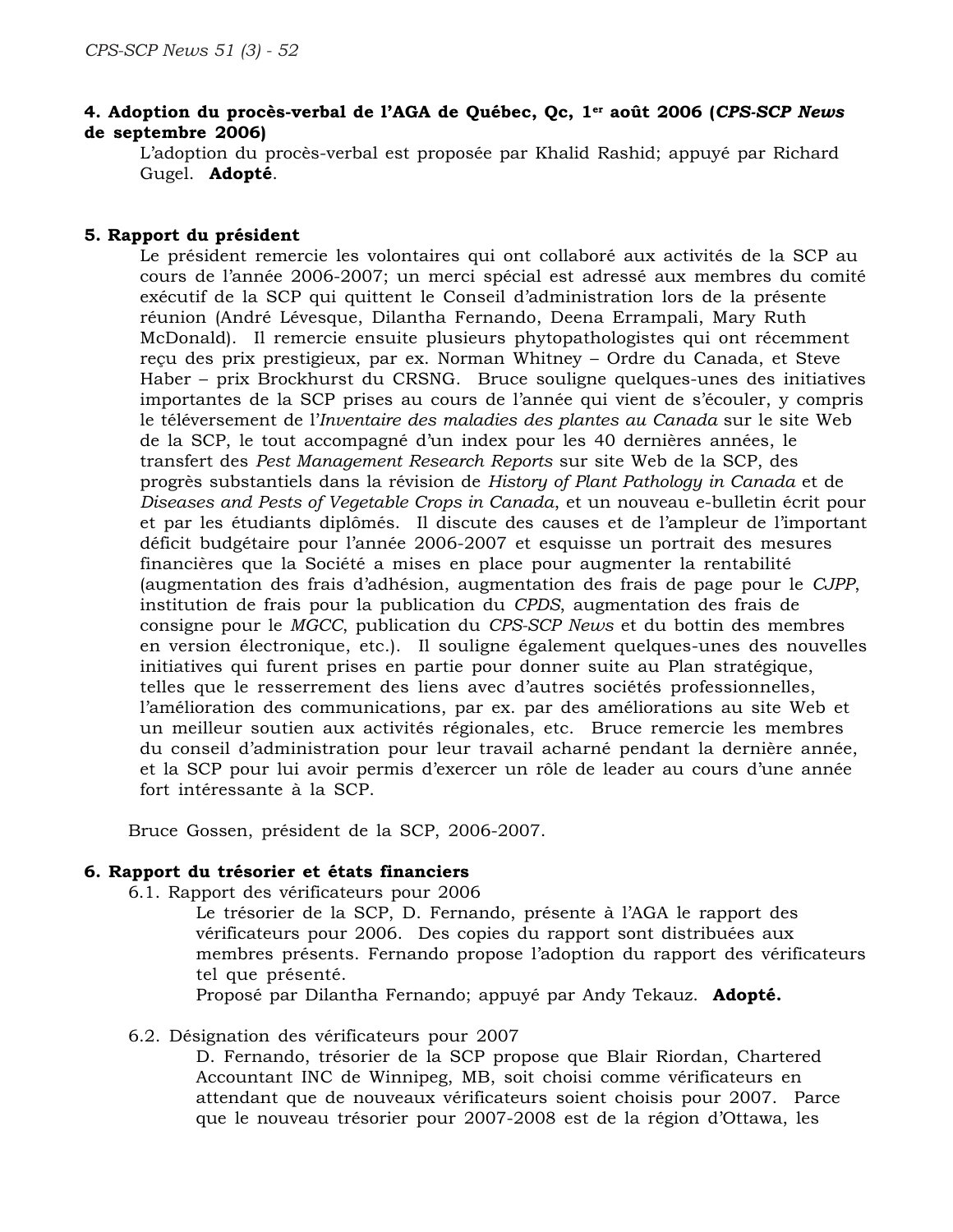membres ont fait valoir que des vérificateurs de la région d'Ottawa seraient préférables. Les membres ont approuvé unanimement que, si nécessaire, de nouveaux vérificateurs de la région d'Ottawa seront choisis à une date ultérieure par un vote du conseil d'administration de la SCP; appuyé par Robin Morrall. **Adopté.**

### **7. Rapport du Comité consultatif des finances**

**André Lévesque, président du CCF, présente le rapport financier pour 2006. Une proposition de budget pour 2007 est aussi présentée. A. Lévesque propose l'adoption du rapport; appuyé par Mary Ruth McDonald.** Adopté.

# **8. Rapport sur le Plan stratégique (2006-2011)**

André Lévesque donne un aperçu du Plan et des réalisations. Les détails seront présentés dans le rapport annuel du CCF dans le *CPS-SCP News*. Le nouveau Conseil continuera la mise en oeuvre du Plan. A. Lévesque propose l'adoption du rapport; appuyé par Mary Leggett. **Adopté.**

# **9. Propositions de changements aux Règlements (***CPS-SCP News***, mars 2007)**

**Avis de motion :** Conformément au Règlement XVII, Section 1, le Conseil d'administration de la Société Canadienne de Phytopathologie présente une motion à l'Assemblée générale annuelle de la Société qui se tient à Saskatoon, Saskatchewan, le 13 juin 2007, pour faire approuver les amendements aux Statuts de la SCP ci-joints. Les membres sont avisés qu'ils peuvent voter pour ou contre l'adoption de chacun des amendements proposés à l'AGA.

### **9.1. Cotisations**

#### **Règlement III. COTISATIONS**

#### **Voici les termes des règlements actuels :**

1. La cotisation annuelle pour les membres réguliers, y compris les membres associés, sera de 85,00 \$ et de 35,00 \$ pour les membres étudiants et les membres émérites qui désirent recevoir la Revue canadienne de phytopathologie. Les membres honoraires et émérites qui reçoivent seulement le *CPS-SCP New* seront exemptés de la cotisation. 3. Le statut de membre bienfaiteur de la Société exige une contribution annuelle d'au moins 175,00 \$. La liste des membres bienfaiteurs sera publiée dans chaque numéro de la Revue canadienne de phytopathologie.

#### **Les modifications proposées aux Statuts de la SCP sont les suivantes :**

1. La cotisation annuelle pour les membres réguliers, y compris les membres associés, sera de 90 \$ pour inclure la version électronique de la revue, de 100 \$ pour inclure la version imprimée et de 110 \$ pour inclure les deux versions; elle sera de 40 \$ pour les membres étudiants et les membres émérites qui désirent recevoir la version électronique de la revue, de 50 \$ pour la version imprimée et de 60 \$ pour les deux versions. Les membres honoraires et émérites qui reçoivent seulement le *CPS-SCP New* seront exemptés de la cotisation. 3. Le statut de membre bienfaiteur de la Société exige une contribution annuelle d'au moins 190 \$ avec abonnement à la version électronique de la revue, 200 \$ avec abonnement à la version imprimée et 210 \$ avec abonnement aux deux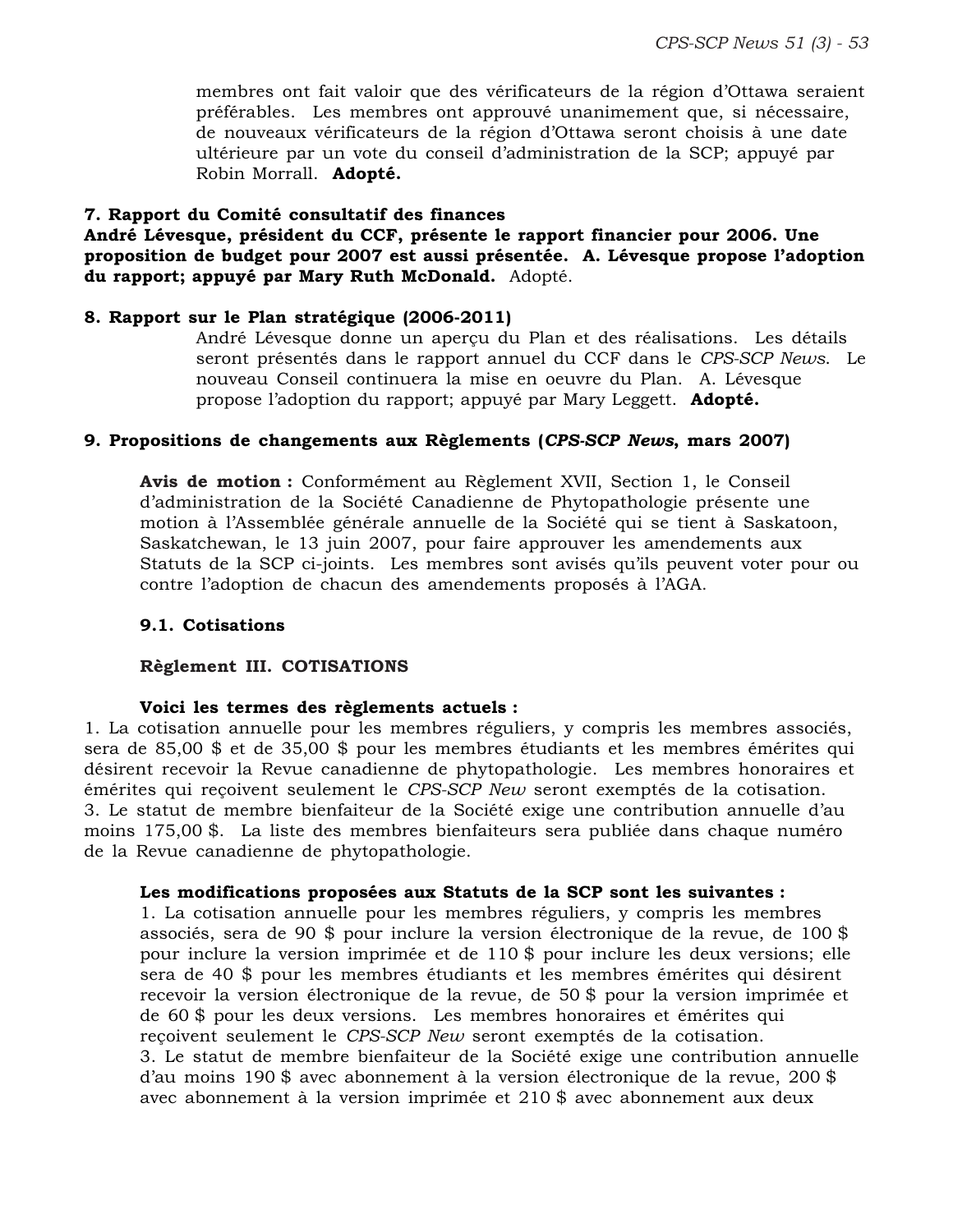versions. La liste des membres bienfaiteurs sera publiée dans chaque numéro de la Revue canadienne de phytopathologie.

Proposé par Khalid Rashid; appuyé par Jim Menzies. **Adopté.**

# **9.2. Comité de la politique scientifique**

# **Réglement VIII. 9. Comité de la politique scientifique**

#### **Voici les termes du règlement actuel :**

 a) Le comité est composé de cinq membres dont le président désigné de la Société qui, normalement, préside le comité et quatre membres élus par les membres de la Société. Les quatre membres élus sont nommés pour un mandat de quatre ans, le membre le plus ancien quittant à la fin du mandat. Normalement, le membre élu possédant le plus d'ancienneté agit comme viceprésident.

b) Le comité est mandaté pour identifier des sujets d'intérêt pour la Société en ce qui concerne les affaires qui traitent de la conduite de la science au Canada. Ceci pourrait toucher les sujets relatifs à la législation fédérale ou provinciale, aux priorités en matière d'éducation ou de financement de la science, à la perception du public quant à la science et la pratique de la phytopathologie et ses disciplines connexes au Canada.

# **Les modifications proposées aux Statuts de la SCP sont les suivantes :**

a) Le comité est composé des quatre personnes élues de la succession présidentielle du Conseil d'administration : le président sortant, le président, le président désigné et le vice-président. Le président désigné préside normalement le comité; le vice-président agit comme vice-président du comité.

b) Le comité est mandaté pour identifier des sujets d'intérêt pour la Société en ce qui concerne les affaires qui traitent de la conduite de la science au Canada. Ceci pourrait toucher les sujets relatifs à la législation fédérale ou provinciale, aux priorités en matière d'éducation et de financement de la science, à la perception du public quant à la science et la pratique de la phytopathologie et ses disciplines connexes au Canada.

Une fois qu'un sujet d'intérêt a été identifié, le Comité de la politique scientifique doit former un comité ad hoc de personnes intéressées avec les compétences pertinentes. Le comité doit étudier le sujet, avec le cadre de référence déterminé par le Comité de la politique scientifique, et soumettre un rapport final au Conseil d'administration. Une fois le rapport final approuvé par le Conseil d'administration, le comité ad hoc est dissout.

Proposé par Jim Menzies; appuyé par Andy Tekauz. **Adopté.**

# **9.3. Fonds de conférence Glenn Anderson sur la sécurité alimentaire dans le monde.**

**Règlement IX. 6. Fonds de conférence Glenn Anderson sur la sécurité alimentaire dans le monde.**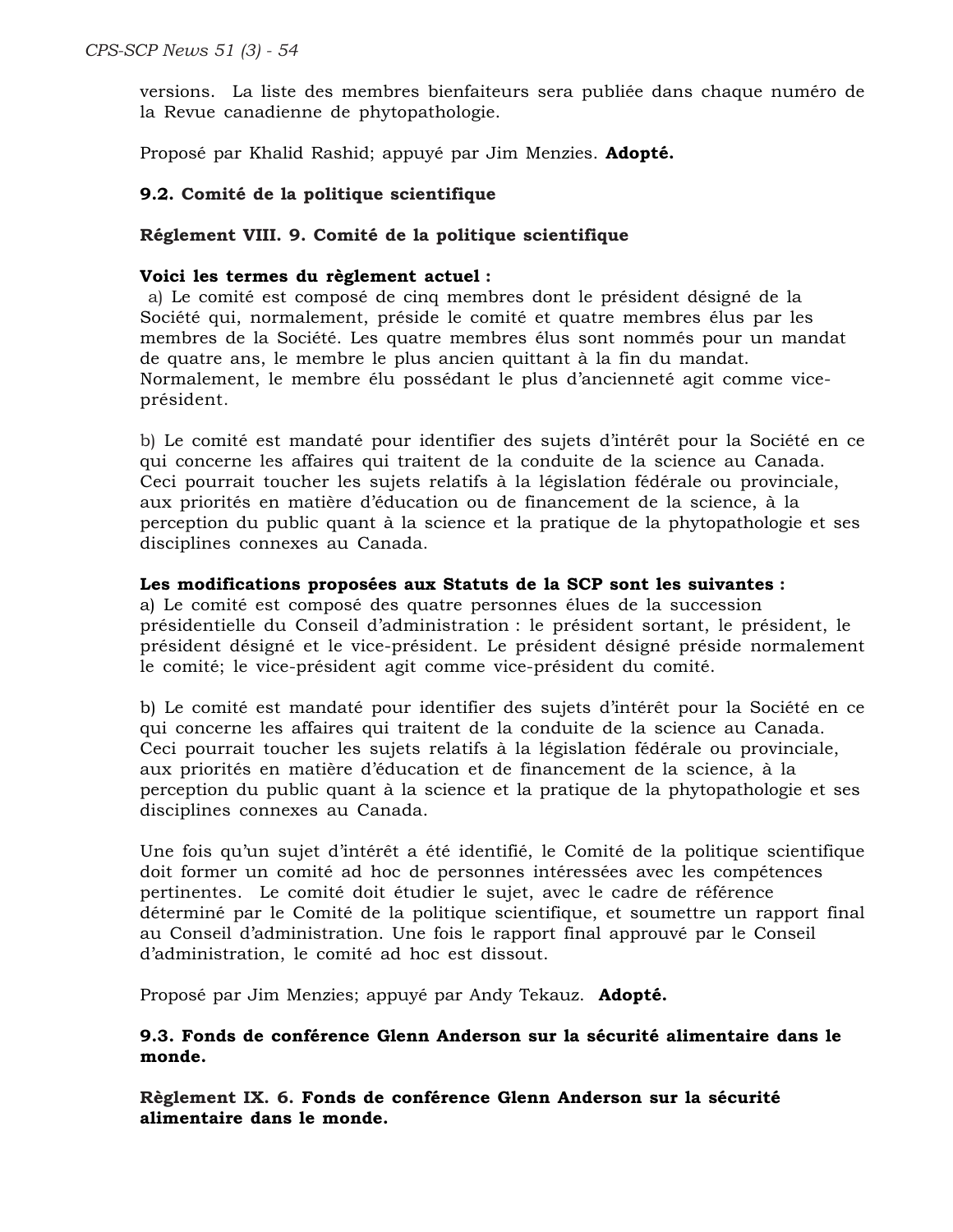#### **Voici les termes du règlement actuel :**

Pour commémorer un phytopathologiste de renommée internationale dont la contribution exceptionnelle visait le maintien des réserves alimentaires au niveau mondial. Ce prix sera utilisé pour parrainer des conférences aux réunions des Sociétés canadienne et américaine de phytopathologie, lors des congrès internationaux en phytopathologie ou pour défrayer les frais de tournée de conférences dans les pays en voie de développement, si les circonstances le permettent.

La sélection des candidats sera sous la responsabilité du comité organisateur des réunions de l'une ou l'autre des Sociétés ou d'un de leurs sous-comités ou d'un comité organisateur d'un congrès international en phytopathologie. Les fonds doivent servir à couvrir les frais de voyage et les honoraires.

Les Conseils d'administration des deux Sociétés doivent réviser les critères pour la remise de cette bourse de conférence ainsi que l'utilisation qu'on fait des intérêts accumulés dans ce fonds, au moins à tous les cinq ans.

#### **Les modifications proposées aux Statuts sont les suivantes :**

- remplacer « ou pour défrayer les frais de tournée de conférences dans les pays en voie de développement » par « ou lors d'autres événements spéciaux après entente entre les Sociétés canadienne et américaine de phytopathologie », et

- remplacer « des réunions de l'une ou l'autre des sociétés ou d'un de leurs souscomités ou d'un comité organisateur d'un congrès international en phytopathologie » par « de la réunion ou de l'événement ».

Proposé par Bruce Gossen; appuyé par Robin Morrall. **Adopté.**

#### **10. Approbation des rapports annuels des comités et des représentants Comités permanents**

**10.1. Comité des prix** (*CPS-SCP News*, septembre 2006)

#### **10.2. Réunions futures**

a. Calendrier des réunions de Plant Canada

Jim Menzies, président élu, s'adresse à l'assemblée et discute de la fréquence des réunions avec Plant Canada. Il dit que la SCP appuie Plant Canada, mais il ne souhaite pas une rencontre aux deux ans avec elle pour les raisons suivantes : 1. les membres de la SCP ont besoin de se retrouver entre eux pour s'identifier à la SCP et développer un sentiment d'appartenance; 2. des préoccupations budgétaires, la SCP réalise un profit lorsque la Société organise seule une réunion contrairement à ce qui se produit lors de réunions conjointes; 3. une réduction des possibilités pour la SCP de tenir une réunion conjointe avec d'autres sociétés axées comme elle sur la phytopathologie telles que l'American Phytopathological Society ou ses divisions régionales. À la suite de discussions, le Conseil de la SCP a décidé que la SCP participera aux réunions de Plant Canada à tous les 4 ans, contrairement à la pratique actuelle aux 2 ans (Plant Canada 2005 à Edmonton et Plant Canada 2007 à Saskatoon). Jim souligne que l'appui des membres est très important et qu'une décision contraire de la part des membres renverserait celle du Conseil. Il mentionne que les membres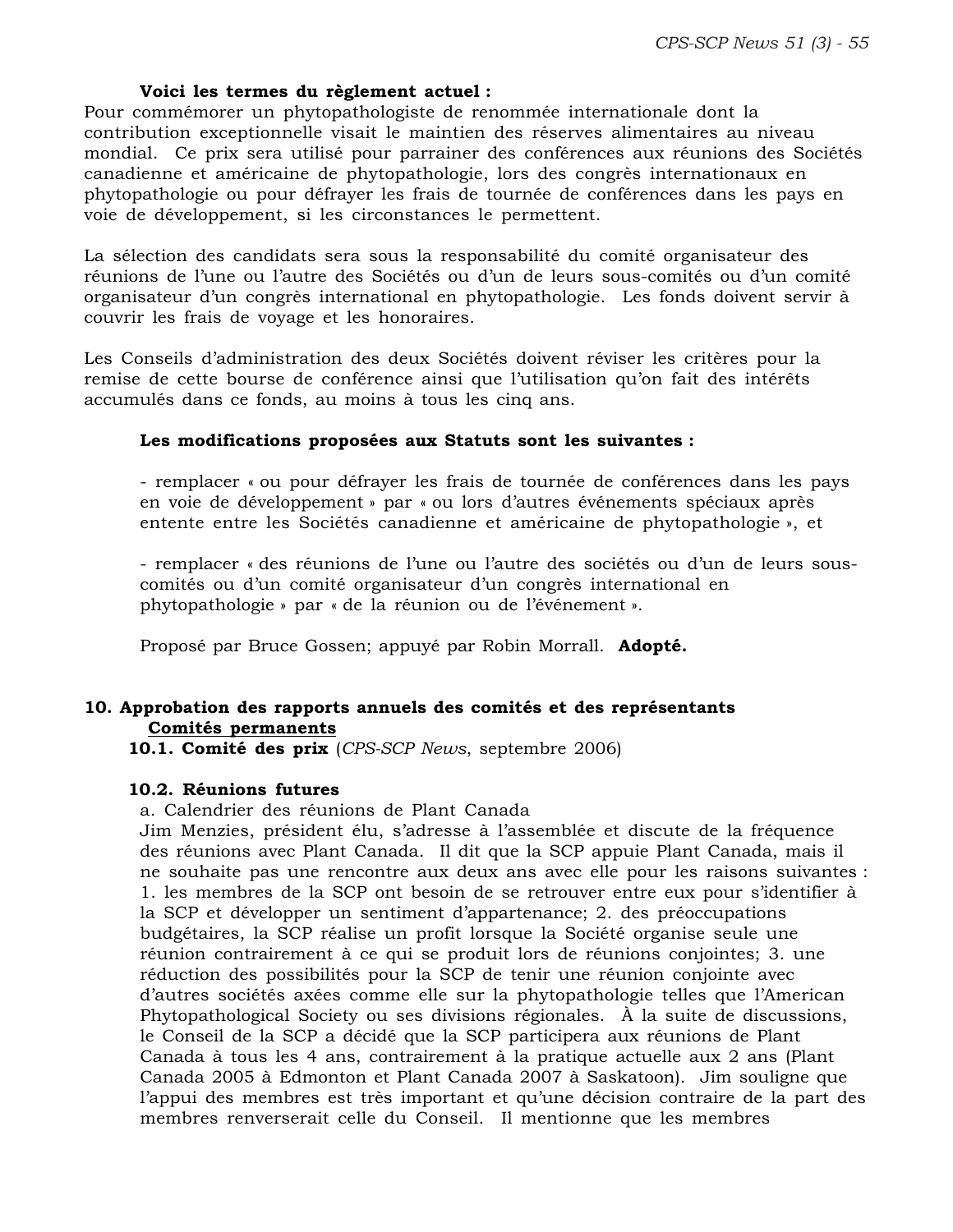*CPS-SCP News 51 (3) - 56*

participant à la présente AGA devront voter pour ou contre la décision du Conseil de la SCP sur ce sujet. Jim Menzies dit qu'il fera part de la décision des membres de la SCP lors de la réunion de l'exécutif de Plant Canada qui aura lieu plus tard aujourd'hui, le 13 juin.

**Proposition** : Andy Tekauz propose que les membres appuient la décision du Conseil de tenir des réunions avec Plant Canada à tous les 4 ans. Appuyé par Robin Morrall. **Adopté.**

b. Rencontre des Amériques

Jim Menzies mentionne que Bruce Gossen et lui-même rencontreront l'APS en août à San Diego et qu'ils participeront à des discussions sur le rencontre des Amériques en 2010. Puisque cette idée est nouvelle et qu'elle est encore en développement, la SCP va probablement tenir sa réunion annuelle au Canada, probablement à Vancouver. Il est proposé de tenir la réunion de 2010 conjointement avec la Division Nord-Ouest de la SCP si possible.

**10.3. Comité éditorial de la Revue** – Zamir Punja

**10.4. Adhésion** (*CPS-SCP News*, juin 2007)

**10.5. Politique scientifique** – Jim Menzies

# **Comités de planification**

#### **10.6. Local d'organisation 2007** – Karen Bailey

Karen Bailey, présidente du Comité local d'organisation, rapporte qu'au 13 juin, 450 participants enregistrés, dont 31 qui n'étaient pas pré-inscrits. Un total de 330 personnes se sont inscrites pour le banquet. À la suite d'une campagne réussie, un total de 40 000 \$ en commandites a été reçu.

**10.7. Ateliers et colloques** – Jim Menzies

**10.8. Sensibilisation et éducation du public** (*CPS-SCP News*, mars 2007)

**10.9. Local d'organisation 2006** – André Levesque

**10.10. Mise en marché des produits d'information** (*CPS-SCP News*, juin 2007)

**Comités spéciaux**

**10.11. Ressources génétiques microbiennes et collections de microorganismes** – Tom Fetch

**10.12. Comité des ressources historiques** (*CPS-SCP News*, juin 2007)

#### **11. Autres rapports**

**11.1. Bulletin électronique étudiant** – Angela Orshinsky

**11.2.** *Inventaire des maladies des plantes au Canada* – Robin Morrall (*CPS-SCP News*, juin 2007)

**11.3. Révision de** *DPVCC* – Mary Ruth McDonald

**11.4.** *CPS-SCP News* (*CPS-SCP News*, juin 2007)

**11.5. Site Web de la SCP** – Lakhdar Lamari (*CPS-SCP News*, juin 2007)

**11.6. Hébergement de PMRR sur le site Web de la SCP** (*CPS-SCP News*, décembre 2006)

**11.7. Comité sur la coopération internationale** (*CPS-SCP News*, mars 2007)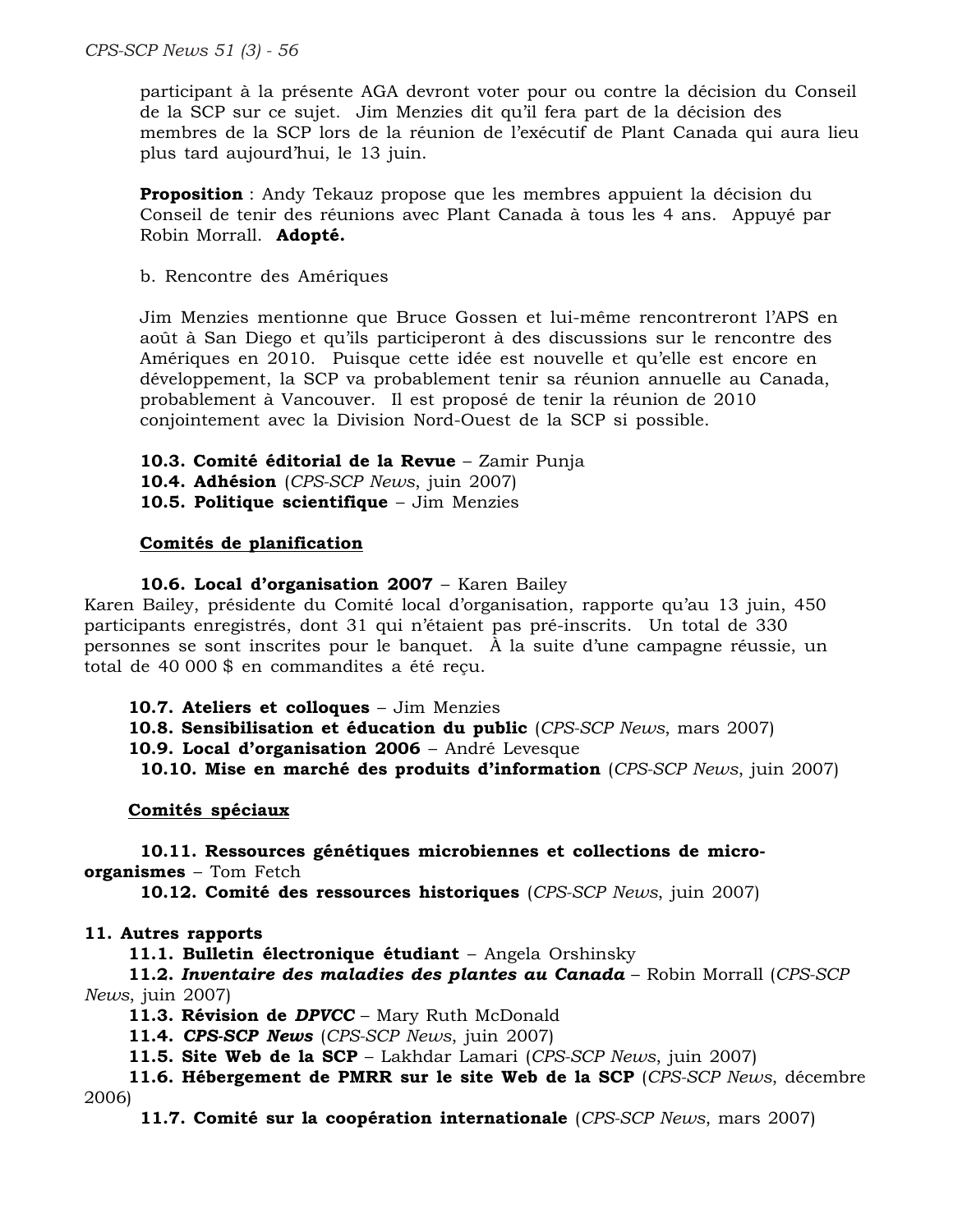# **11.8. Comité sur la projet d'histoire de la SCP** (*CPS-SCP News*, mars et juin 2007)

Une proposition pour accepter les rapports des comités permanents, de planification et spéciaux, ainsi que les autres rapports, tels que publiés dans le *CPS-SCP News* et/ou tels que présentés par des représentants lors de l'AGA est faite par Khalid Rashid; appuyé par Peter Burnett. **Adopté.**

# **12. Présentation de prix et certificats**

Les prix de première et deuxième places et de mention honorable pour les présentations étudiantes ont été remis pour les catégories des présentations orales et des affiches. Cette année, Bob Copeman devient Compagnon de la SCP. Lakhdar Lamari est récipiendaire du Prix pour une recherche exceptionnelle. Des certificats d'appréciation ont été présentés aux membres qui quittent le Conseil, André Lévesque (président sortant, 2006-2007), Deena Errampalli (secrétaire, 2003-2007), Dilantha Fernando (trésorier, 2002-2007) et Mary Ruth McDonald (directrice, 2005-2007).

# **13. Comité des résolutions**

Godfrey Chongo fait un bref rapport et indique qu'il n'y a pas eu de résolution cette année. Il remercie le CLO pour l'organisation de la 78<sup>e</sup> réunion annuelle en collaboration avec Plant Canada 2007. Une lettre de remerciements sera envoyée par le président de la SCP à Karen Bailey, présidente du Comité d'organisation de Plant Canada 2007. Godfrey Chongo propose l'acceptation du rapport tel que présenté; appuyé par Khalid Rashid. **Adopté.**

# **14. Autres items**

Aucun.

### **15. Rapport du Comité de mise en candidature (***CPS-SCP News***, mars 2007)**

Installation des nouveaux membres aux comités permanents Les personnes suivantes sont nommées aux postes vacants du Conseil : viceprésident, Richard Bélanger; secrétaire, Anthony Hopkin; trésorier, Sarah Hambleton; et directeur junior, Rick Peters.

Les personnes suivantes sont nommées aux comités permanents : Odile Carisse, Comité des prix; Richard Martin, Paul Hildebrand, Rona Sturrock, Comité consultatif des finances; Peter Sholberg, Comité des futures réunions; Sarah Hambleton, Godfrey Chongo, Denis Gaudet, Comité de l'adhésion; Ken Conn, Comité des mises en candidature; Jeannie Gilbert, Comité des résolutions; André Lévesque, Comité de la politique scientifique.

André Lévesque propose que le rapport soumis (*CPS/SCP News*, mars 2007) soit adopté; appuyé par Mary Leggett. **Adopté**

Installation du nouveau Conseil

# **Membres du Conseil de la CPS/SCP pour 2007-2008**

Président : Jim Menzies Présidente élue : Mary Leggett Vice-président : Richard Belanger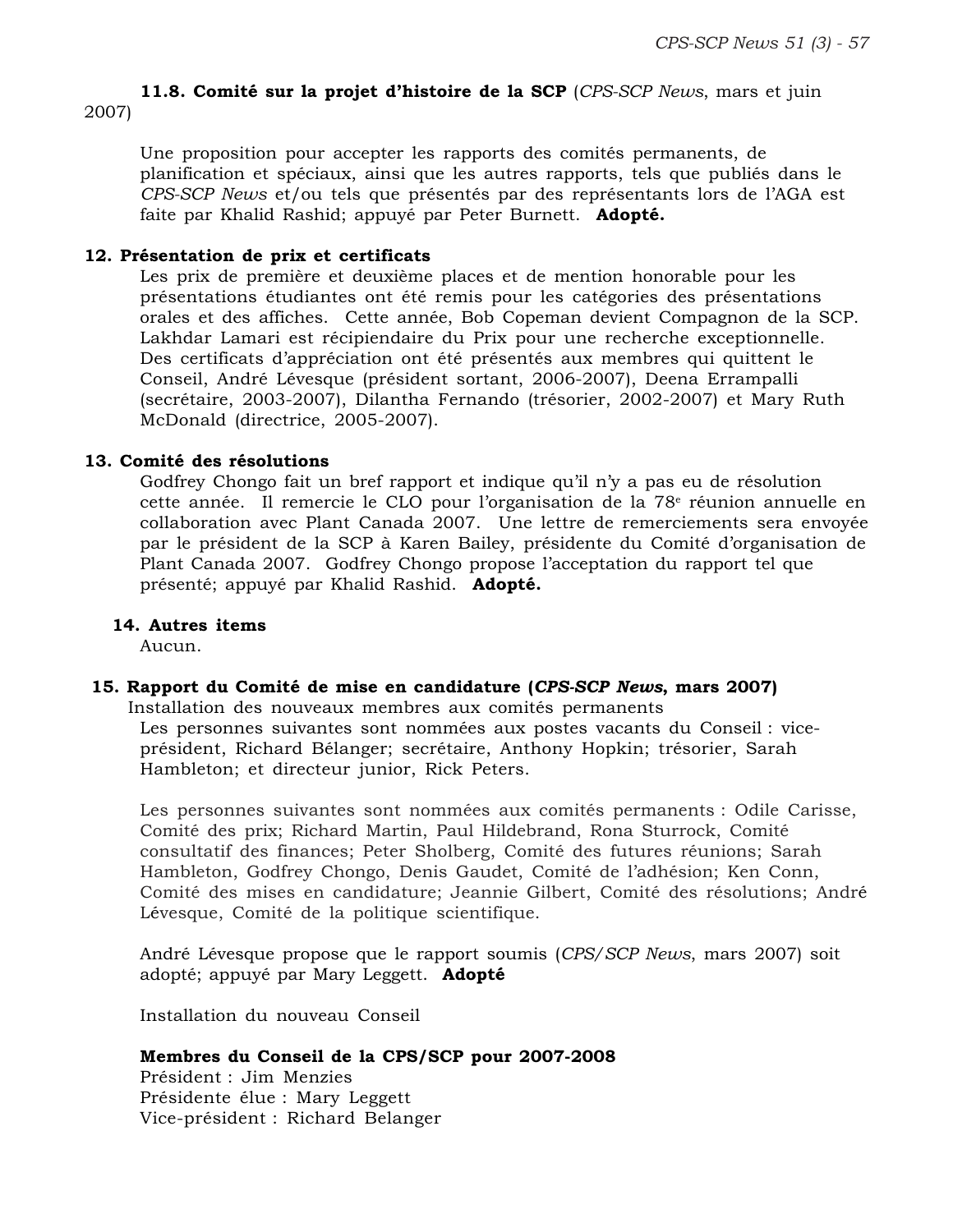*CPS-SCP News 51 (3) - 58*

Président sortant : Bruce Gossen Secrétaire : Anthony Hopkin Trésorière : Sarah Hambleton Secrétaire à l'adhésion : Khalid Rashid Directeur senior : Randy Clear Directeur junior : Rick Peters

Bruce Gossen remercie la Société pour lui avoir donné l'occasion de servir comme président en 2006-2007 et souhaite la bienvenue à Jim Menzies comme nouveau président de la SCP. Jim Menzies remercie pour leurs bons services les membres du Conseil et des comités qui se retirent. Il présente au président sortant, Bruce Gossen, une plaque en guise de remerciements pour ses services. Jim Menzies brosse ensuite brièvement un tableau de ce qui devra être abordé dans la prochaine année y compris la mise en œuvre du Plan stratégique. Il clôture la réunion en invitant chacun l'an prochain à la 79<sup>e</sup> réunion annuelle de la SCP à Charlottetown, IPÉ, en juin 2008.

#### **16. Ajournement**

La clôture de la 78<sup>e</sup> AGA de 2007 est proposée par Khalid Rashid. **Adopté.** 

Procès-verbal rédigé par : Deena Errampalli Secrétaire de la SCP Septembre 2007

# **Committee and Other Reports**

#### **CPS Financial Advisory Committee Report**

#### **June 2007**

Members present: André Lévesque (Chair), Bruce Gossen, Jim Menzies, Mary Leggett, Dilantha Fernando, Zamir Punja, Gary Peng, Ron Howard.

Observer: Sarah Hambleton (incoming CPS treasurer)

Regrets: Luc Couture

On June 9<sup>th</sup>, 6:00-10:00, Prince Albert East and West room, Hilton-Saskatoon, the Financial Advisory Committee (FAC) met to review the financial statements, the implementation of the strategic plan and the budget forecasts taking into consideration the strategic plan.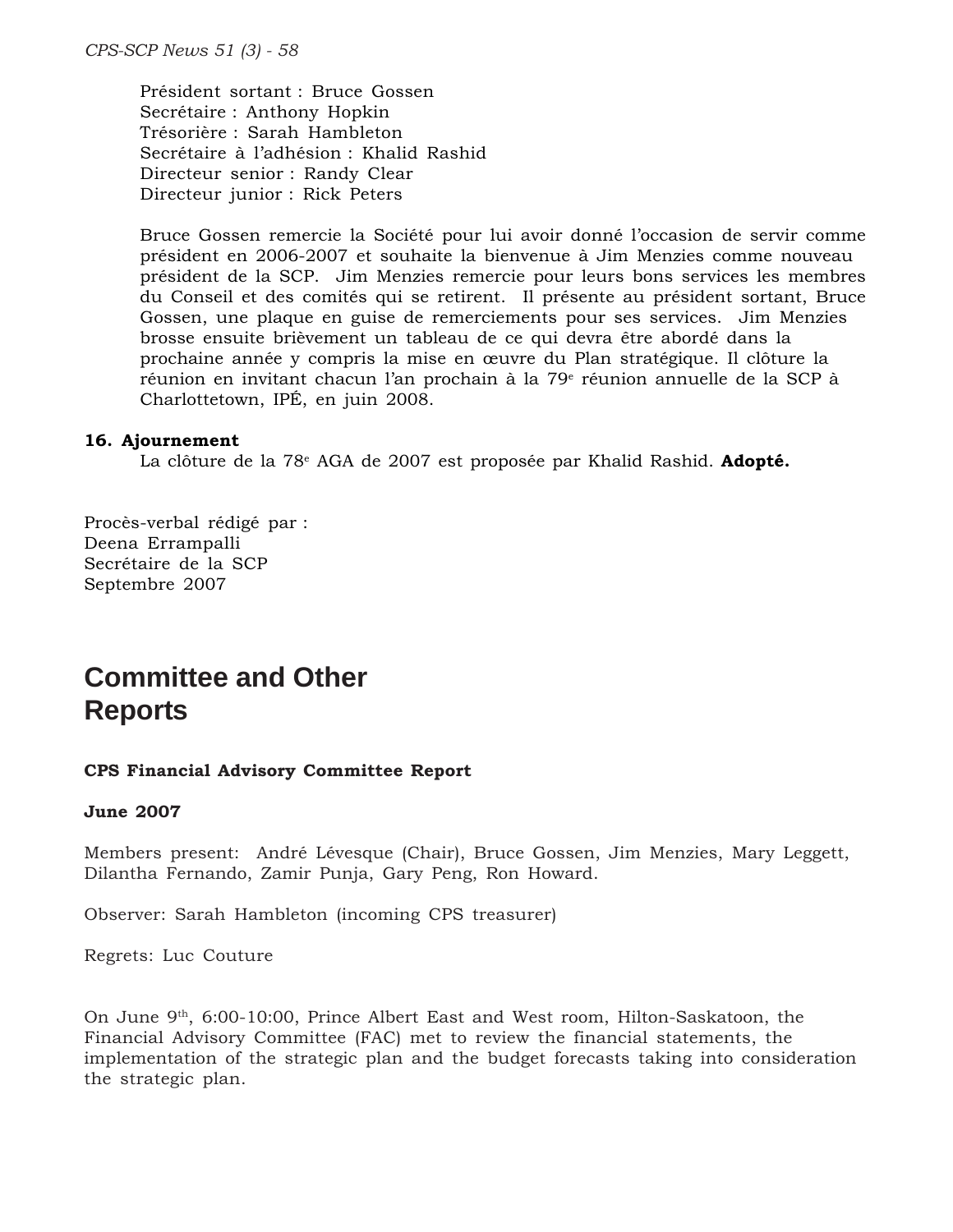### 1) Strategic Plan 2006-2011

At every meeting and conference call during 2006-7, the CPS Executive Board discussed extensively the new strategic plan. The assessment by the Board was discussed at the FAC meeting. A detailed summary of the Board review can be found in Annex 1 of the strategic plan (see http://www.cps-scp.ca/members.htm). The website support was mentioned in many sections of the plan and actions are taking place to add more online services. Examples of these actions are the addition of more online services (e.g. banking), creation of regional web pages to support meetings, and overall design upgrade. It is important to remind everybody that the content of the website is the responsibility of members or committees and not of the webmasters. There were also several recommendations and actions regarding our meetings, namely, to conduct survey of annual meetings, to encourage workshops and training as well as joint meetings at regional level, and to increase our international role. The society is reevaluating its long term commitment to joint annual meeting. In order to maintain our long term sustainability we are reviewing our structure, we are assessing the way we did the five year plan, we are identifying novel ways to generate revenues, and we are encouraging students to participate more. The website vitality is seen as an important component of our sustainability. Committees also play a vital role in our society's activities. Two new committees were set up to cover Education and Public Awareness. Major changes were made to the Science Policy committee to make it better at handling specific issues in a timely fashion.

The FAC wants to thank the strategic planning committee, Ron Howard and David Kaminski (Co-chairs), Nathan Owen-Going, Janice Elmhirst, Tim Paulitz, Gordon Bonn, Mary Leggett, Greg Boland, Russell Tweddell, and Jim Menzies for the proactive and thought provoking plan they have produced. This gives concrete goals to our society for the next few years.

#### 2) Current Budget and forecast

The deficit for 2006-2007 was discussed extensively (see attached). The  $75<sup>th</sup>$ anniversary supplementary issue of CJPP was the main reason for this deficit and the NRC procedures for anything outside our regular four annual issues need to be sorted out. A meeting will be set up with NRC to discuss this and the details of all the charges incurred for the special issue. Annual meetings and the sales of our books have helped greatly to balance our books over the past years. We are recommending to meet annually on our own more regularly. Moreover, the board will need to critically evaluate the business plan for the publication/updates of books. Currently the tentative plan is to have Plant Pathology in Canada, Disease of Pest and Vegetable Crops (root crop volume) and Disease of Field Crops in Canada, in this order, published on paper and/or online within the next five years. The attached forecast takes these publications into consideration.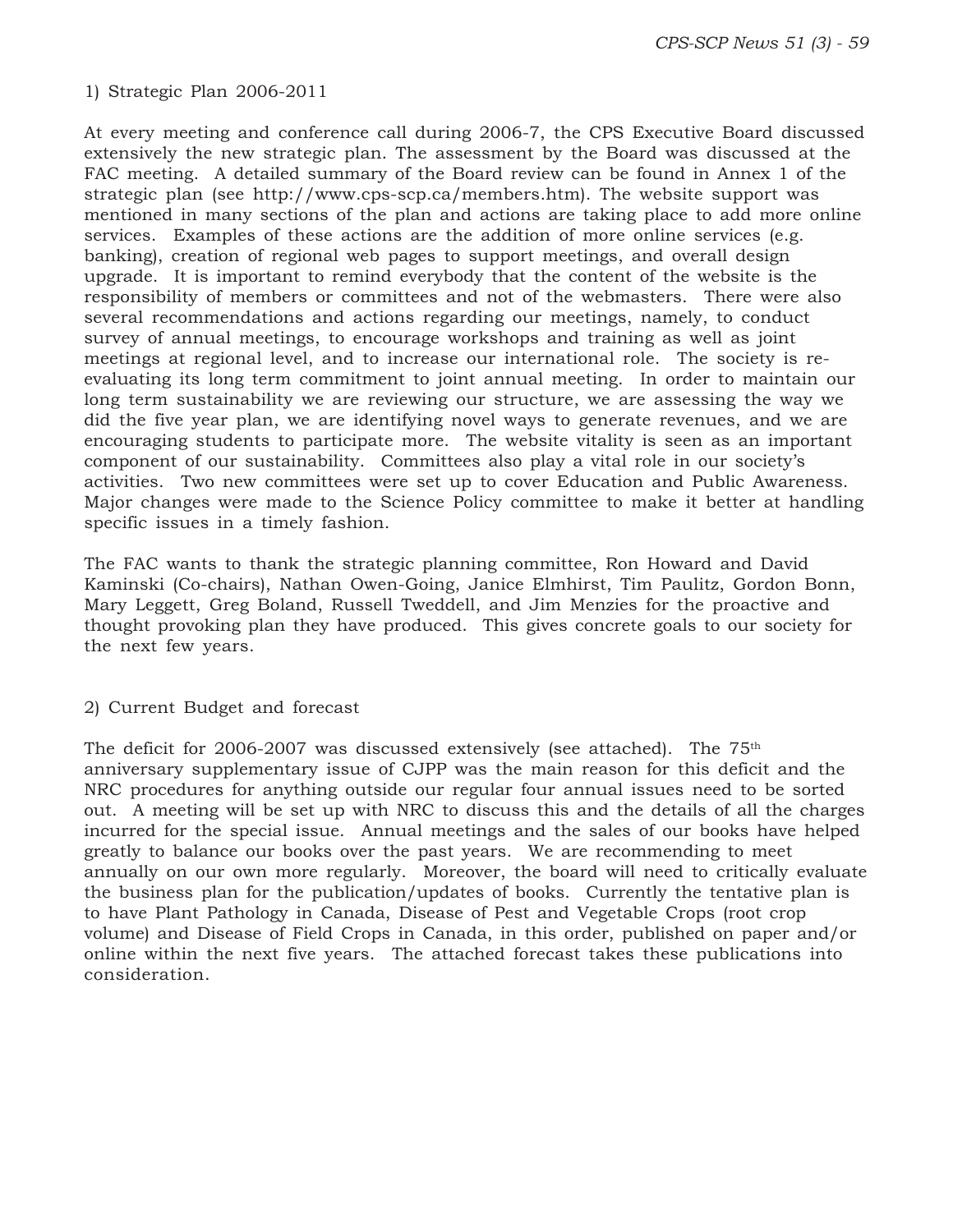# *CPS-SCP News 51 (3) - 60*

 $\hat{\mathcal{L}}$ 

| CPS Budget - 5 year forecast               |                  |                |                  |                  |                  |                |               |  |  |
|--------------------------------------------|------------------|----------------|------------------|------------------|------------------|----------------|---------------|--|--|
| Revenues                                   | 2005             | 2006           | 2007             | 2008             | 2009             | 2010           | 2011          |  |  |
| <b>General Operations</b>                  | Actual           | Actual         | <b>Budget</b>    | <b>Budget</b>    | <b>Budget</b>    | <b>Budget</b>  | <b>Budget</b> |  |  |
| Membership Dues (Sum of Dues)              | 13,542           | 15,460         | 16,000           | 18,000           | 18,000           | 18,000         | 18,000        |  |  |
| Interest                                   | 4,325            | 5,132          | 4,000            | 4,000            | 4,000            | 4,000          | 4,000         |  |  |
| <b>Annual Meeting</b>                      | 7,277            | 19,982         | 19,000           | 45,000           | 55,000           | 58,000         | 15,000        |  |  |
| Subtotal - Revenue (General Operations)    | 25,144           | 40,574         | 39,500           | 69,800           | 79,800           | 82,800         | 39,800        |  |  |
| Can. J. of Plant Pathology                 | $\overline{0}$   | $\overline{0}$ | $\mathbf 0$      | $\overline{0}$   | $\mathbf 0$      | 0              | $\theta$      |  |  |
| <b>Membership Dues</b>                     | 12,955           | 15,025         | 15,000           | 16,000           | 16,000           | 16,000         | 16,000        |  |  |
| Subscriptions (NRC-collected, multiple us  | 29,196           | 29,170         | 38,000           | 38,000           | 38,000           | 38,000         | 38,000        |  |  |
| Page charges, reprints & abstracts         | 43,610           | 55,132         | 70,000           | 71,000           | 72,000           | 73,000         | 74,000        |  |  |
| Subtotal - Revenue (CJPP)                  | 85,761           | 99,327         | 123,000          | 124,000          | 125,000          | 126,000        | 127,000       |  |  |
| <b>Information Products</b>                | $\boldsymbol{0}$ | 0              | $\mathbf 0$      | $\mathbf 0$      | $\mathbf 0$      | $\overline{0}$ | $\theta$      |  |  |
| MGCC Sales 3rd Edition - DFCC French       | 0                | 2,744          | 5,000            | 3,000            | 2,000            | 1,000          | 500           |  |  |
| DFCC Sales 3rd Edition - English           | 45,876           | 11,523         | 7,000            | 5,000            | 3,000            | 3,000          | 20,000        |  |  |
| DFCC Sales 2nd Edition - English           | 0                | 0              | 0                | $\boldsymbol{0}$ | 0                | 0              | $\mathbf 0$   |  |  |
| DPVCC/MRCLC                                | 1,453            | 1,161          | 1,000            | 1,000            | 1,000            | 1,000          | 1,000         |  |  |
| Plant Pathology in Canada                  | 1,500            | 0              | 0                | 3,000            | 500              | 500            | 500           |  |  |
| New products (DVPCC root crops)            | 0                | 0              | $\overline{0}$   | 0                | 5,000            | 25,000         | 18,000        |  |  |
| Subtotal - Revenue (Information Products)  | 48,829           | 15,428         | 13,000           | 12,000           | 11,500           | 30,500         | 40,000        |  |  |
| <b>Grand Total - Revenues</b>              | 159,734          | 155,329        | 175,500          | 205,800          | 216,300          | 239,300        | 206,800       |  |  |
| <b>Expenditures</b>                        |                  |                |                  |                  |                  |                |               |  |  |
| <b>General Operations (GO)</b>             |                  |                |                  |                  |                  |                |               |  |  |
| Amortization                               | 0                | 0              | 0                | 200              | 200              | 200            | 200           |  |  |
| Annual meeting costs                       | 9,692            | 13,865         | 10,000           | 35,000           | 48,000           | 50,000         | 10,000        |  |  |
| Regional meetings                          | 755              | 1,602          | 2,500            | 2,500            | 2,500            | 2,500          | 2,500         |  |  |
| Awards - minting and framing               | 1,115            | 1,750          | 1,000            | 700              | 700              | 700            | 700           |  |  |
| Foreign Exchange Loss (US account)         | 0                | 0              | $\boldsymbol{0}$ | 0                | $\boldsymbol{0}$ | 0              | $\mathbf 0$   |  |  |
| ISPP (Meeting and Dues)                    | 391              | 0              | 400              | 400              | 400              | 400            | 400           |  |  |
| Professional Services (auditors and web)   | 8,271            | 11,827         | 10,000           | 11,000           | 11,000           | 11,000         | 11,000        |  |  |
| Society Newsletter (CPS NEWS)              | 4,298            | 2,780          | 2,500            | 800              | 800              | 800            | 800           |  |  |
| Travel                                     | 7,747            | 7,712          | 7,000            | 7,000            | 8,000            | 8,000          | 8,000         |  |  |
| <b>GO Subtotal - Expenditures</b>          | 53,279           | 58,405         | 50,400           | 83,600           | 89,600           | 91.600         | 51,600        |  |  |
| Can. J. of Plant Pathology (CJPP)          | 0                | 0              | $\overline{0}$   | 0                | $\boldsymbol{0}$ | 0              | $\mathbf 0$   |  |  |
| <b>Electronic CJPP</b>                     | 0                | 0              | 0                | 0                | 0                | 0              | $\Omega$      |  |  |
| Printing, Mailing, Reprints                | 108,651          | 170,926        | 113,000          | 0                | 0                | 0              | $\Omega$      |  |  |
| Salaries, Translation, Office Costs        | 10,850           | 9,580          | 12,000           | 0                | 0                | 0              | $\theta$      |  |  |
| <b>CJPP Subtotal - Expenditures</b>        | 119,501          | 180,506        | 123,000          | 124,000          | 125,000          | 126,000        | 127,000       |  |  |
| Information Products (print, market, mail) | $\mathbf 0$      | 0              | $\mathbf 0$      | 0                | 0                | 0              | $\Omega$      |  |  |
| MGCC 3rd ed.- (DFCC - French)              | 29,476           | 519            | 500              | 500              | 500              | 0              | $\mathbf 0$   |  |  |
| DFCC 3rd ed.- English (UEP fees, other)    | 1,815            | 2,725          | 2,500            | 2,500            | 2,500            | 20,000         | 2,500         |  |  |
| DPVCC/MRCLC                                | 443              | 379            | 500              | 1,000            | 0                | 0              | $\Omega$      |  |  |
| Plant Pathology in Canada                  | 0                | 0              | 1,000            | 3,000            | $\mathbf{0}$     | 0              | $\Omega$      |  |  |
| New Products (DPVCC root crops)            | $\Omega$         | 0              | 0                | 1,500            | 21,000           | 0              | $\theta$      |  |  |
| IP Subtotal - Expenditures                 | 31,734           | 3,623          | 3,500            | 6,500            | 27,000           | 20,000         | 2,500         |  |  |
| <b>Grand Total - Expenditures</b>          | 204,514          | 242,534        | 176,900          | 214,100          | 241,600          | 237,600        | 181,100       |  |  |
| <b>Grand Total - Revenues</b>              | 159,734          | 155,329        | 175,500          | 205,800          | 216,300          | 239,300        | 206,800       |  |  |
| Grand Net (R - E)                          | $-44,780$        | $-87,205$      | $-1,400$         | $-8,300$         | $-25,300$        | 1,700          | 25,700        |  |  |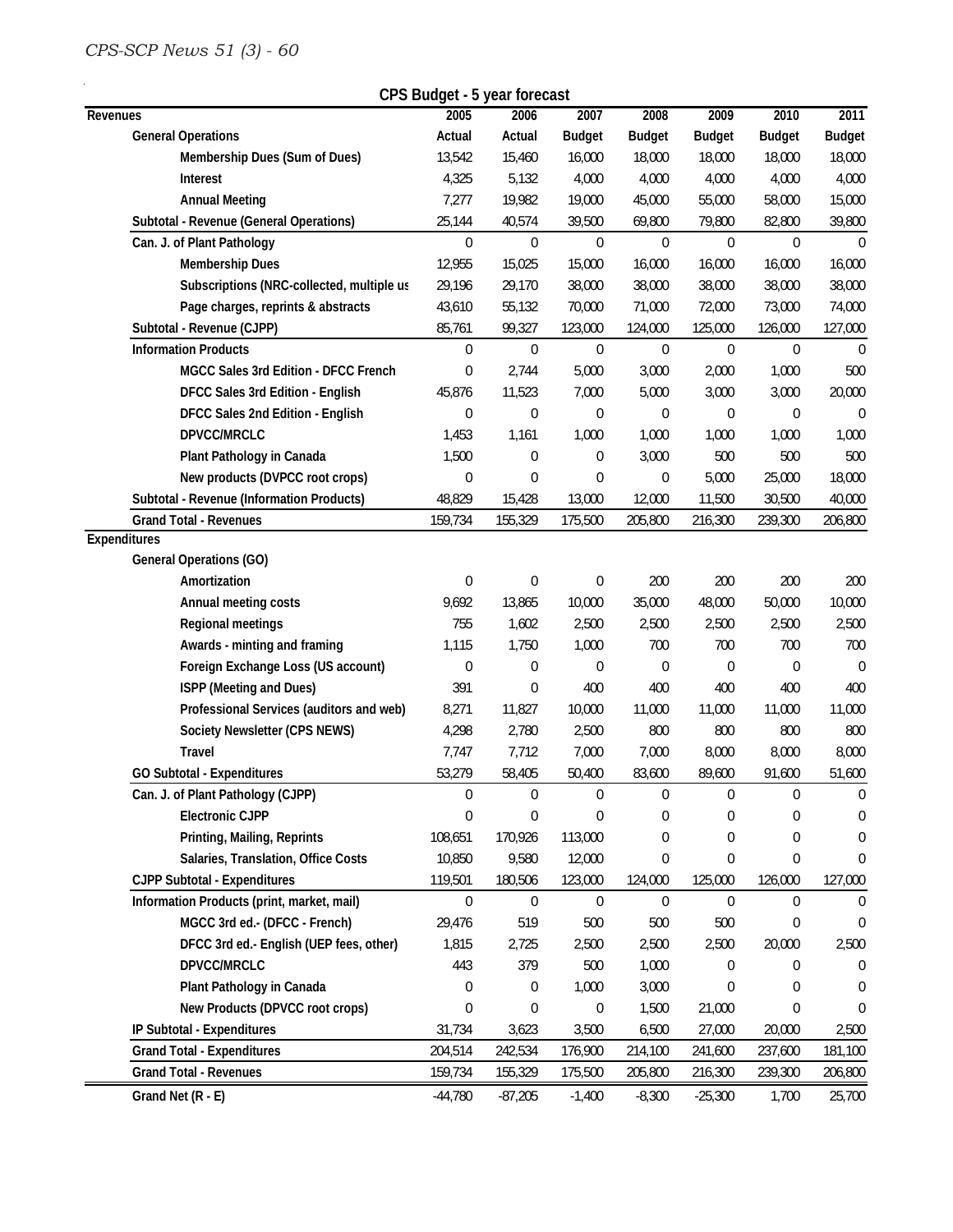#### **Resolutions Report**

On behalf of the Resolutions Committee Godfrey Chongo thanked the outgoing CPS board members and welcomed the replacement members. The winners of various awards at the meting were also congratulated. Lastly, a request was made to thank and applaud the Local Arrangements Committee for their efforts in preparations and execution of the  $78<sup>th</sup>$ annual CPS meeting in conjunction with Plant Canada chaired by Karen Bailey.

# **The Canadian Phytopathological Society/La Société canadienne de phytopathologie Strategic Plan Update**

An updated Strategic Plan (2006-2011) for the CPS/SCP has been posted on the CPS/ SCP website at http://www.cps-scp.ca/ download/StrategicPlan2006-2011.pdf .

# **Announcements**

# **Annual CPS Indian Dinner has Come Full Circle.**

Do you know that each year during the CPS annual meetings, many of us would get together and go for an Indian dinner? The Indian dinner tradition started 15 years ago in Saskatoon and was kept alive since then. This year, 37 of CPS members gathered at the Taj Mahal restaurant in Saskatoon on June  $11<sup>th</sup>$  and enjoyed an evening of good food and fellowship. Thanks to Zamir Punja for organizing the dinners. Stories were shared, many a laugh was heard and memories were made.

Deena Errampalli

# **Thank you**

I have enjoyed my involvement with CPS as the Secretary over the last 4 years. Thank you for your timely responses, help and friendship. I am very proud to be a part of a dedicated and vibrant scientific Society in Canada. I will continue my involvement with CPS as the Section Editor (Disease control and Epidemiology) over the coming years. Finally, I would like to encourage CPS members to get involved in the society activities and keep the society vibrant.

Sincerely, Deena Errampalli CPS Secretary (2003-2007)

# **Regional Meetings**

#### **Maritime Regional Meeting 2007**

The next Maritime Regional CPS Meeting will be held on Thursday, November 29, 2007. The meeting will be held at the Agriculture and Agri-Food Canada, Crops and Livestock Research Centre in Charlottetown, Prince Edward Island. For more information about this year's meeting, please contact Rick Peters (petersr@agr.gc.ca).

Respectfully submitted by, Rick Peters Maritime Region rep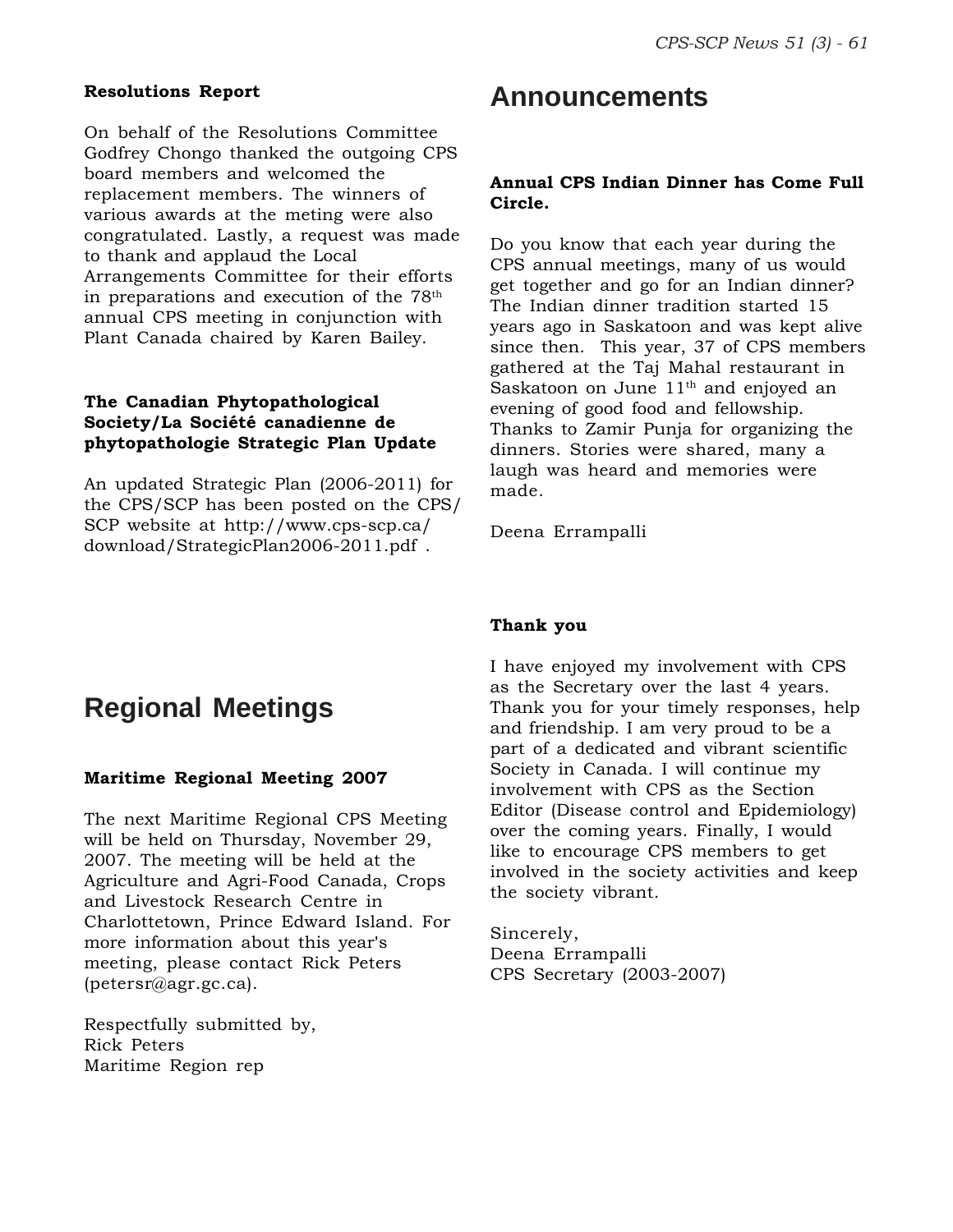# INVENTAIRE DES MALADIES DES PLANTES AU CANADA (IMPC) / CANADIAN PLANT DISEASE SURVEY (CPDS)

Robin Morrall Coordinateur national/National Coordinator

# Soumission d'articles

Ceci est la première invitation à soumettre des articles en français ou en anglais à l'IMPC, Volume 88 (2008). L'objectif premier de l'IMPC est de témoigner de la présence et de l'intensité des maladies des plantes au cours de l'année qui vient de s'écouler. Cela comprend les résultats des relevés systématiques ainsi que les observations fortuites. Les récits succincts d'observations inédites sont utiles pour signaler une nouvelle éruption d'une maladie, même s'il n'y a pas eu de relevé systématique. Les articles sur les relevés faits pendant les années antérieures ou portant sur plusieurs années sont aussi bienvenus. La Société Canadienne de Phytopathologie estime qu'il est nécessaire de publier régulièrement les résultats d'études sur l'état des maladies au Canada dans l'IMPC. Ces études aident divers organismes à planifier la recherche. De plus, les résultats des relevés sont utiles aux organismes fédéraux pour résoudre des questions de commerce international impliquant l'état sanitaire des cultures. Par suite d'un changement de politique de la SCP, il y a dorévanant un frais de publication de 35 \$ par article pour les rapports publiés dans l'IMPC. Pour de plus amples renseignements sur la soumission d'articles à l'IMPC, veuillez contacter un des éditeurs de section de la liste en dessous.

# Call for papers

This is the first call for submissions in English or in French to CPDS, Volume 88 (2008 issue). The main function of CPDS

is to document the occurrence and levels of diseases in the previous year by publishing the results of formal surveys as well as casual observations. Anecdotal reports are useful to draw attention to new outbreaks of diseases, even when a systematic survey has not been conducted. Reports of surveys from previous years or compilations of results from several years are also welcome. The Canadian Phytopathological Society recognizes the continuing need for publishing disease surveys in CPDS. Surveys benefit agencies in establishing priorities for research. As well, survey data are useful to federal agencies dealing with international trade where plant health issues apply. A recent change in CPS policy means that in future there will be a publication charge of \$35 per article for papers published in CPDS. For more information on submission of reports to CPDS, please contact the appropriate section editor, listed below.

# ÉDITEURS DE SECTION/ SECTION **EDITORS**

LABORATOIRE DE DIAGNOSTIC/ DIAGNOSTIC LABORATORIES : Marilyn Dykstra (dykstram@agr.gc.ca) CEREALES/ CEREALS : Andy Tekauz (atekauz@agr.gc.ca) LEGUMES/ VEGETABLES : Jill Thomson (jill.thomson@usask.ca) PLANTES FOURRAGERES/ FORAGES : Bruce Gossen (gossenb@agr.gc.ca) OLÉAGINEUX ET CULTURES SPÉCIALES/ OILSEEDS AND SPECIAL CROPS : Robin Morrall (morrall@sask.usask.ca) ARBRES FORESTIERS/ FOREST TREES : Pierre DesRochers (pidesroc@nrcan.gc.ca) FRUITS, FRUITS À ÉCALE, ET BAIES, PLANTES ORNEMENTALES, ET GAZON/ TURFGRASS, ORNAMENTALS, FRUIT, NUTS AND BERRIES : Paul Hildebrand (hildebrandp@agr.gc.ca)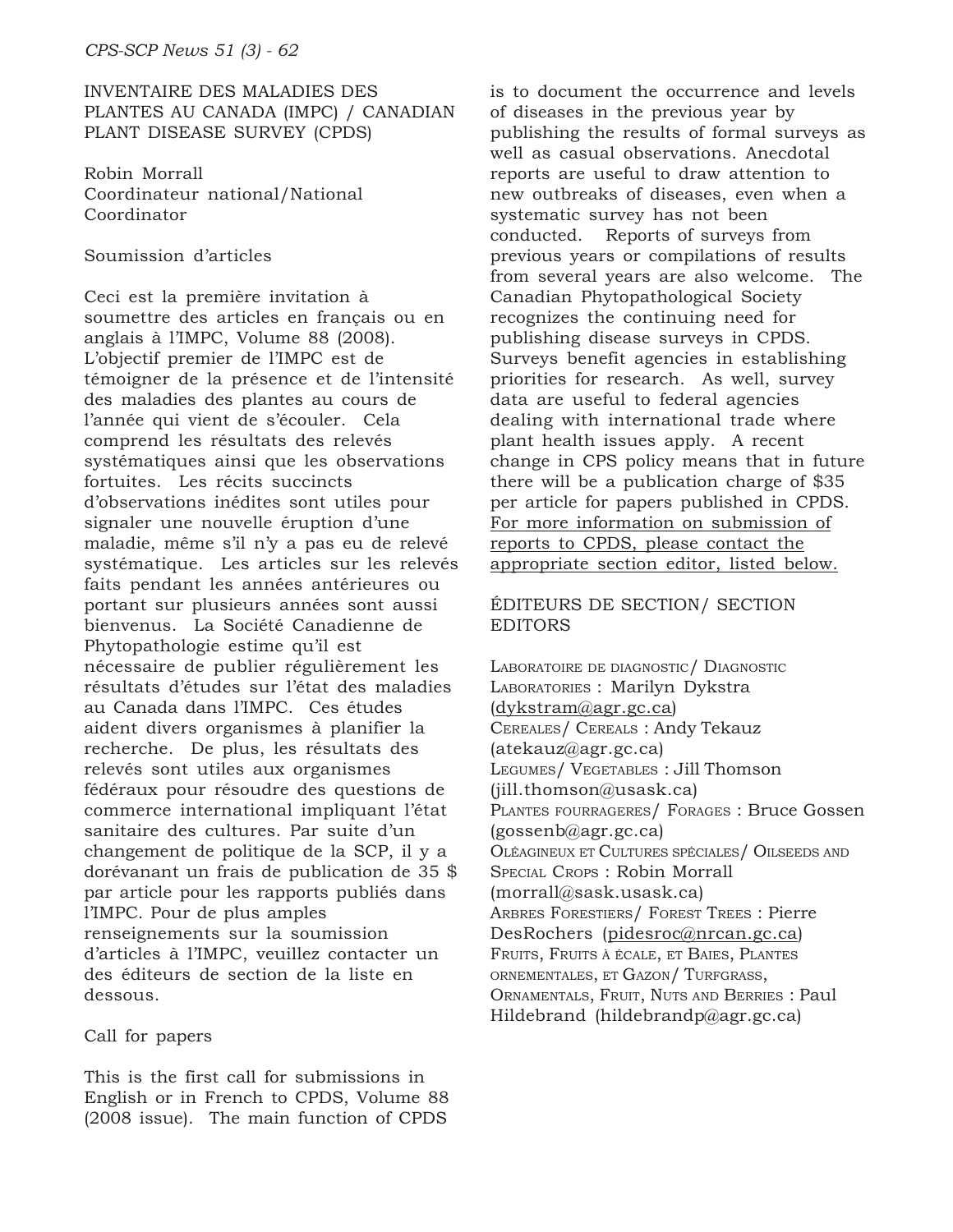# **Electronic distribution of the CPS-SCP News starts in September 2007**

Dear CPS-SCP Member:

You are no doubt aware of the current fiscal challenge facing the CPS-SCP and the Society is looking at several ways of reducing costs. At the June 2007 Executive Board meeting of the CPS/SCP, it was decided that the future distribution of the CPS-SCP News should be electronic whenever possible, via email and our website. This would greatly reduce the budget associated with production and distribution of the CPS-SCP News. However, it was recognized that there may be some individuals and institutions still interested in receiving a hard copy of the CPS-SCP News.

We are planning on electronic distribution of the CPS-SCP News starting with the September 2007 issue. However, if you are interested in receiving a hard copy of the CPS-SCP News please send me a letter or email indicating this, using the address information below.

Electronic distribution of the CPS-SCP News will be based on our current membership list. Members without email addresses will receive a hard copy of the newsletter. If we do not hear from you we will assume that you are willing to receive the CPS-SCP News electronically (via email or via the CPS-SCP website).

Thank you for considering this request.

Respectfully,

T. Kelly Turkington, CPS-SCP Newsletter Editor

Agriculture and Agri-Food Canada/ Agriculture et Agroalimentaire Canada 6000 C&E Trail/6000 C&E Trail Lacombe, Alberta/Lacombe (Alberta) T4L 1W1 Telephone/Téléphone: 403-782-8138 Facsimile/Télécopieur: 403-782-6120

turkingtonk@agr.gc.ca

# **Pest Management Research Reports**

The Pest Management Research Reports for 2005 and 2006 are online. You can access the reports at the following URL: http://www.cps-scp.ca/PMRR/ Pest Mangement-reports.htm .

Best regards, Lakhdar Lamari CPS Website Editor

# **Utkhede Foundation Scholarship Program**

A number of CPS members volunteer to represent their interests by being representatives for various charity fund raisers which arise when financial needs combine with workplace generosity. And, it doesn't end there because CPS members also willingly step forward when their communities come calling. Agriculture and Agri-Food Canada Research Scientist Raj Utkhede, has now been retired for more than a year, after 25 years dedicated service to the science, agriculture industry, and public. While in retirement Raj started to look at ways of how to "give back to the community". After considering a number of options, he recognized that both India and Canada were very good to him to achieve his goal in life. Combined with his difficult childhood experience of coming from a poor family, and having obtained his Ph.D. degree in India, only because he was able to earn scholarships, led he and his wife Aruna to create the Utkhede Foundation Scholarship Program for India and Canada. The Foundation's mission is to advance education by providing scholarships ranging from \$200 to \$1,000 to students from low-income families who have the motivation and potential to pursue a post-secondary education in India or Canada. For more information on the Utkhede Foundation Scholarship Program please visit: www.theutkhedefoundation.org .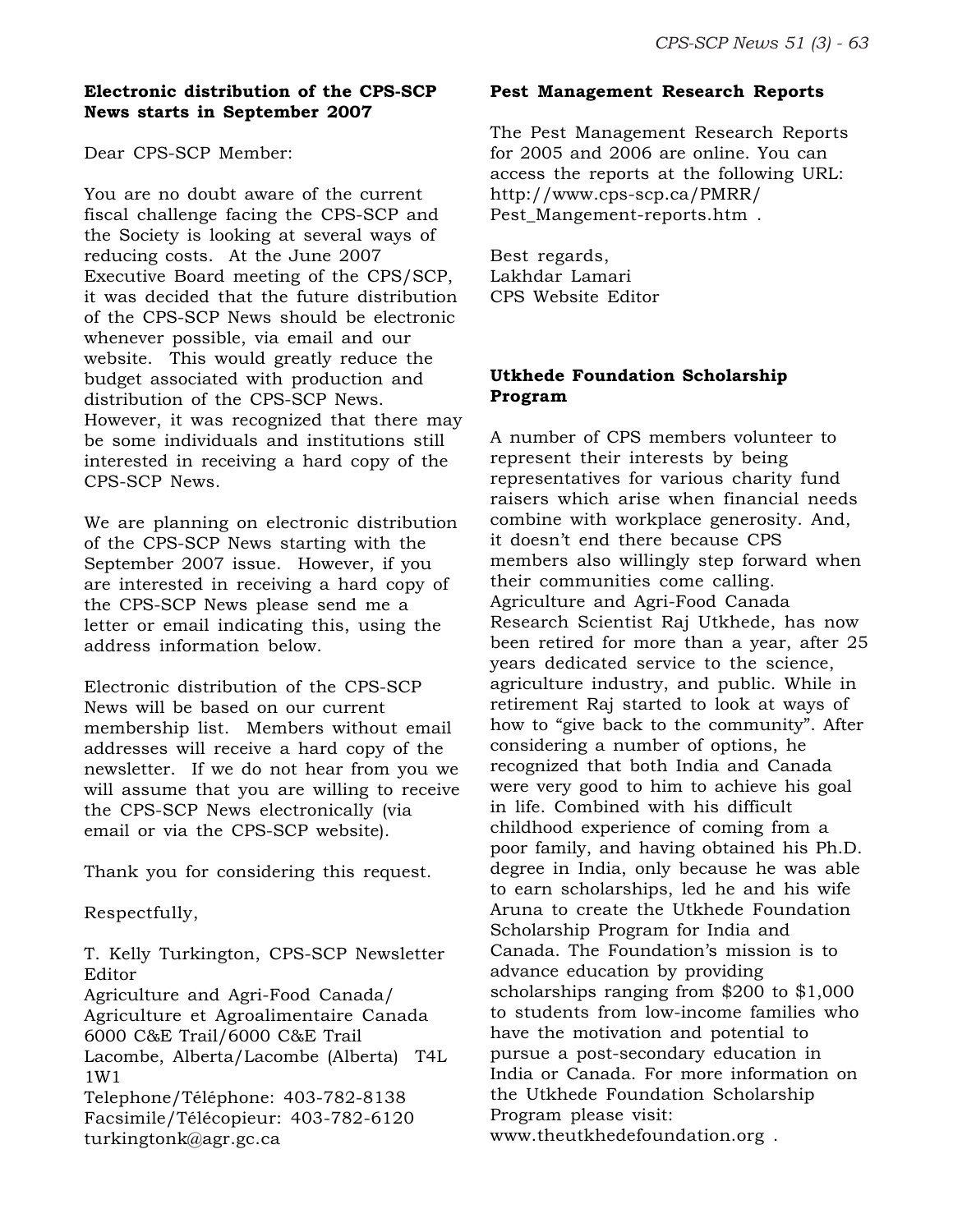#### **Science Intelligence Reports**

**Plant Health Risk Assessment Unit (PHRA) -, Science Advice Division, Science Strategies Directorate, Science Branch, Canadian Food Inspection Agency, 3851 Fallowfield Road, Ottawa, Ontario K2H 8P9**

The Plant Health Risk Assessment Unit (PHRA) biologists routinely scan the recently published scientific (and other) literature for any new plant pest (pathogen, insect, weed, etc.) information that might be of possible regulatory significance or interest to Canada's national Plant Health staff (i.e., Plant Health Division, laboratory staff, regional program officers, etc.). The "Science Intelligence Report" was developed as a mechanism to share this type of information.

The main emphasis of this report is to highlight and share significant new pestrelated information/publications relative to current or potential quarantine pests for Canada. For example, items could include: new and emerging pest situations in Canada and abroad; new geographic records or pest outbreaks in previously uninfested areas; new host records; new treatment or diagnostic methods; new pest introduction pathways; border interceptions, etc. If you do not currently receive the Science Intelligence Report by e-mail, and wish to be added to the mailing list, please notify Ian MacLatchy at macLatchyi@inspection.gc.ca.

A listing of Plant Pathology Reports from recent issues of the Science Intelligence Report:

### **Science Intelligence Reports #35**

(1) New Improved Method to Detect *Xylella fastidiosa*, causal agent of Pierce's Disease of Grapevine & Phony Peach Disease.

- (2) CFIA Report on Golden Nematode in Ouebec.
- (3) First Report Confirming Anthracnose (*Elsinoe ampelina*) on Muscadine Grapes (*Vitis rotundifolia* Michx).
- (4) New Research on Detecting *Ralstonia solanacearum* (Race 3, Biovar 2) in Latently Infected Geraniums.
- (5) A Newly Described Bacterial Disease of Sugar Beets in Mongolia.
- (6) A PCR Method to Detect the Tobacco Blue Mould Pathogen, *Peronospora tabacina*.
- (7) Scientists Try Using DNA to Determine Origins of the Pale Cyst Nematode (*Globodera pallida*) in Idaho.
- (8) New Molecular Diagnostic Method for Differentiating Pale Cyst Nematode from Tobacco Cyst Nematode.
- (9) Soybean Cyst Nematode Ontario.
- (10) *Phytophthora alni* Confirmed in the Czech Republic
- (11) Blackberry chlorotic ringspot virus A Newly Described Virus in Blackberry (*Rubus* sp.)
- (12) A New PCR Method to Detect Bacterial Wilt of Alfalfa (*Clavibacter michiganensis* subsp. *insidiosus*).
- (13) New Study Suggests Low Risk for Establishment of Karnal Bunt of Wheat (*Tilletia indica*) in Europe.

#### **Science Intelligence Reports #36**

- (1) Ug99 Stem Rust of Wheat in Uganda?
- (2) Soybean Cyst Nematode (*Heterodera glycines*) Found Near Trenton, Ontario.
- (3) Update on *Plum Pox Virus* in Ontario.
- (4) *Plum Pox Virus* in New York State.
- (5) New Plum with Resistance to *Plum Pox Virus*.
- (6) Situation of *Ralstonia solanacearum* in Turkey in 2006.
- (7) Situation of *Synchytrium endobioticum* in Turkey in 2006.
- (8) Update on *Phytophthora ramorum* Situation in Norway.
- (9) *Phytophthora foliorum*  a New Species Causing Leaf Blight of Azalea.
- (10) First Report of *Chrysanthemum stem necrosis virus* in Japan.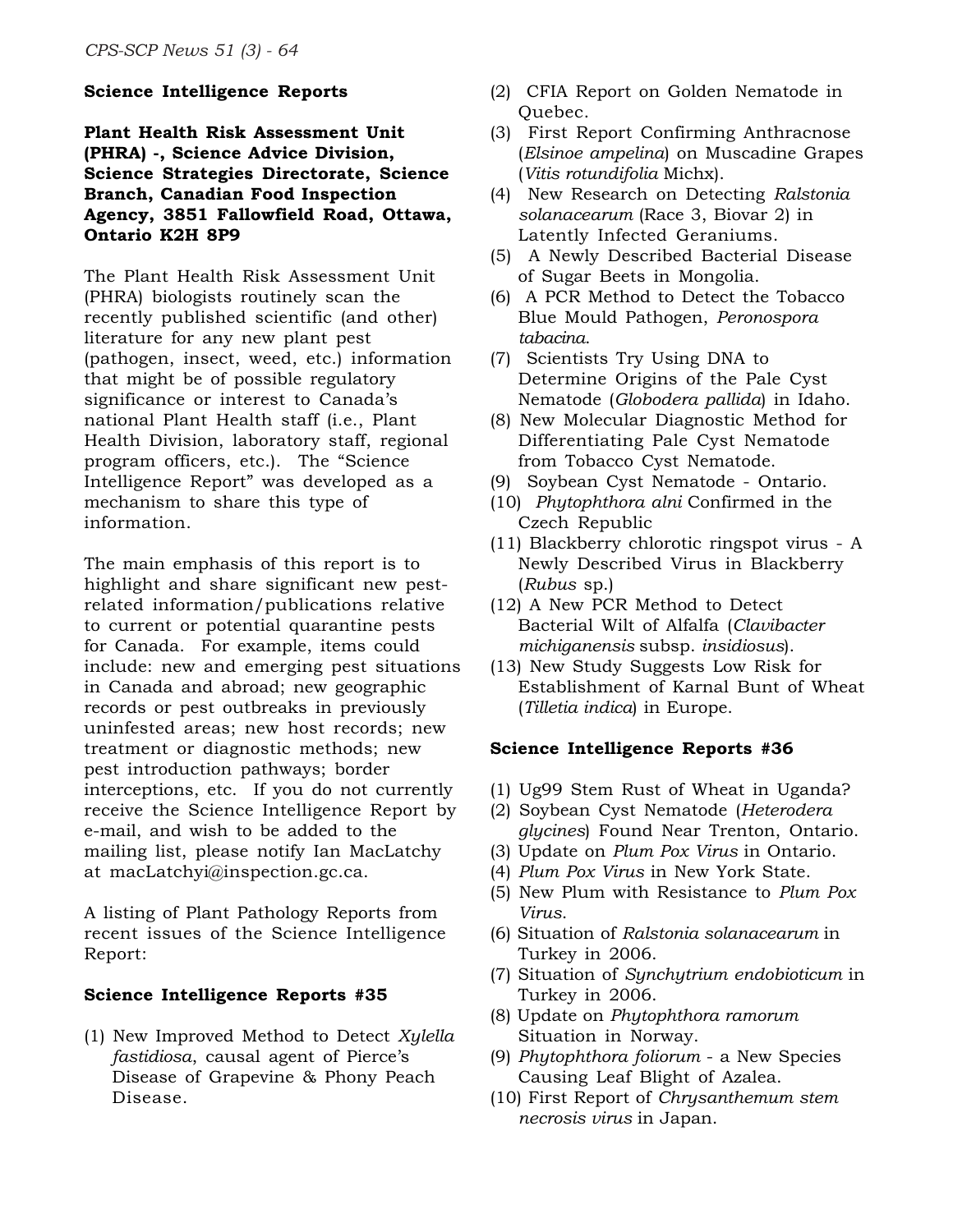- (11) *Iris yellow spot virus* Found for the First Time in Canada (Ontario).
- (12) Identifying Japanese Barberry *(Berberis thunbergii*) Cultivars Using Molecular Methods.
- (13) *Potato aucuba mosaic virus* Found in Potatoes in New York State.

# **Science Intelligence Reports #37**

- (1) Detection Method for *Potato spindle tuber viroid* (PSTVd) in Tomato and Potato Seeds.
- (2) Development of a Real-Time RT-PCR SYBR Green Assay for *Tomato ring spot virus* in Grape.
- (3) New Host Records for '*Candidatus* Phytoplasma mali', causal agent of Apple Proliferation Disease in *Malus*.
- (4) *Camellia* Cultivars of Low Susceptibility to *Phytophthora ramorum* May Still Cause Spread of the Pathogen.
- (5) Inspecting Micro-propagation Nurseries (*i.e*., Tissue Culture Plants and Growing Media) for *Phytophthora ramorum*.
- (6) More on *Phytophthora ramorum* and Infested Soil in Nurseries.
- (7) First Reports of Pear Trellis Rust (*Gymnosporangium fuscum*) in Ontario.
- (8) European Stone Fruit Yellows Phytoplasma - Improving Detection Capability.
- (9) USDA Proposing Changes to "Select Agent" List.

# **Western Forum on Pest Management and Western Committee on Plant Disease Meetings**

The Western Form on Pest Management (WFPM) and the Western Committee on Plant Disease (WCPD) will meet on October 17-19, 2007 at the Penticton Lakeside Resort, Convention Centre & Casino, BC (http:// www.pentictonlakesideresort.com/ ).

The meetings are open to provincial and federal plant protection personal, and to industry personal dealing with plant protection especially with diseases and insect pests.

For further information visit the website at (http://www.westernforum.org/), or contact Khalid Rashid at 204-822-7220, email krashid@agr.gc.ca, or Rob Spencer at 403-742-7901 or email at Robert.spencer@gov.ab.ca., or Penny Pearse at penny.pearse@gov.sk.ca.

Submitted Khalid Rashid (Cairman WCPD)

# **4th International Symposium on Rhizoctonia**

The International Society of Plant Pathology Rhizoctonia Subject Matter Committee and the German Rhizoctonia Symposium Organizing Committee cordially invite you to participate in the 4th International Symposium on Rhizoctonia, which will be held in Berlin, Germany, from 20 to 23 August 2008. We look forward to welcoming you to an exciting meeting that only occurs every 5 years and has been timed to take place immediately before the International Society of Plant Pathology Congress in Torino, Italy.

The program in Berlin will focus on genomics, plant pathogen interactions, pathogen detection, disease control, molecular technologies, and innovative new findings. These topics will be addressed in lectures and poster sessions attended by leaders in research and industry. Time will be reserved for interpersonal interactions to foster collaborations. The Symposium will provide a platform for university researchers and teachers as well as government and industry researchers and extension personnel to share information on the latest issues in Rhizoctonia.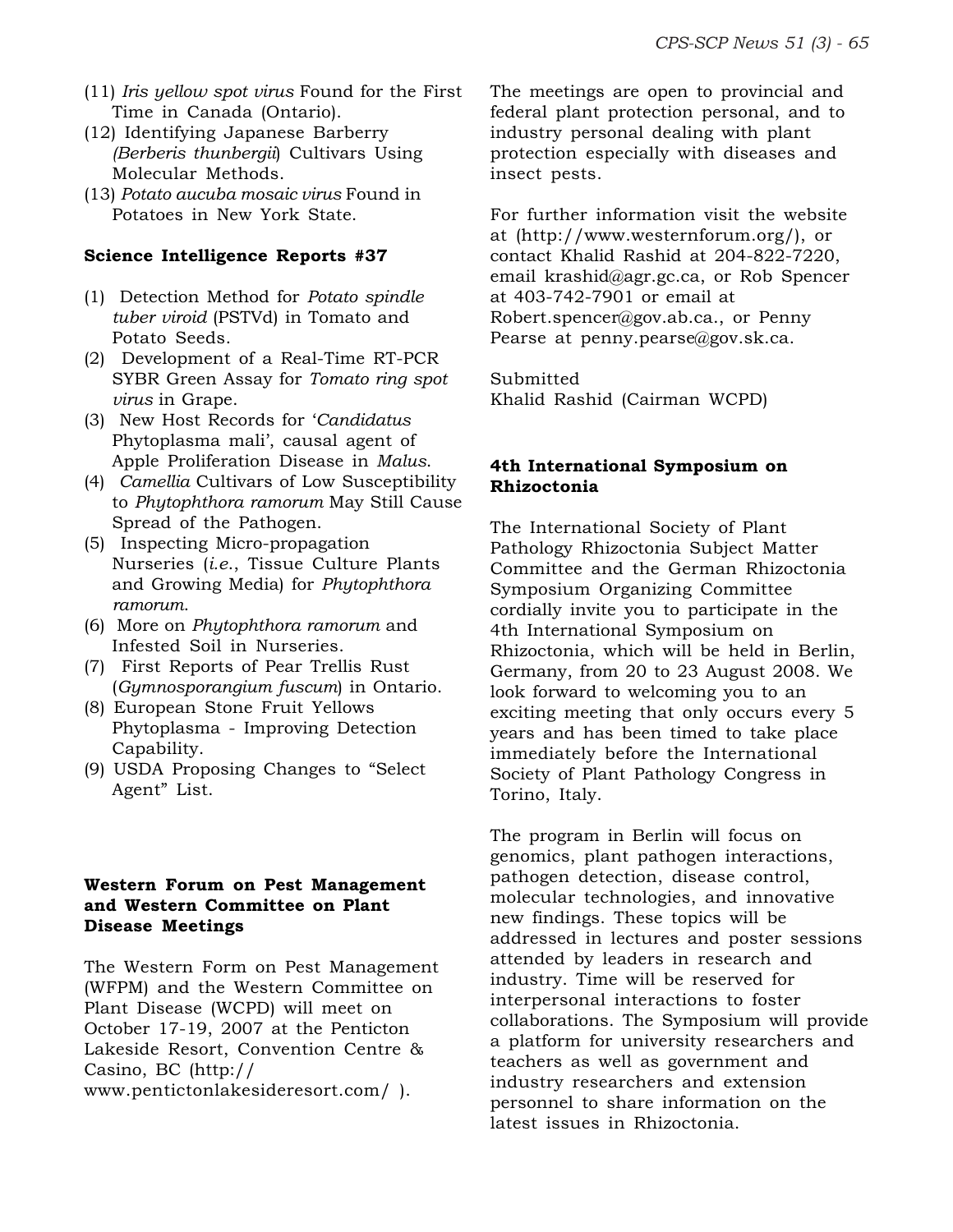Preliminary details of the meeting can be found on the Rhizoctonia Subject Matter Committee web page at http:// rhizoctonia.org/ .

To ensure that we cater to your needs, if you have an interest in the Symposium it is important that you reply to this email with the following details:

1) your intent to attend

2) a possible title for any presentation you wish to make

3) your preference for poster or oral presentation.

Your emails of intent are not binding, but are critical for planning.

Registration details will be sent in a second announcement.

See you in Berlin in 2008!

Stephen Neate Chair, ISPP Rhizoctonia Committee Rita Grosch Chair, Symposium Organizing Committee

# **5th International Congress of Nematology, being held in Brisbane, Australia**

We would like to announce that registration for the 5th International Congress of Nematology, being held in Brisbane, Australia, is now open. On-line registration is available at http:// www.5icn.org/.

5th International Congress of Nematology Where: Brisbane, Queensland, Australia Dates: 13 – 18 July 2008 Website: http://www.5icn.org/

Convenor: Dr Mike Hodda, President Australasian Association of Nematologists Mike.Hodda@csiro.au

Contact: Sally Brown sally.brown@uq.net.au

# **14th INTERNATIONAL BOTRYTIS SYMPOSIUM**

The Scientific Committee for the 14th International Symposium on Botrytis has received excellent abstracts and the programme promises to be well balanced between applied and fundamental research. The preliminary programme will be placed on the website during the first week of September 2007.

It is important to note that the Early Bird deadline for submitting the registration form and payment (R3 900) is 20 August 2007. The Late Registration fee of R4 400 is applicable to those making a payment after 20 August 2007. We also urge delegates to make their hotel reservations as soon as possible in order for them to receive the special Botrytis Symposium rates.

For more information on the accommodation available, please visit the Symposium website: http:// academic.sun.ac.za/botrytis2007/ .

Please visit http://academic.sun.ac.za/ botrytis2007/newsletter\_2.htm to view the latest newsletter that includes information on our keynote speakers and their abstracts. The previous newsletters can also be viewed on the symposium website.

For more information and assistance regarding the Symposium, please contact the Secretariat: deidre@iafrica.com.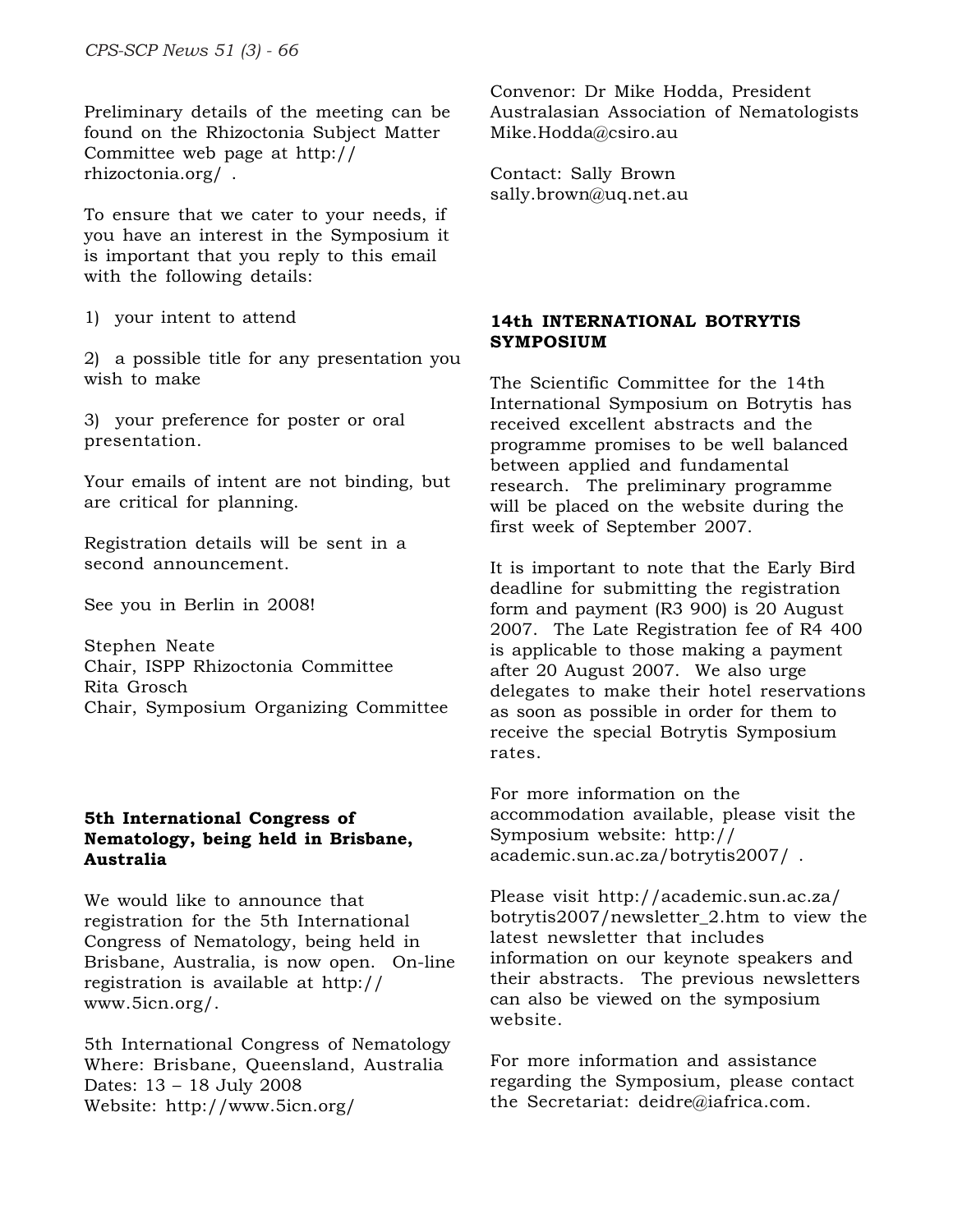Conferences et al. P O Box 452 Stellenbosch 7599 Tel 27 21 886 4496 Fax 27 21 883 8177 Website: www.conferencesetal.co.za

For more information on the The XIV International Botrytis Symposium please visit the website at http:// academic.sun.ac.za/botrytis2007 .

# **In Memoriam**

# **ORVILLE PAGE**

By Douglas McArthur (originally published in the Globe and Mail, August 25th, 2007)

Orville Thomas Page was born in Burlington, Ont., on Feb. 13, 1921. He died of pulmonary arrest on Aug. 4, 2007, in Summerside. He was 86. His wife, Norma Isobel (née Ellis), died in 2006. He leaves his daughter, Karen Marantz, his son, William Page, and his sister, Grace Bridle.

As a boy, Orville Page had a bad experience with a potato. He either choked on one or had an allergic reaction. In any case, he never knowingly ate one again.

Yet he was to become one of the world's leading potato researchers and a strong believer in the introduction and expansion of potato production in developing countries as a means of alleviating hunger. The Ontario-born scientist worked in Peru from 1973 to 1985 as the first director of research and deputy director at the International Potato Center (CIP). The centre is a multinational institution

devoted to reducing poverty through sustainable development of the potato, sweet potato and other root and tuber crops.

Dr. Page, known to friends and co-workers as Ory, had earlier spent 12 years researching potatoes in Fredericton with Agriculture Canada and the University of New Brunswick. And he continued his potato work after his retirement through assignments with a number of development agencies.

As a young man, he was based in Prince Edward Island, Canada's potato capital, where he served as a pilot with the Royal Canadian Air Force during the Second World War. He went on to obtain a doctorate in plant pathology, to teach at the Ontario Agriculture College in Guelph and to spend a number of years researching banana diseases for the United Fruit Co. in both Honduras and the United States.

Colleagues at CIP say Dr. Page set the centre's overall research policy while letting his staff get on with their individual projects without interference. They remember him as a charming but tough boss, and as a dedicated scientist with a commitment to feeding the world's burgeoning population and a reputation for looking immaculate — even when inspecting agriculture projects in remote areas of the Third World. In his spare time, he had a passion for sailing and dabbled in studying sparrows, saying he was intrigued by the small birds' ability to adapt to local conditions anywhere in the world.

"Ory laid the groundwork for a highly recognized international potato research program," says Hubert Zandstra, a fellow Canadian who was CIP's director general from 1991 to 2005. One of Dr. Page's major contributions, he says, was the development of sanitary measures that allow genetic material from potatoes to be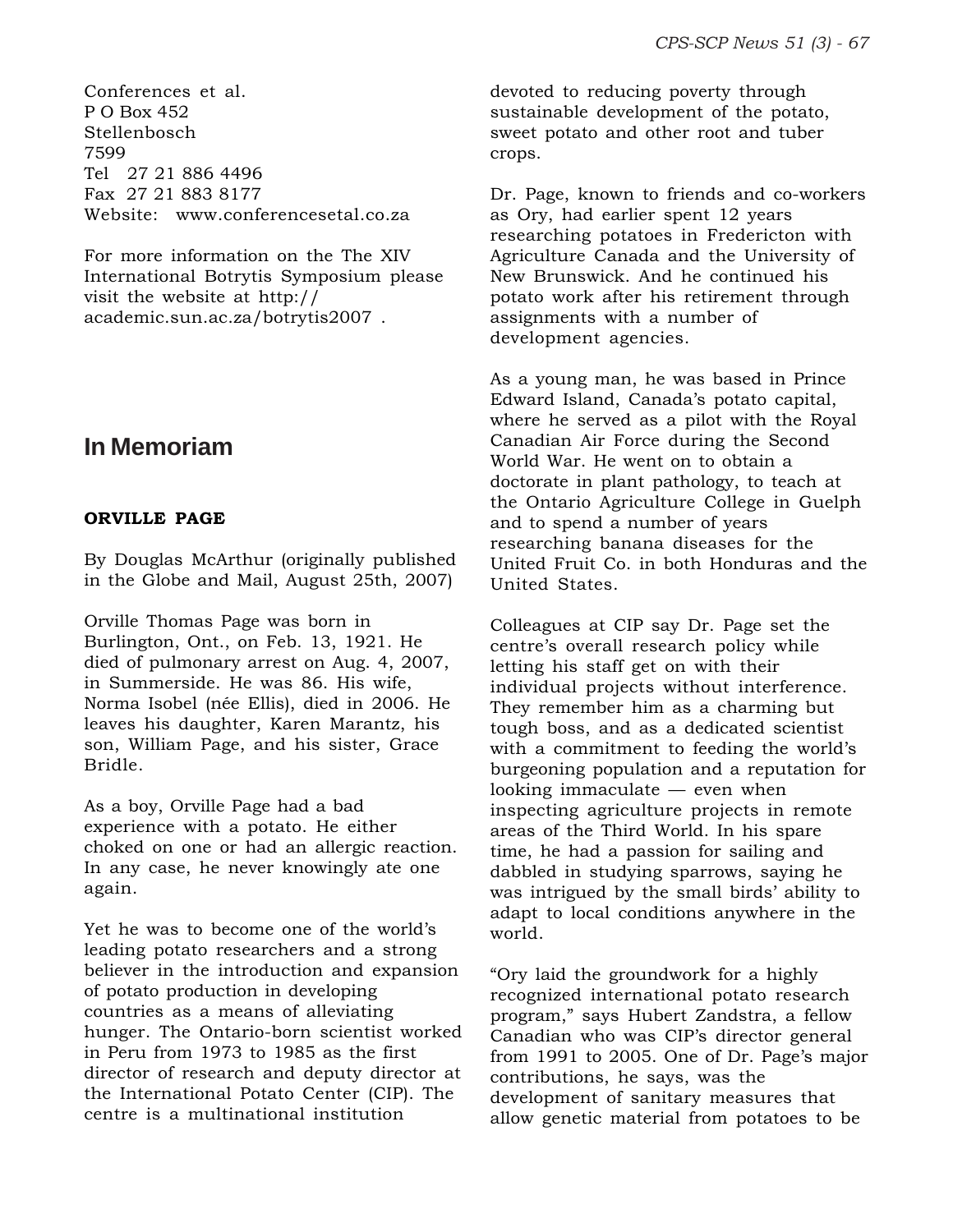exchanged among researchers around the world and to be made available for breeding in developing countries. Without those procedures, most countries would refuse entry to specimens taken from live potato plants.

Peter VanderZaag, a Canadian potato breeder, says Dr. Page's initial priority at the centre was to collect and classify wild and cultivated species of potato and study their properties. His team then had to find ways to transfer disease-resistant genes from plants that grow wild in the Andes to domesticated varieties, a complicated process because of the genetic makeup of potatoes.

Dr. Page also helped further the growing of potatoes from the plants' seeds, rather than from pieces of the tuber as had been the normal practice. This is important in Third World countries because it means all the tubers could be used for food, says Dr. VanderZaag, who was once Southeast Asian regional director with the Consultative Group on International Agricultural Research, of which CIP is a member.

Dr. Page had a special interest in late blight, the fungal disease that led to one million deaths during the great Irish famine in the mid-1800s, says George Tai, a retired New Brunswick potato researcher. Late blight continues to ravage crops today, and Dr. Page worked to find a way to prevent it by building up resistance. Under his guidance, researchers and breeders developed many new potato varieties and introduced them to suitable locations around the world. "To a large extent," says William George Barker, a retired potato researcher and long-time friend, "the potato presence in the world is largely his doing."

In a 1994 paper published in the Canadian Journal of Plant Pathology, Dr. Page explained that potatoes yield more food energy per hectare than cereals and are

especially valuable in developing countries that can grow more than one crop a year. The most critical problem in developing countries is the population explosion, he wrote. But potato production in the Third World is limited by the lack of disease and pest controls and the limited availability of chemical fertilizers.

Orville Thomas Page grew up in Burlington, Ont., and learned carpentry skills from his father, English-born Thomas William Page, and used them later in life to design and finish a 12 metre wooden sailboat he called Caesar's Ghost. He passed his woodworking skills on to his son, William, a professional carver who lives in New Brunswick.

Orville's mother, Eunice Grace (née Buscombe), died when the boy was 3. He and a younger sister Grace (now Bridle) were raised by their father's second wife, Scottish-born Isobel Reid.

The future scientist was not a stellar student at high school and was happy to sign up with the RCAF when war broke out, says his daughter, Karen Marantz. He joined as a mechanic, but soon quit and re-enlisted to be trained as a pilot. He should have been turned down because he was colour-blind, she says. But he avoided detection by memorizing the correct responses to eye tests. Based at No. 1 General Reconnaissance School in Summerside, he flew low flights over coastal waters looking for enemy submarines. He was also the base's chief test pilot. Wartime flying in PEI was so dangerous that 98 young airmen died there, mostly as the result of air crashes. While in the service he courted Norma Isobel Ellis of Summerside and married her in 1944.

After the war he went to Guelph to earn a bachelor of science at the Ontario Agricultural College (then affiliated with the University of Toronto), followed by a masters and PhD from Iowa State College.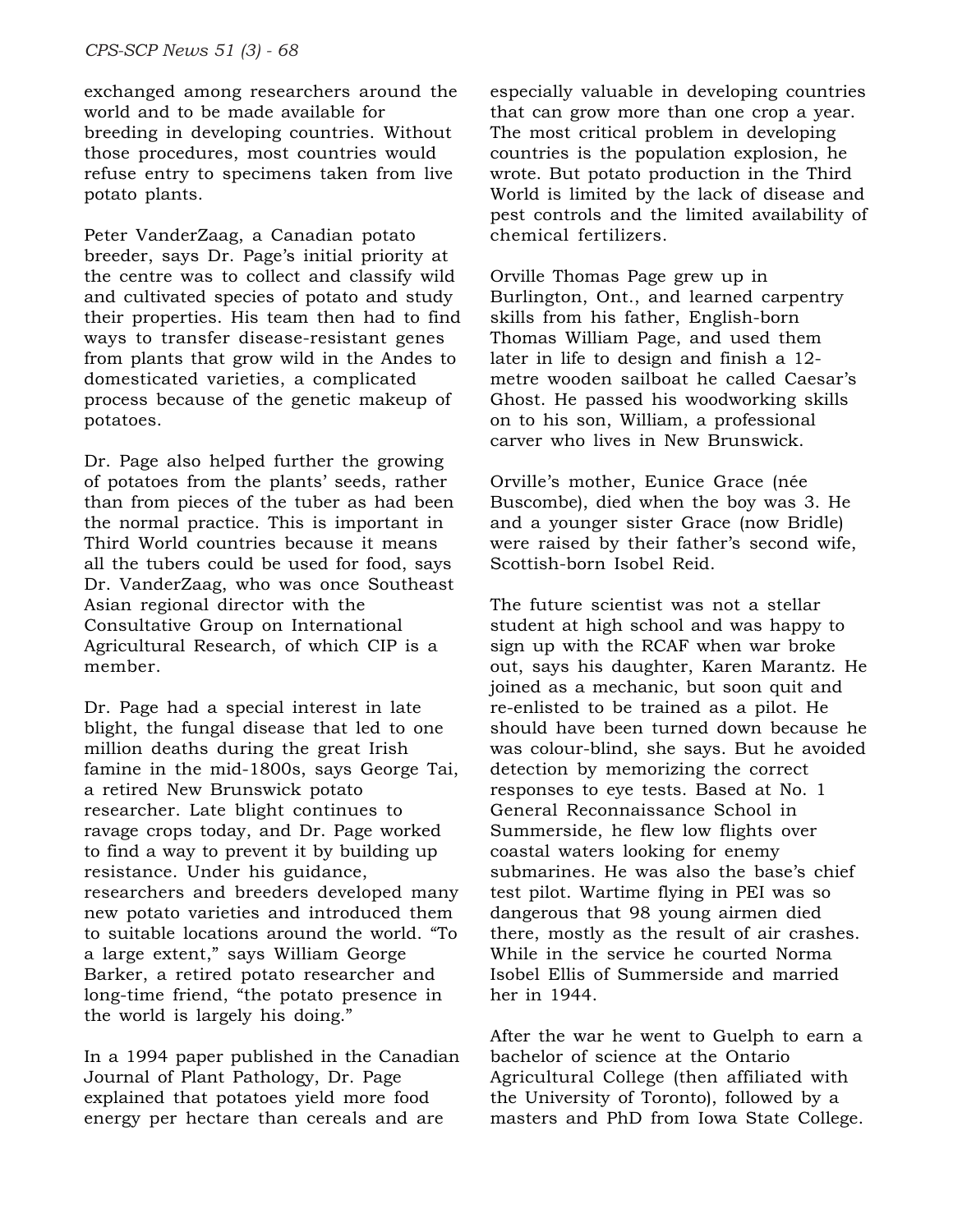From 1954 to 1957, he was an associate professor at OAC. It was there he met Dr. Barker, then a fellow member of the botany faculty. The pair went on to work together in both Honduras and Fredericton.

While in Guelph, Dr. Barker, who had also served in the Canadian military, extolled the virtues of "army underwear" and convinced his friend to buy some with him at a surplus store. The pairs they purchased were too constrictive to wear, but became the basis of a long-running joke.

Once while Dr. Page was giving a scientific lecture in the United States, his friend dangled a set of army underwear from the balcony on a string. Dr. Page retaliated by having a pilot friend drop a package containing army underwear to Dr. Barker using a parachute. The underwear passed back and forth on special occasions for half a century. At Dr. Page's 50th anniversary party, Dr. Barker had a pair piped in on a silver tray.

From 1957 to 1959, Dr. Page worked in La Lima, Honduras, where he conducted research into banana diseases for the United Fruit Co. He brought along his wife and two young children. Mrs. Marantz says her parents flipped a coin to decide whether to go or not. At that time, United Fruit, which operated banana plantations, had near-total control of most Central American economies. He continued as a research officer with the UFC in Norwood, Mass., from 1959 until 1961.

The family then moved to Fredericton where Dr. Page was a research officer with Agriculture Canada's national potato program until 1964 and then a professor and associate dean of science at the University of New Brunswick until 1973. His work at the potato centre in Lima started as a one-year sabbatical from the university, but he ended up staying until his retirement in 1985. He hired staff and directed the work of some 50 PhD-level scientists and their research students. During his career he published 33 scientific papers and served as president of the Canadian Phytopathological Society.

On his retirement, he moved with his wife to a Summerside house that had been built for her parents. But he continued to work as a consultant with CIP and such agencies as CIDA and the U.S. Agency for International Development. Over the years his work took him to more than 25 countries including China, India, Tanzania and Papua New Guinea.

In Summerside he put his knowledge of sustainable development to use as a volunteer board member with the Bedeque Bay Environmental Management Association, a non-profit group that focuses on local ecosystem issues. He helped with the establishment of the Prince Edward Island Potato Museum at O'Leary and worked on setting up a local library in a former train station. He also laid out a heritage tree walking tour that highlighted species imported from Europe by pioneers or from points abroad by early seafarers. That project won him the nickname Tree Man of Summerside.

In recent years, he began writing poetry, with environmental issues as one of his most common themes. He continued to keep up with developments in science until he was diagnosed with Alzheimer's disease.